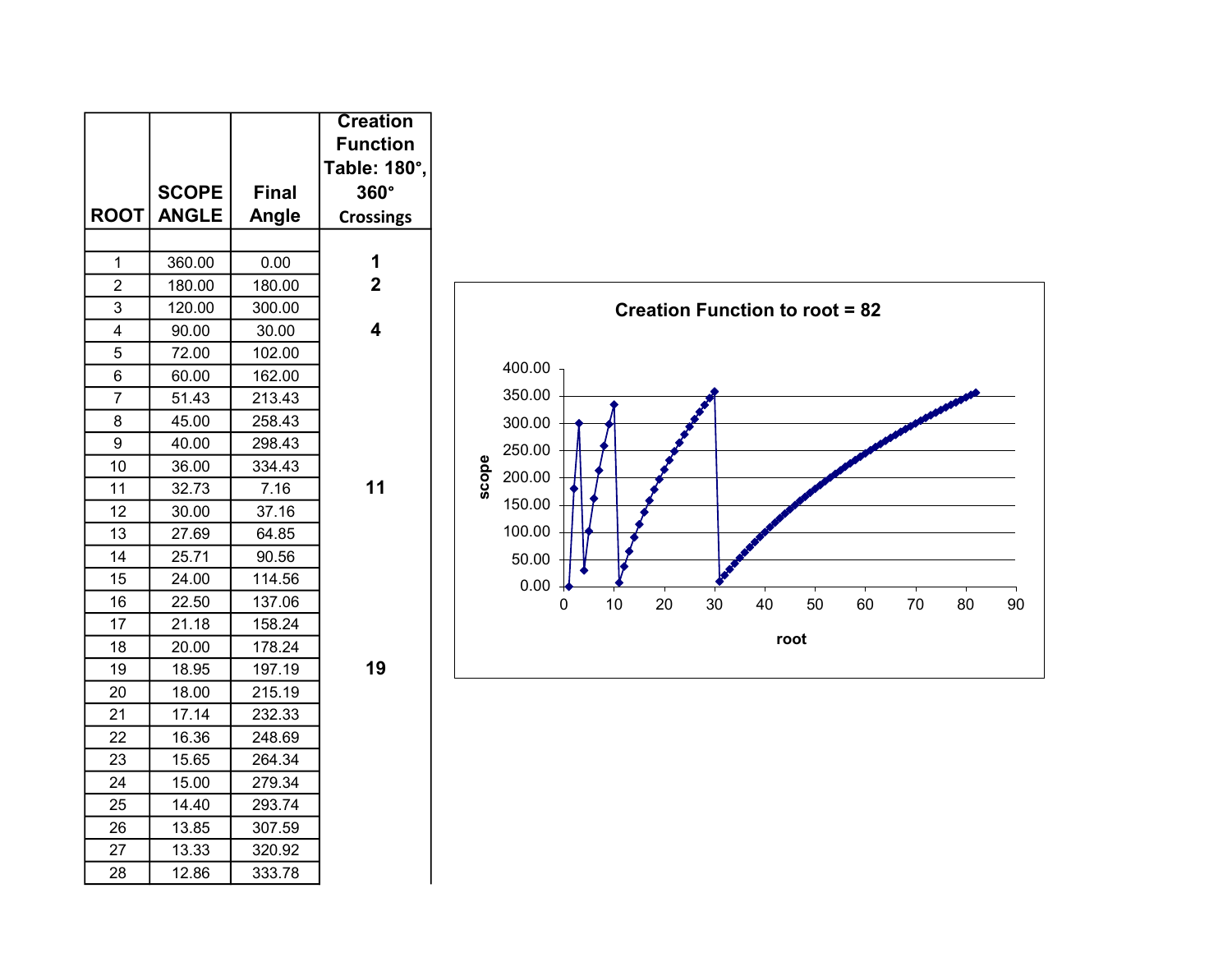| 29 | 12.41 | 346.20 |
|----|-------|--------|
| 30 | 12.00 | 358.20 |
| 31 | 11.61 | 9.81   |
| 32 | 11.25 | 21.06  |
| 33 | 10.91 | 31.97  |
| 34 | 10.59 | 42.56  |
| 35 | 10.29 | 52.84  |
| 36 | 10.00 | 62.84  |
| 37 | 9.73  | 72.57  |
| 38 | 9.47  | 82.04  |
| 39 | 9.23  | 91.28  |
| 40 | 9.00  | 100.28 |
| 41 | 8.78  | 109.06 |
| 42 | 8.57  | 117.63 |
| 43 | 8.37  | 126.00 |
| 44 | 8.18  | 134.18 |
| 45 | 8.00  | 142.18 |
| 46 | 7.83  | 150.01 |
| 47 | 7.66  | 157.67 |
| 48 | 7.50  | 165.17 |
| 49 | 7.35  | 172.51 |
| 50 | 7.20  | 179.71 |
| 51 | 7.06  | 186.77 |
| 52 | 6.92  | 193.70 |
| 53 | 6.79  | 200.49 |
| 54 | 6.67  | 207.15 |
| 55 | 6.55  | 213.70 |
| 56 | 6.43  | 220.13 |
| 57 | 6.32  | 226.44 |
| 58 | 6.21  | 232.65 |
| 59 | 6.10  | 238.75 |
| 60 | 6.00  | 244.75 |
| 61 | 5.90  | 250.65 |
| 62 | 5.81  | 256.46 |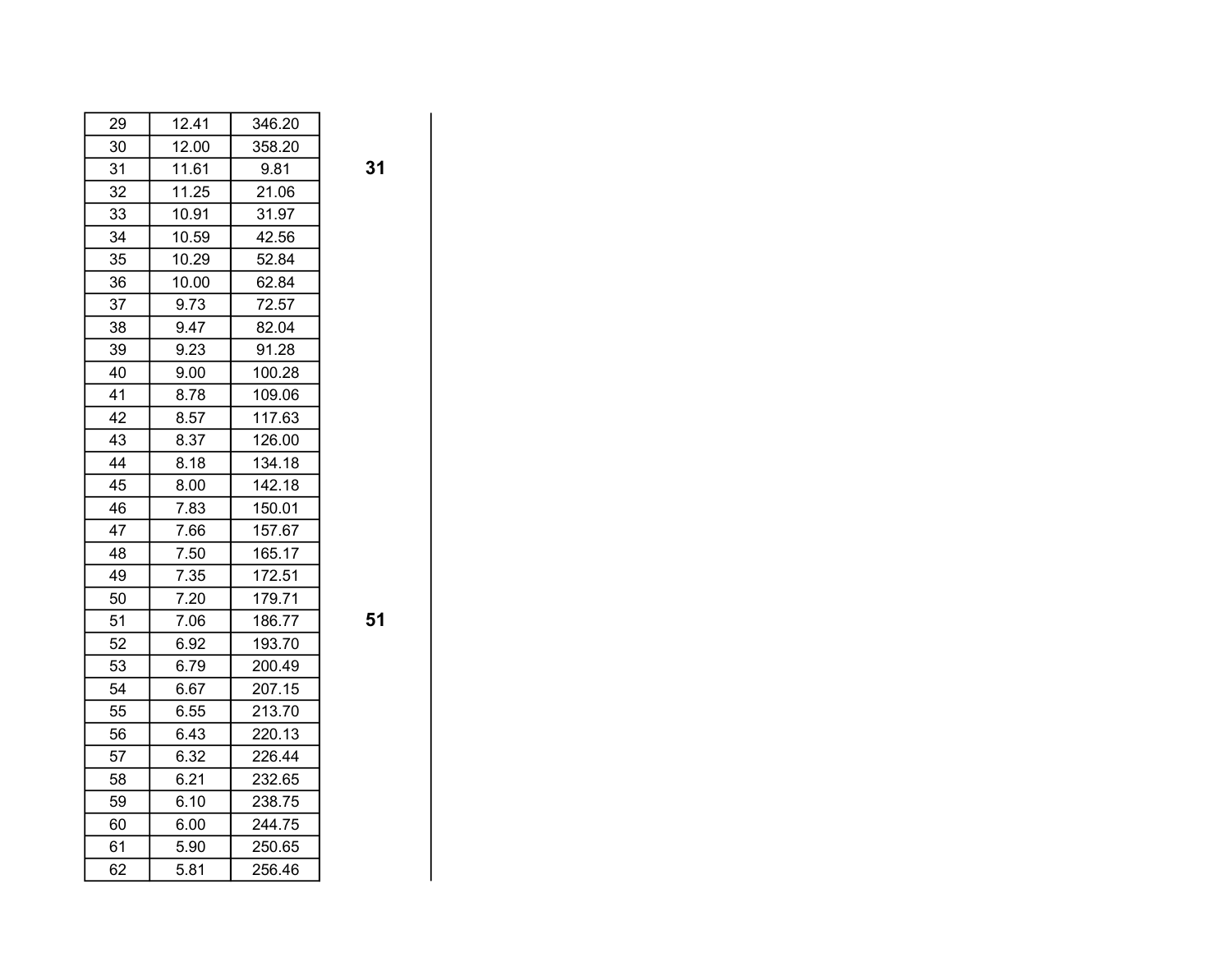| 63 | 5.71 | 262.18 |
|----|------|--------|
| 64 | 5.63 | 267.80 |
| 65 | 5.54 | 273.34 |
| 66 | 5.45 | 278.79 |
| 67 | 5.37 | 284.17 |
| 68 | 5.29 | 289.46 |
| 69 | 5.22 | 294.68 |
| 70 | 5.14 | 299.82 |
| 71 | 5.07 | 304.89 |
| 72 | 5.00 | 309.89 |
| 73 | 4.93 | 314.82 |
| 74 | 4.86 | 319.69 |
| 75 | 4.80 | 324.49 |
| 76 | 4.74 | 329.22 |
| 77 | 4.68 | 333.90 |
| 78 | 4.62 | 338.52 |
| 79 | 4.56 | 343.07 |
| 80 | 4.50 | 347.57 |
| 81 | 4.44 | 352.02 |
| 82 | 4.39 | 356.41 |
| 83 | 4.34 | 0.74   |
| 84 | 4.29 | 5.03   |
| 85 | 4.24 | 9.27   |
| 86 | 4.19 | 13.45  |
| 87 | 4.14 | 17.59  |
| 88 | 4.09 | 21.68  |
| 89 | 4.04 | 25.73  |
| 90 | 4.00 | 29.73  |
| 91 | 3.96 | 33.68  |
| 92 | 3.91 | 37.59  |
| 93 | 3.87 | 41.47  |
| 94 | 3.83 | 45.30  |
| 95 | 3.79 | 49.08  |
| 96 | 3.75 | 52.83  |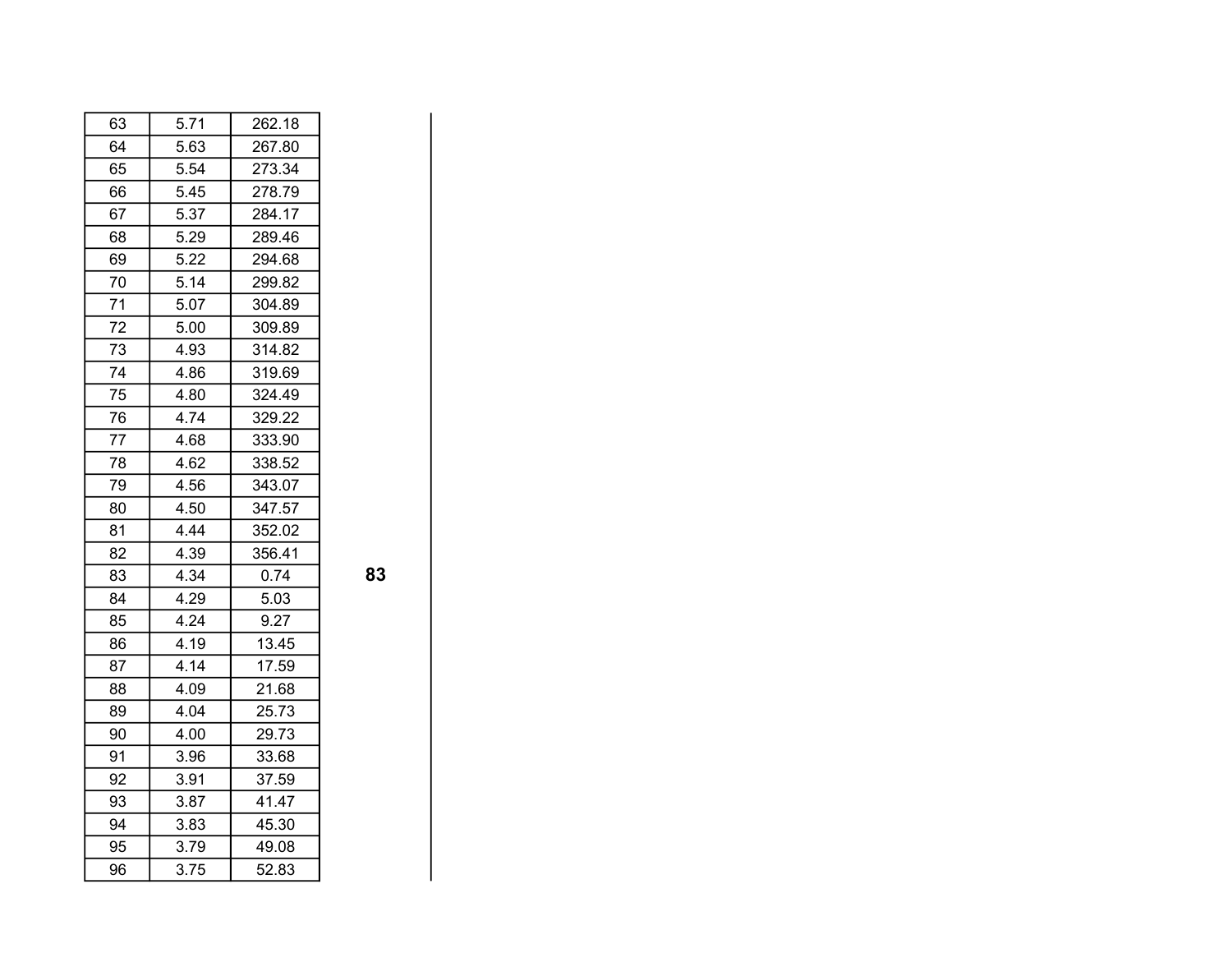| 97  | 3.71 | 56.55  |
|-----|------|--------|
| 98  | 3.67 | 60.22  |
| 99  | 3.64 | 63.86  |
| 100 | 3.60 | 67.46  |
| 101 | 3.56 | 71.02  |
| 102 | 3.53 | 74.55  |
| 103 | 3.50 | 78.04  |
| 104 | 3.46 | 81.51  |
| 105 | 3.43 | 84.93  |
| 106 | 3.40 | 88.33  |
| 107 | 3.36 | 91.70  |
| 108 | 3.33 | 95.03  |
| 109 | 3.30 | 98.33  |
| 110 | 3.27 | 101.60 |
| 111 | 3.24 | 104.85 |
| 112 | 3.21 | 108.06 |
| 113 | 3.19 | 111.25 |
| 114 | 3.16 | 114.41 |
| 115 | 3.13 | 117.54 |
| 116 | 3.10 | 120.64 |
| 117 | 3.08 | 123.72 |
| 118 | 3.05 | 126.77 |
| 119 | 3.03 | 129.79 |
| 120 | 3.00 | 132.79 |
| 121 | 2.98 | 135.77 |
| 122 | 2.95 | 138.72 |
| 123 | 2.93 | 141.65 |
| 124 | 2.90 | 144.55 |
| 125 | 2.88 | 147.43 |
| 126 | 2.86 | 150.29 |
| 127 | 2.83 | 153.12 |
| 128 | 2.81 | 155.93 |
| 129 | 2.79 | 158.72 |
| 130 | 2.77 | 161.49 |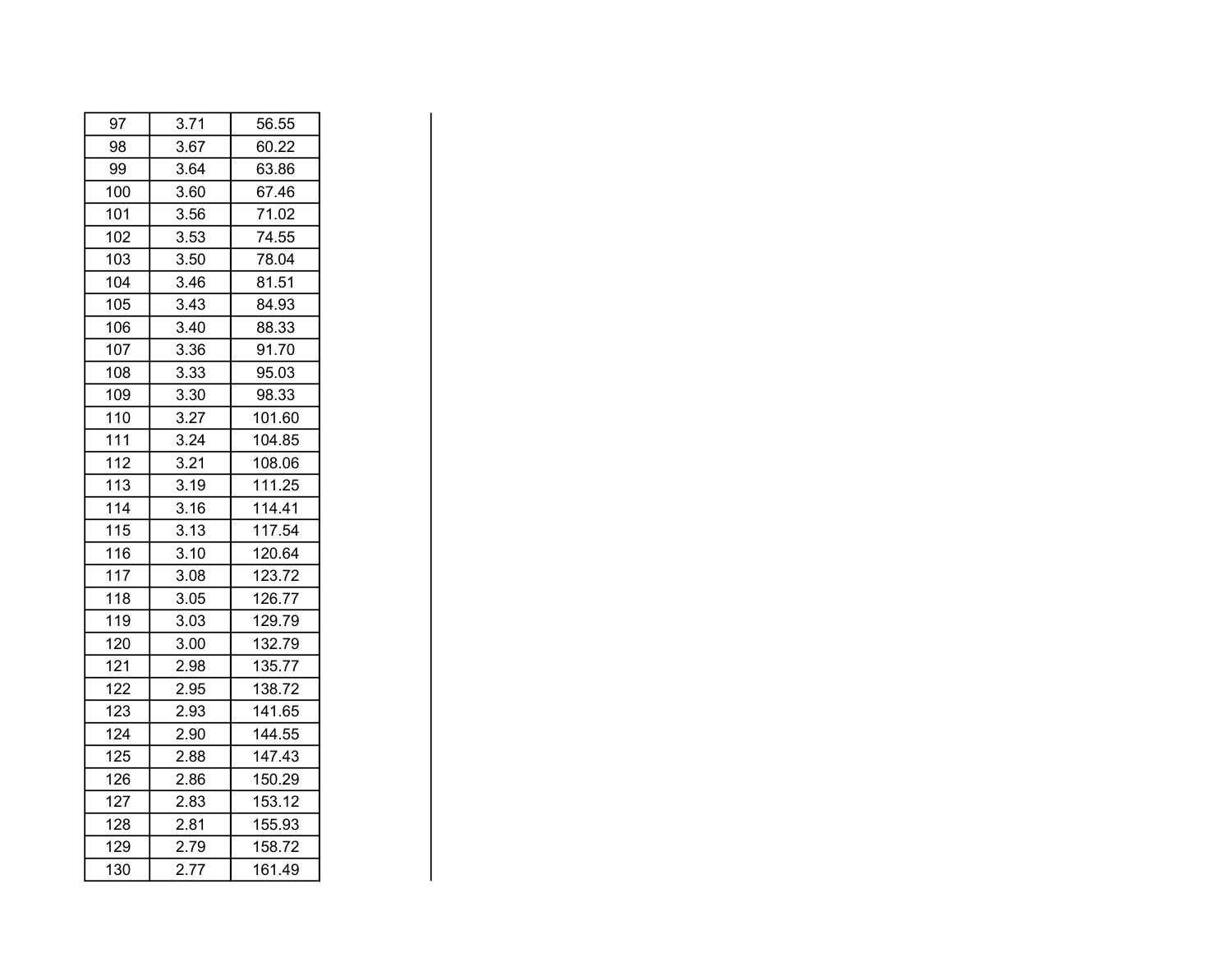| 131 | 2.75 | 164.24 |
|-----|------|--------|
| 132 | 2.73 | 166.97 |
| 133 | 2.71 | 169.68 |
| 134 | 2.69 | 172.36 |
| 135 | 2.67 | 175.03 |
| 136 | 2.65 | 177.68 |
| 137 | 2.63 | 180.30 |
| 138 | 2.61 | 182.91 |
| 139 | 2.59 | 185.50 |
| 140 | 2.57 | 188.07 |
| 141 | 2.55 | 190.63 |
| 142 | 2.54 | 193.16 |
| 143 | 2.52 | 195.68 |
| 144 | 2.50 | 198.18 |
| 145 | 2.48 | 200.66 |
| 146 | 2.47 | 203.13 |
| 147 | 2.45 | 205.58 |
| 148 | 2.43 | 208.01 |
| 149 | 2.42 | 210.43 |
| 150 | 2.40 | 212.83 |
| 151 | 2.38 | 215.21 |
| 152 | 2.37 | 217.58 |
| 153 | 2.35 | 219.93 |
| 154 | 2.34 | 222.27 |
| 155 | 2.32 | 224.59 |
| 156 | 2.31 | 226.90 |
| 157 | 2.29 | 229.19 |
| 158 | 2.28 | 231.47 |
| 159 | 2.26 | 233.73 |
| 160 | 2.25 | 235.98 |
| 161 | 2.24 | 238.22 |
| 162 | 2.22 | 240.44 |
| 163 | 2.21 | 242.65 |
| 164 | 2.20 | 244.85 |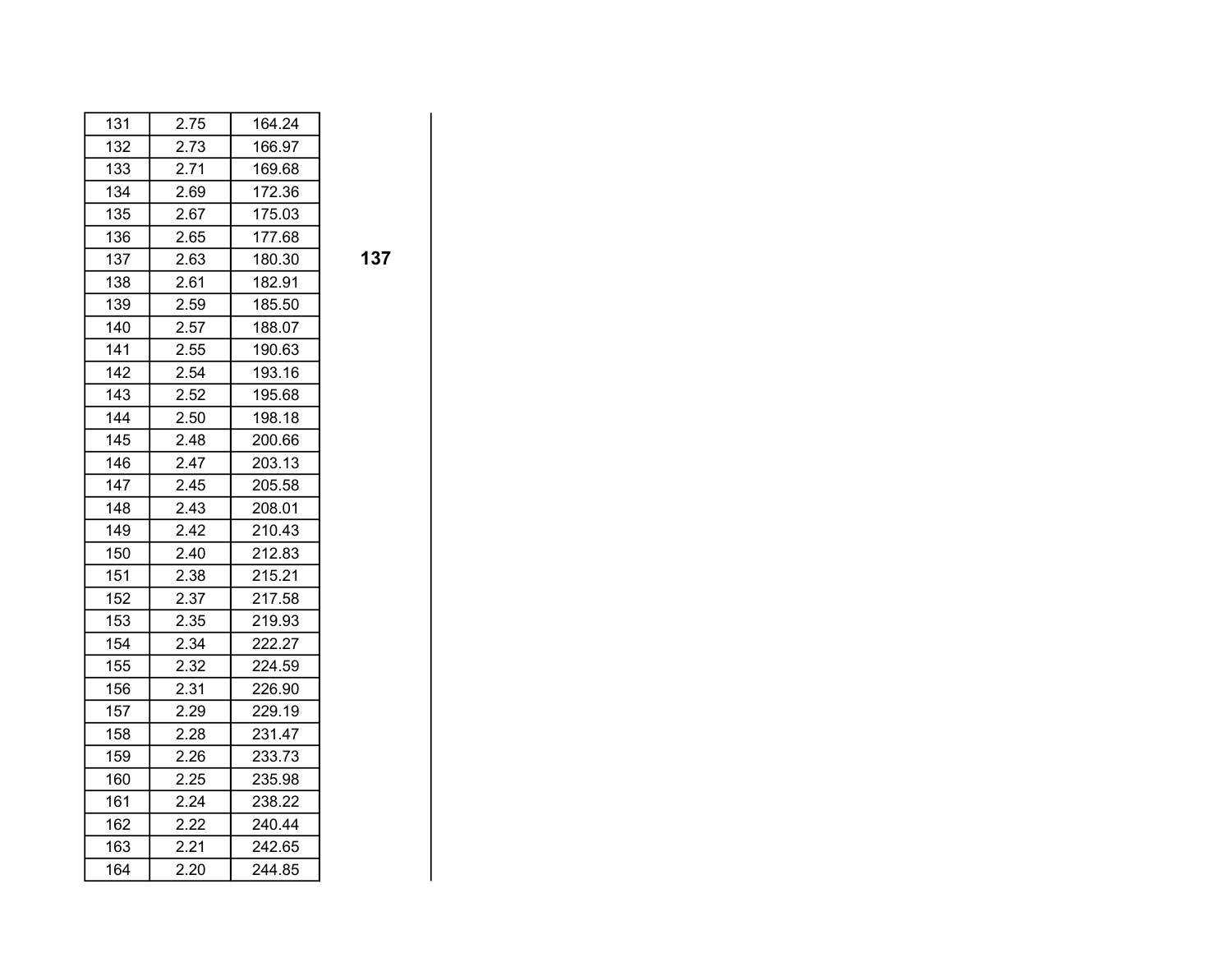| 165 | 2.18 | 247.03 |
|-----|------|--------|
| 166 | 2.17 | 249.20 |
| 167 | 2.16 | 251.35 |
| 168 | 2.14 | 253.50 |
| 169 | 2.13 | 255.63 |
| 170 | 2.12 | 257.74 |
| 171 | 2.11 | 259.85 |
| 172 | 2.09 | 261.94 |
| 173 | 2.08 | 264.02 |
| 174 | 2.07 | 266.09 |
| 175 | 2.06 | 268.15 |
| 176 | 2.05 | 270.19 |
| 177 | 2.03 | 272.23 |
| 178 | 2.02 | 274.25 |
| 179 | 2.01 | 276.26 |
| 180 | 2.00 | 278.26 |
| 181 | 1.99 | 280.25 |
| 182 | 1.98 | 282.23 |
| 183 | 1.97 | 284.20 |
| 184 | 1.96 | 286.15 |
| 185 | 1.95 | 288.10 |
| 186 | 1.94 | 290.03 |
| 187 | 1.93 | 291.96 |
| 188 | 1.91 | 293.87 |
| 189 | 1.90 | 295.78 |
| 190 | 1.89 | 297.67 |
| 191 | 1.88 | 299.56 |
| 192 | 1.88 | 301.43 |
| 193 | 1.87 | 303.30 |
| 194 | 1.86 | 305.15 |
| 195 | 1.85 | 307.00 |
| 196 | 1.84 | 308.84 |
| 197 | 1.83 | 310.66 |
| 198 | 1.82 | 312.48 |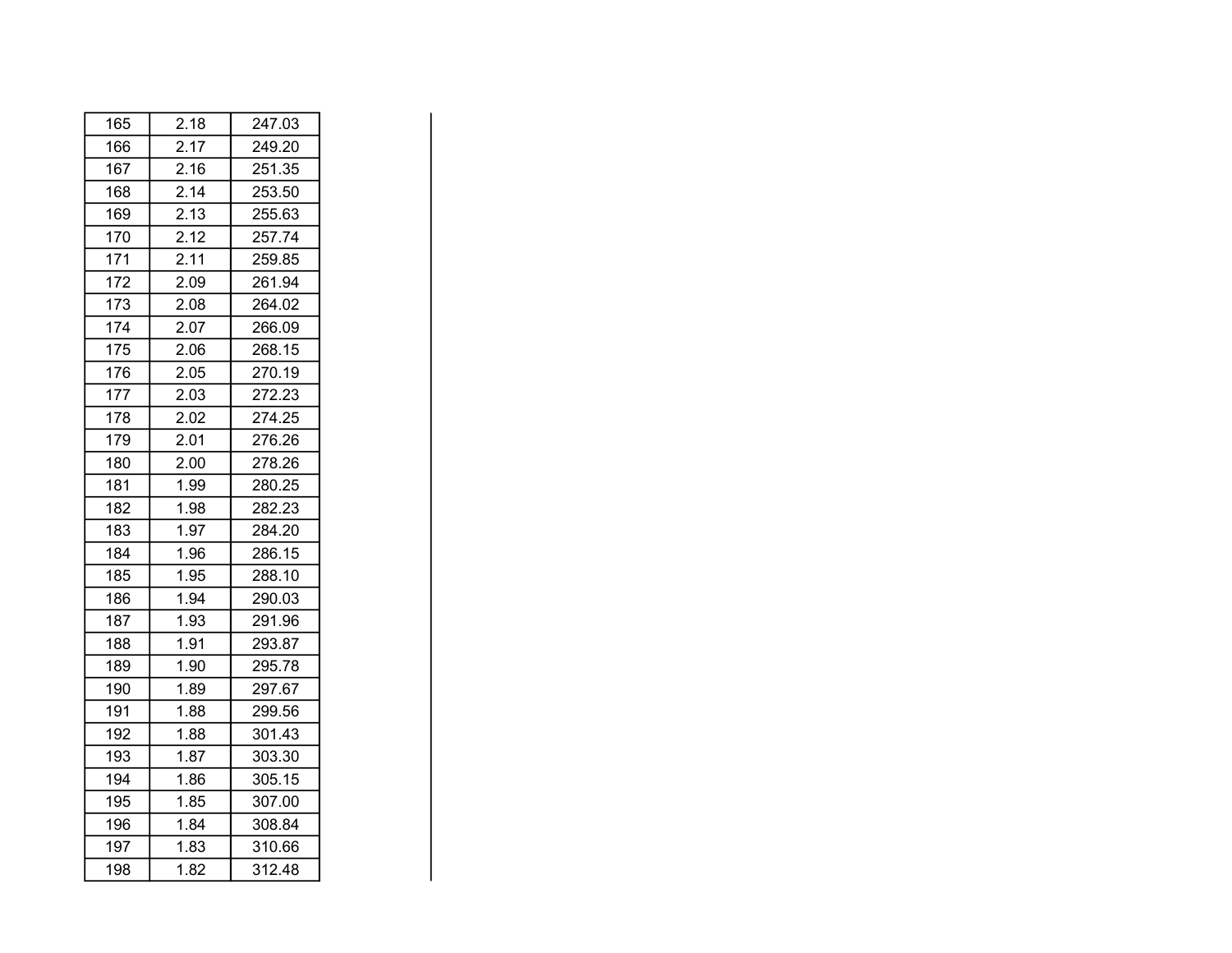| 199 | 1.81 | 314.29 |
|-----|------|--------|
| 200 | 1.80 | 316.09 |
| 201 | 1.79 | 317.88 |
| 202 | 1.78 | 319.66 |
| 203 | 1.77 | 321.44 |
| 204 | 1.76 | 323.20 |
| 205 | 1.76 | 324.96 |
| 206 | 1.75 | 326.71 |
| 207 | 1.74 | 328.45 |
| 208 | 1.73 | 330.18 |
| 209 | 1.72 | 331.90 |
| 210 | 1.71 | 333.61 |
| 211 | 1.71 | 335.32 |
| 212 | 1.70 | 337.02 |
| 213 | 1.69 | 338.71 |
| 214 | 1.68 | 340.39 |
| 215 | 1.67 | 342.06 |
| 216 | 1.67 | 343.73 |
| 217 | 1.66 | 345.39 |
| 218 | 1.65 | 347.04 |
| 219 | 1.64 | 348.68 |
| 220 | 1.64 | 350.32 |
| 221 | 1.63 | 351.95 |
| 222 | 1.62 | 353.57 |
| 223 | 1.61 | 355.19 |
| 224 | 1.61 | 356.79 |
| 225 | 1.60 | 358.39 |
| 226 | 1.59 | 359.99 |
| 227 | 1.59 | 1.57   |
| 228 | 1.58 | 3.15   |
| 229 | 1.57 | 4.72   |
| 230 | 1.57 | 6.29   |
| 231 | 1.56 | 7.85   |
| 232 | 1.55 | 9.40   |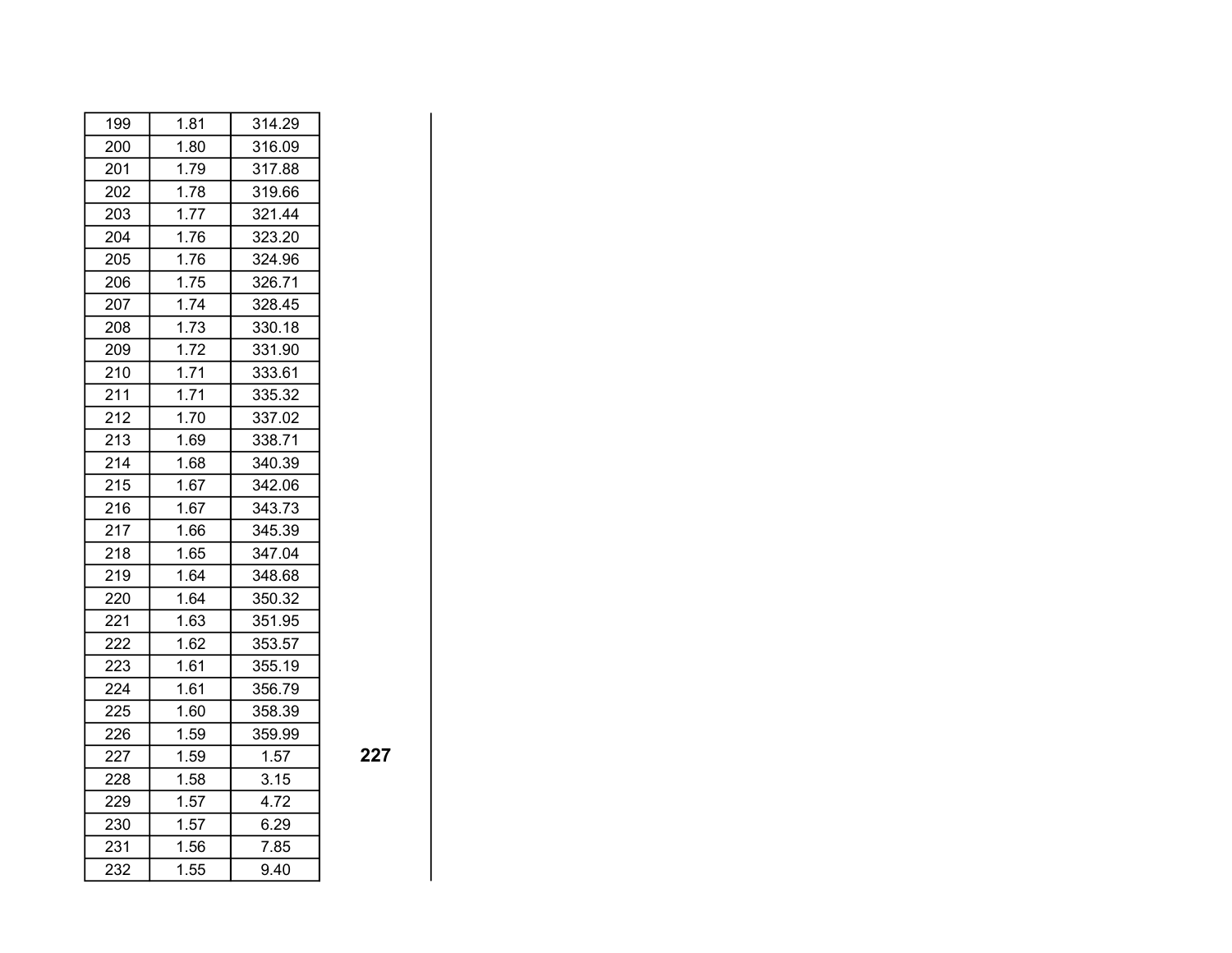| 233 | 1.55 | 10.94 |
|-----|------|-------|
| 234 | 1.54 | 12.48 |
| 235 | 1.53 | 14.01 |
| 236 | 1.53 | 15.54 |
| 237 | 1.52 | 17.06 |
| 238 | 1.51 | 18.57 |
| 239 | 1.51 | 20.08 |
| 240 | 1.50 | 21.58 |
| 241 | 1.49 | 23.07 |
| 242 | 1.49 | 24.56 |
| 243 | 1.48 | 26.04 |
| 244 | 1.48 | 27.52 |
| 245 | 1.47 | 28.98 |
| 246 | 1.46 | 30.45 |
| 247 | 1.46 | 31.91 |
| 248 | 1.45 | 33.36 |
| 249 | 1.45 | 34.80 |
| 250 | 1.44 | 36.24 |
| 251 | 1.43 | 37.68 |
| 252 | 1.43 | 39.11 |
| 253 | 1.42 | 40.53 |
| 254 | 1.42 | 41.95 |
| 255 | 1.41 | 43.36 |
| 256 | 1.41 | 44.76 |
| 257 | 1.40 | 46.16 |
| 258 | 1.40 | 47.56 |
| 259 | 1.39 | 48.95 |
| 260 | 1.38 | 50.33 |
| 261 | 1.38 | 51.71 |
| 262 | 1.37 | 53.09 |
| 263 | 1.37 | 54.46 |
| 264 | 1.36 | 55.82 |
| 265 | 1.36 | 57.18 |
| 266 | 1.35 | 58.53 |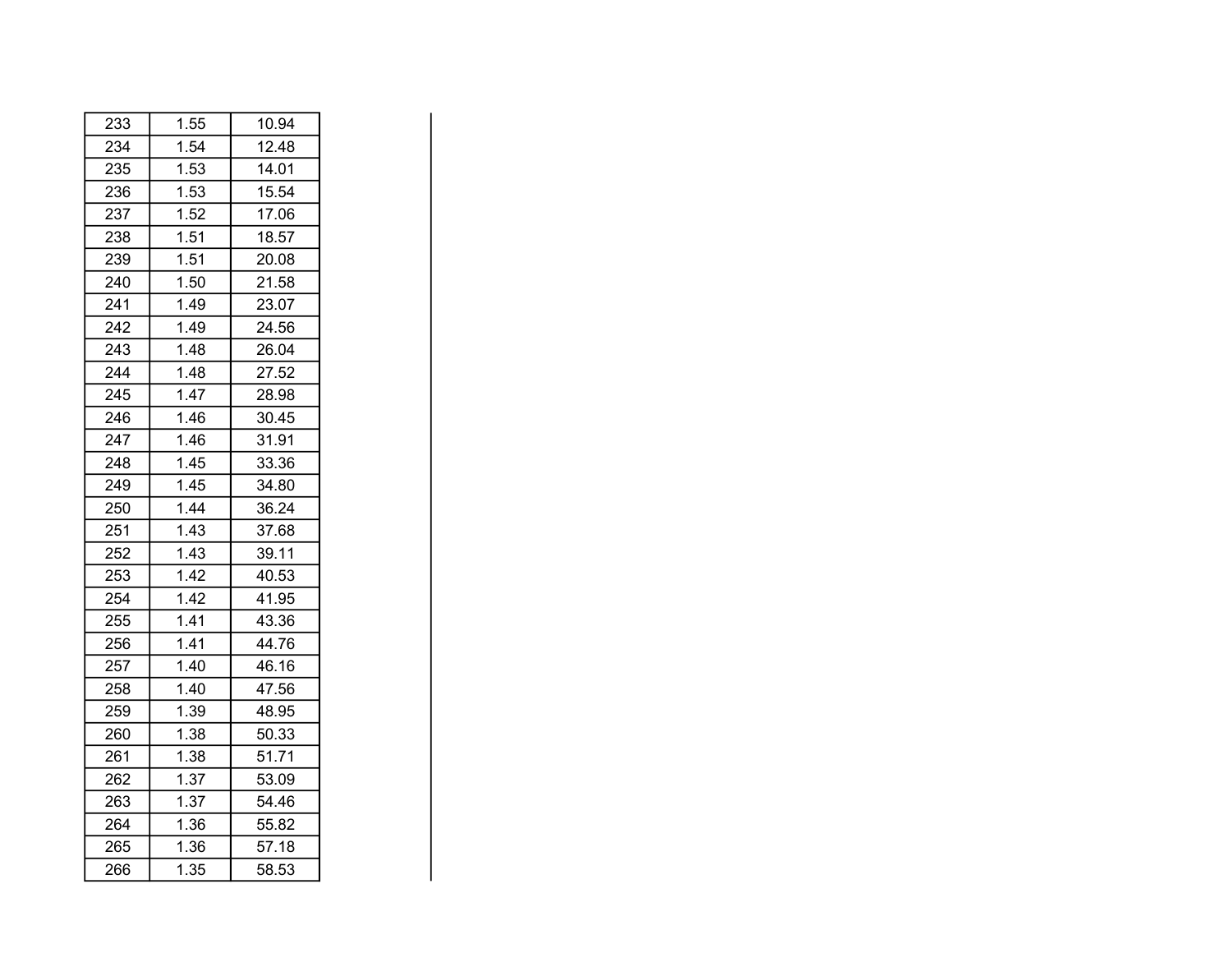| 267 | 1.35 | 59.88  |
|-----|------|--------|
| 268 | 1.34 | 61.22  |
| 269 | 1.34 | 62.56  |
| 270 | 1.33 | 63.90  |
| 271 | 1.33 | 65.22  |
| 272 | 1.32 | 66.55  |
| 273 | 1.32 | 67.87  |
| 274 | 1.31 | 69.18  |
| 275 | 1.31 | 70.49  |
| 276 | 1.30 | 71.79  |
| 277 | 1.30 | 73.09  |
| 278 | 1.29 | 74.39  |
| 279 | 1.29 | 75.68  |
| 280 | 1.29 | 76.96  |
| 281 | 1.28 | 78.25  |
| 282 | 1.28 | 79.52  |
| 283 | 1.27 | 80.79  |
| 284 | 1.27 | 82.06  |
| 285 | 1.26 | 83.32  |
| 286 | 1.26 | 84.58  |
| 287 | 1.25 | 85.84  |
| 288 | 1.25 | 87.09  |
| 289 | 1.25 | 88.33  |
| 290 | 1.24 | 89.58  |
| 291 | 1.24 | 90.81  |
| 292 | 1.23 | 92.05  |
| 293 | 1.23 | 93.27  |
| 294 | 1.22 | 94.50  |
| 295 | 1.22 | 95.72  |
| 296 | 1.22 | 96.93  |
| 297 | 1.21 | 98.15  |
| 298 | 1.21 | 99.35  |
| 299 | 1.20 | 100.56 |
| 300 | 1.20 | 101.76 |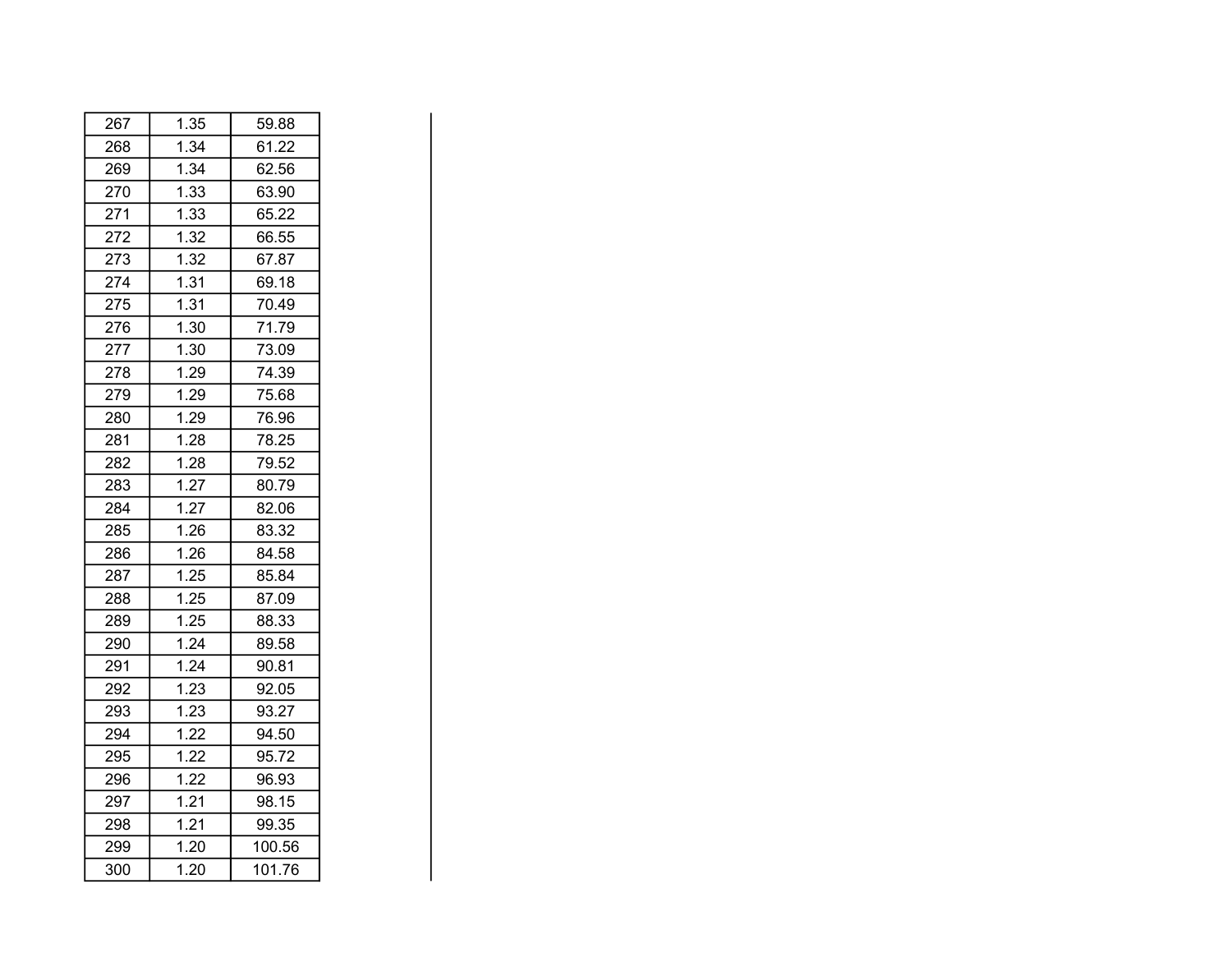| 301 | 1.20 | 102.96 |
|-----|------|--------|
| 302 | 1.19 | 104.15 |
| 303 | 1.19 | 105.34 |
| 304 | 1.18 | 106.52 |
| 305 | 1.18 | 107.70 |
| 306 | 1.18 | 108.88 |
| 307 | 1.17 | 110.05 |
| 308 | 1.17 | 111.22 |
| 309 | 1.17 | 112.38 |
| 310 | 1.16 | 113.54 |
| 311 | 1.16 | 114.70 |
| 312 | 1.15 | 115.86 |
| 313 | 1.15 | 117.01 |
| 314 | 1.15 | 118.15 |
| 315 | 1.14 | 119.29 |
| 316 | 1.14 | 120.43 |
| 317 | 1.14 | 121.57 |
| 318 | 1.13 | 122.70 |
| 319 | 1.13 | 123.83 |
| 320 | 1.13 | 124.96 |
| 321 | 1.12 | 126.08 |
| 322 | 1.12 | 127.19 |
| 323 | 1.11 | 128.31 |
| 324 | 1.11 | 129.42 |
| 325 | 1.11 | 130.53 |
| 326 | 1.10 | 131.63 |
| 327 | 1.10 | 132.73 |
| 328 | 1.10 | 133.83 |
| 329 | 1.09 | 134.93 |
| 330 | 1.09 | 136.02 |
| 331 | 1.09 | 137.10 |
| 332 | 1.08 | 138.19 |
| 333 | 1.08 | 139.27 |
| 334 | 1.08 | 140.35 |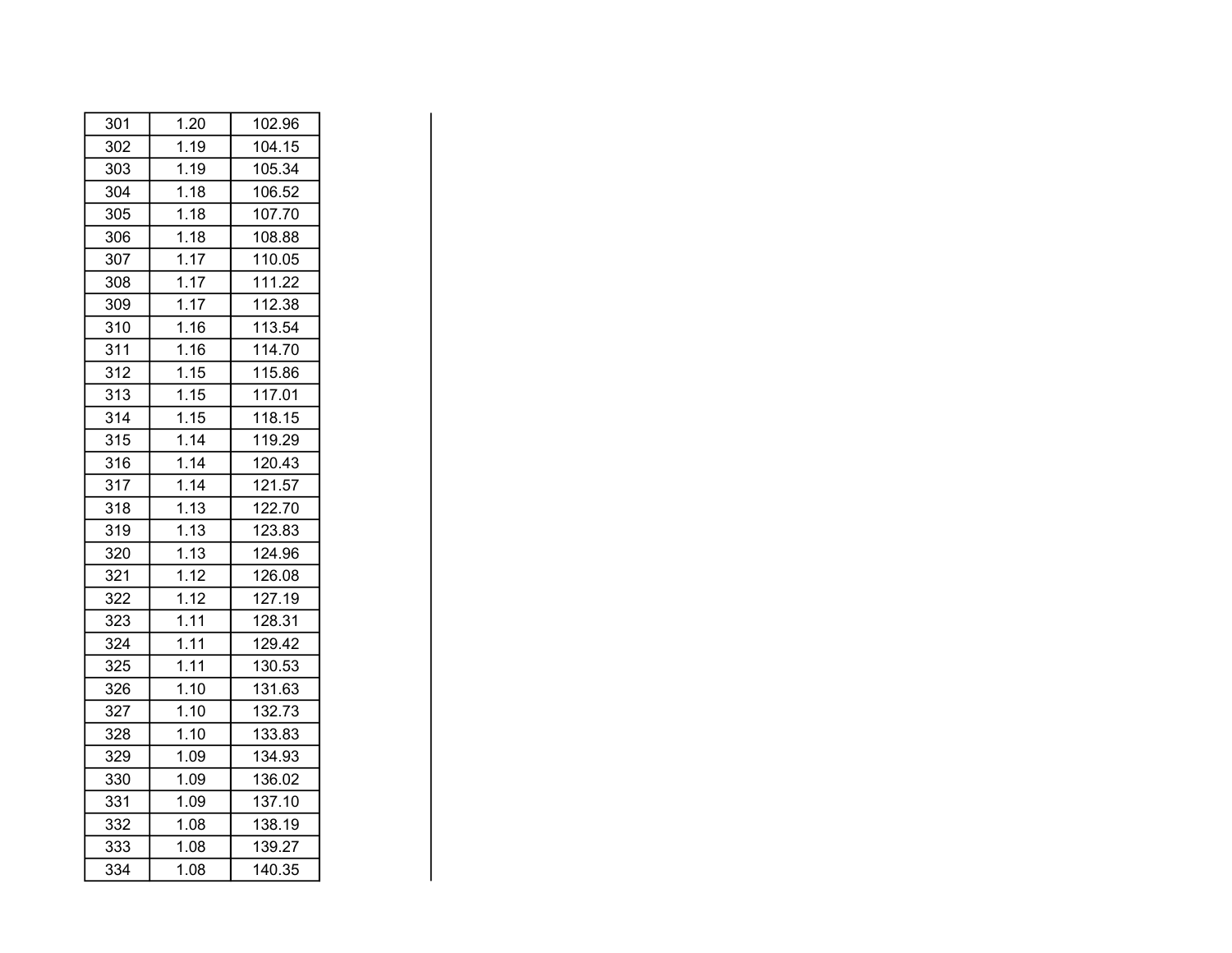| 335 | 1.07 | 141.42 |
|-----|------|--------|
| 336 | 1.07 | 142.49 |
| 337 | 1.07 | 143.56 |
| 338 | 1.07 | 144.63 |
| 339 | 1.06 | 145.69 |
| 340 | 1.06 | 146.75 |
| 341 | 1.06 | 147.80 |
| 342 | 1.05 | 148.86 |
| 343 | 1.05 | 149.91 |
| 344 | 1.05 | 150.95 |
| 345 | 1.04 | 152.00 |
| 346 | 1.04 | 153.04 |
| 347 | 1.04 | 154.07 |
| 348 | 1.03 | 155.11 |
| 349 | 1.03 | 156.14 |
| 350 | 1.03 | 157.17 |
| 351 | 1.03 | 158.19 |
| 352 | 1.02 | 159.22 |
| 353 | 1.02 | 160.24 |
| 354 | 1.02 | 161.25 |
| 355 | 1.01 | 162.27 |
| 356 | 1.01 | 163.28 |
| 357 | 1.01 | 164.29 |
| 358 | 1.01 | 165.29 |
| 359 | 1.00 | 166.29 |
| 360 | 1.00 | 167.29 |
| 361 | 1.00 | 168.29 |
| 362 | 0.99 | 169.29 |
| 363 | 0.99 | 170.28 |
| 364 | 0.99 | 171.27 |
| 365 | 0.99 | 172.25 |
| 366 | 0.98 | 173.24 |
| 367 | 0.98 | 174.22 |
| 368 | 0.98 | 175.20 |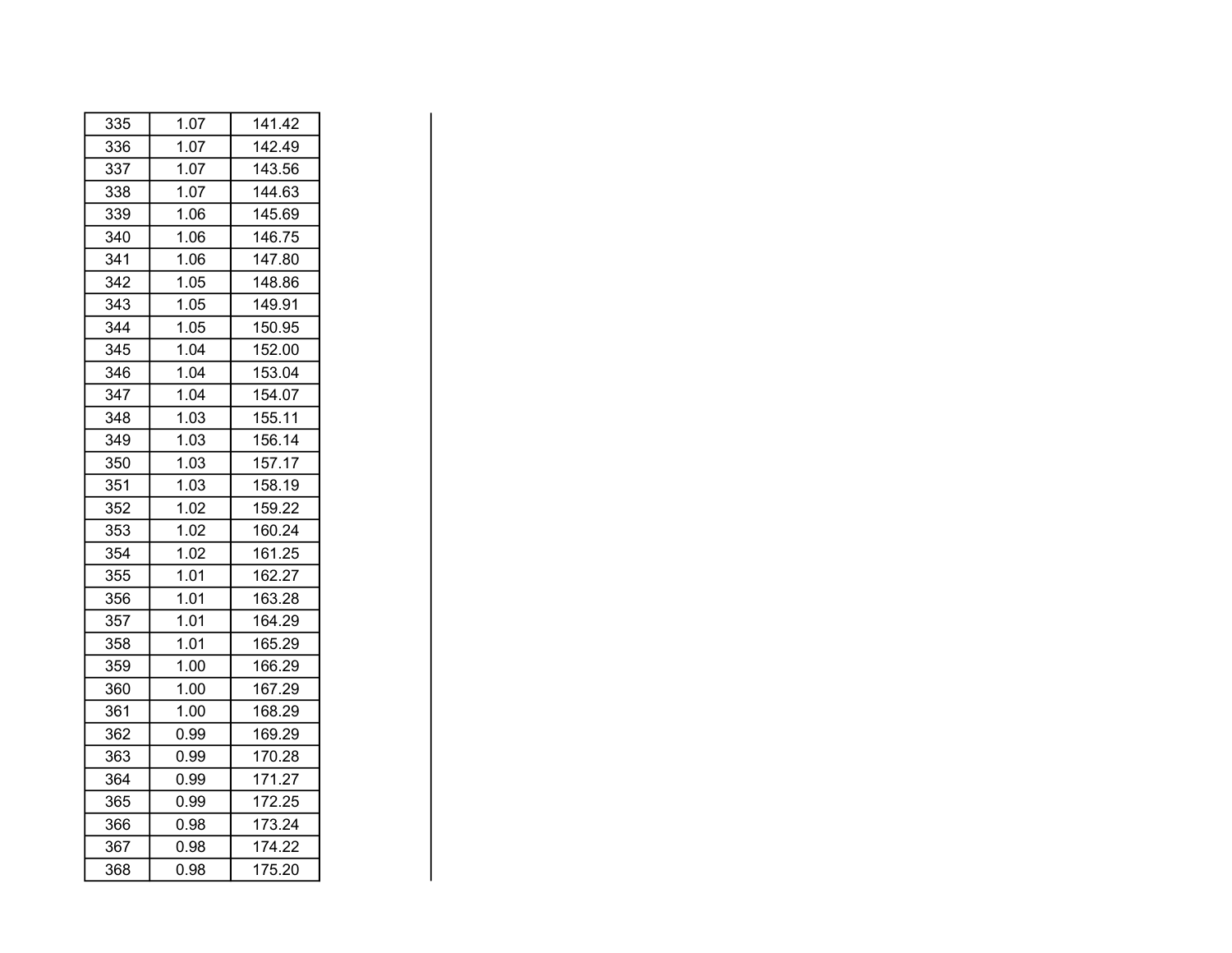| 369 | 0.98 | 176.17 |
|-----|------|--------|
| 370 | 0.97 | 177.14 |
| 371 | 0.97 | 178.12 |
| 372 | 0.97 | 179.08 |
| 373 | 0.97 | 180.05 |
| 374 | 0.96 | 181.01 |
| 375 | 0.96 | 181.97 |
| 376 | 0.96 | 182.93 |
| 377 | 0.95 | 183.88 |
| 378 | 0.95 | 184.84 |
| 379 | 0.95 | 185.79 |
| 380 | 0.95 | 186.73 |
| 381 | 0.94 | 187.68 |
| 382 | 0.94 | 188.62 |
| 383 | 0.94 | 189.56 |
| 384 | 0.94 | 190.50 |
| 385 | 0.94 | 191.43 |
| 386 | 0.93 | 192.37 |
| 387 | 0.93 | 193.30 |
| 388 | 0.93 | 194.22 |
| 389 | 0.93 | 195.15 |
| 390 | 0.92 | 196.07 |
| 391 | 0.92 | 196.99 |
| 392 | 0.92 | 197.91 |
| 393 | 0.92 | 198.83 |
| 394 | 0.91 | 199.74 |
| 395 | 0.91 | 200.65 |
| 396 | 0.91 | 201.56 |
| 397 | 0.91 | 202.47 |
| 398 | 0.90 | 203.37 |
| 399 | 0.90 | 204.27 |
| 400 | 0.90 | 205.17 |
| 401 | 0.90 | 206.07 |
| 402 | 0.90 | 206.97 |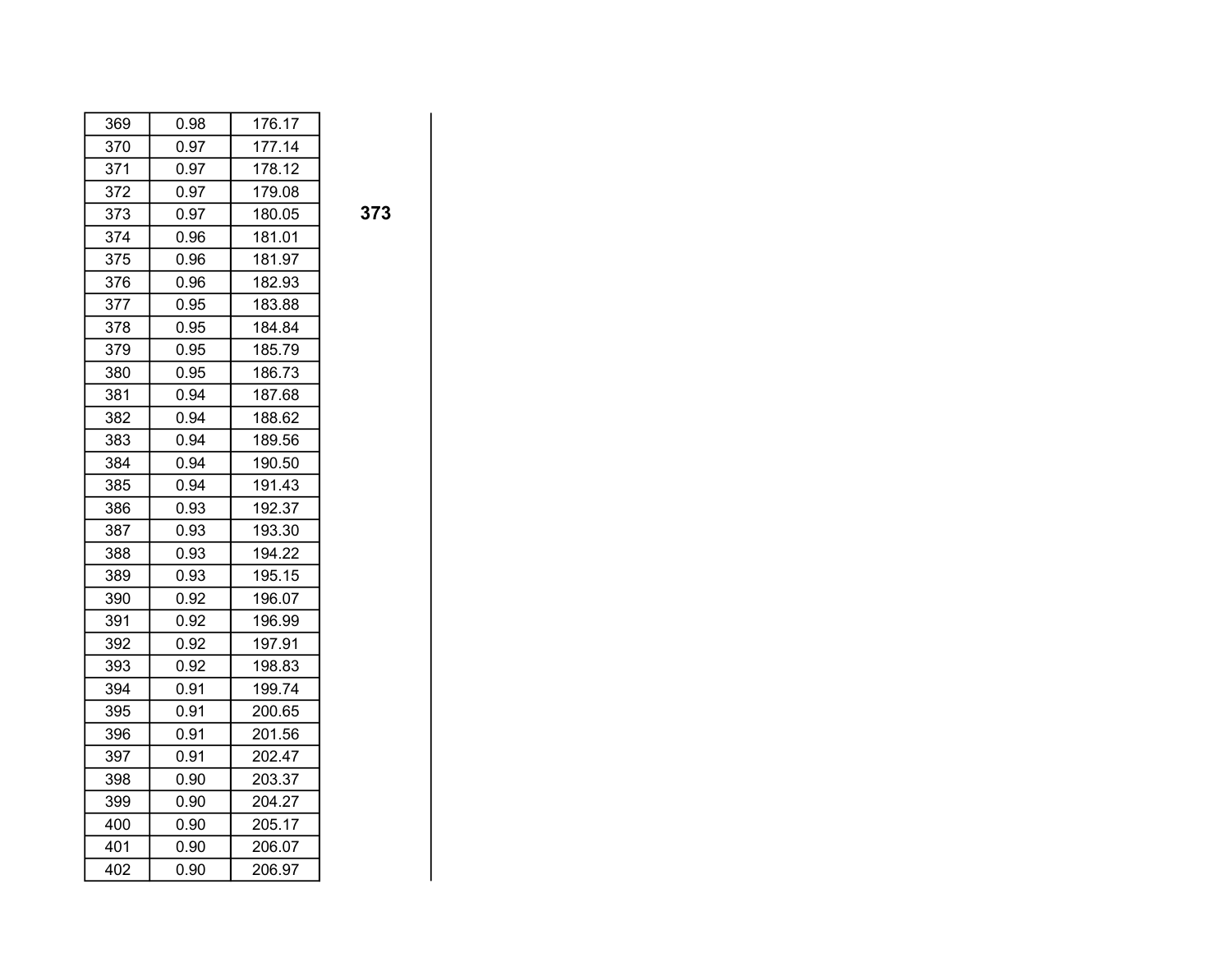| 403 | 0.89 | 207.86 |
|-----|------|--------|
| 404 | 0.89 | 208.75 |
| 405 | 0.89 | 209.64 |
| 406 | 0.89 | 210.53 |
| 407 | 0.88 | 211.41 |
| 408 | 0.88 | 212.29 |
| 409 | 0.88 | 213.18 |
| 410 | 0.88 | 214.05 |
| 411 | 0.88 | 214.93 |
| 412 | 0.87 | 215.80 |
| 413 | 0.87 | 216.67 |
| 414 | 0.87 | 217.54 |
| 415 | 0.87 | 218.41 |
| 416 | 0.87 | 219.28 |
| 417 | 0.86 | 220.14 |
| 418 | 0.86 | 221.00 |
| 419 | 0.86 | 221.86 |
| 420 | 0.86 | 222.72 |
| 421 | 0.86 | 223.57 |
| 422 | 0.85 | 224.43 |
| 423 | 0.85 | 225.28 |
| 424 | 0.85 | 226.13 |
| 425 | 0.85 | 226.97 |
| 426 | 0.85 | 227.82 |
| 427 | 0.84 | 228.66 |
| 428 | 0.84 | 229.50 |
| 429 | 0.84 | 230.34 |
| 430 | 0.84 | 231.18 |
| 431 | 0.84 | 232.01 |
| 432 | 0.83 | 232.85 |
| 433 | 0.83 | 233.68 |
| 434 | 0.83 | 234.51 |
| 435 | 0.83 | 235.34 |
| 436 | 0.83 | 236.16 |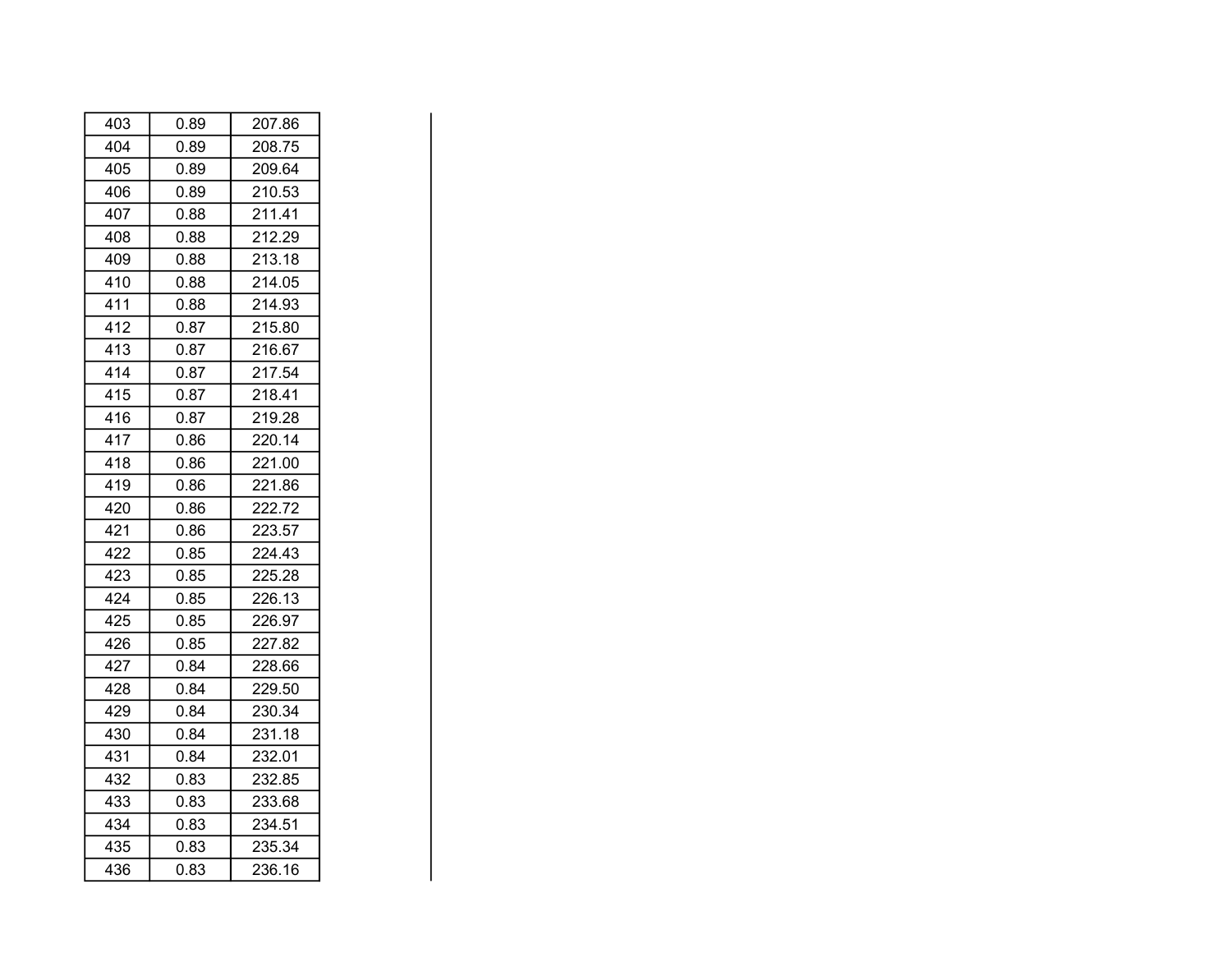| 437 | 0.82 | 236.99 |
|-----|------|--------|
| 438 | 0.82 | 237.81 |
| 439 | 0.82 | 238.63 |
| 440 | 0.82 | 239.45 |
| 441 | 0.82 | 240.26 |
| 442 | 0.81 | 241.08 |
| 443 | 0.81 | 241.89 |
| 444 | 0.81 | 242.70 |
| 445 | 0.81 | 243.51 |
| 446 | 0.81 | 244.32 |
| 447 | 0.81 | 245.12 |
| 448 | 0.80 | 245.92 |
| 449 | 0.80 | 246.73 |
| 450 | 0.80 | 247.53 |
| 451 | 0.80 | 248.32 |
| 452 | 0.80 | 249.12 |
| 453 | 0.79 | 249.92 |
| 454 | 0.79 | 250.71 |
| 455 | 0.79 | 251.50 |
| 456 | 0.79 | 252.29 |
| 457 | 0.79 | 253.08 |
| 458 | 0.79 | 253.86 |
| 459 | 0.78 | 254.65 |
| 460 | 0.78 | 255.43 |
| 461 | 0.78 | 256.21 |
| 462 | 0.78 | 256.99 |
| 463 | 0.78 | 257.77 |
| 464 | 0.78 | 258.54 |
| 465 | 0.77 | 259.32 |
| 466 | 0.77 | 260.09 |
| 467 | 0.77 | 260.86 |
| 468 | 0.77 | 261.63 |
| 469 | 0.77 | 262.40 |
| 470 | 0.77 | 263.16 |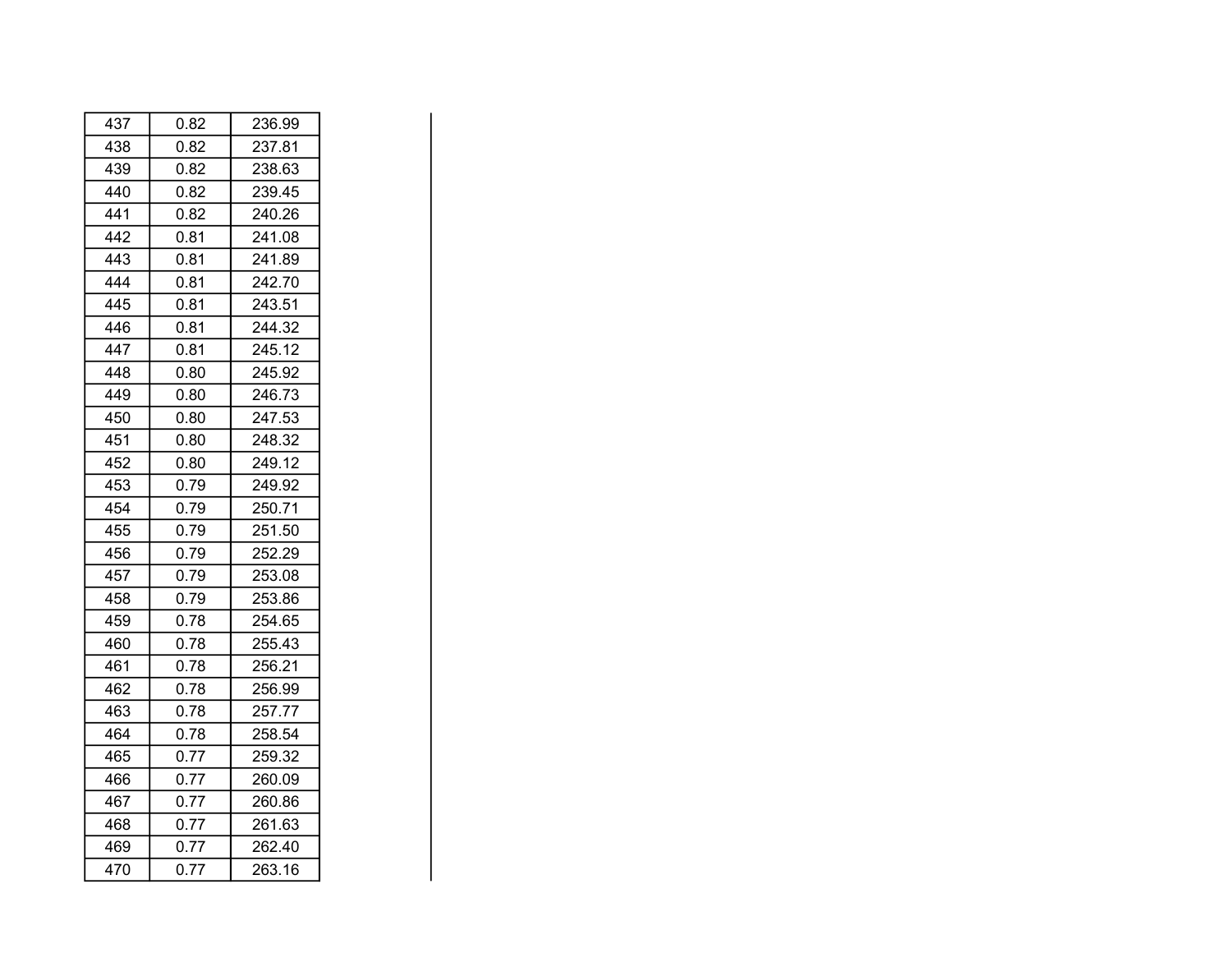| 471 | 0.76 | 263.93 |
|-----|------|--------|
| 472 | 0.76 | 264.69 |
| 473 | 0.76 | 265.45 |
| 474 | 0.76 | 266.21 |
| 475 | 0.76 | 266.97 |
| 476 | 0.76 | 267.73 |
| 477 | 0.75 | 268.48 |
| 478 | 0.75 | 269.23 |
| 479 | 0.75 | 269.99 |
| 480 | 0.75 | 270.74 |
| 481 | 0.75 | 271.48 |
| 482 | 0.75 | 272.23 |
| 483 | 0.75 | 272.98 |
| 484 | 0.74 | 273.72 |
| 485 | 0.74 | 274.46 |
| 486 | 0.74 | 275.20 |
| 487 | 0.74 | 275.94 |
| 488 | 0.74 | 276.68 |
| 489 | 0.74 | 277.42 |
| 490 | 0.73 | 278.15 |
| 491 | 0.73 | 278.88 |
| 492 | 0.73 | 279.62 |
| 493 | 0.73 | 280.35 |
| 494 | 0.73 | 281.07 |
| 495 | 0.73 | 281.80 |
| 496 | 0.73 | 282.53 |
| 497 | 0.72 | 283.25 |
| 498 | 0.72 | 283.97 |
| 499 | 0.72 | 284.70 |
| 500 | 0.72 | 285.42 |
| 501 | 0.72 | 286.13 |
| 502 | 0.72 | 286.85 |
| 503 | 0.72 | 287.57 |
| 504 | 0.71 | 288.28 |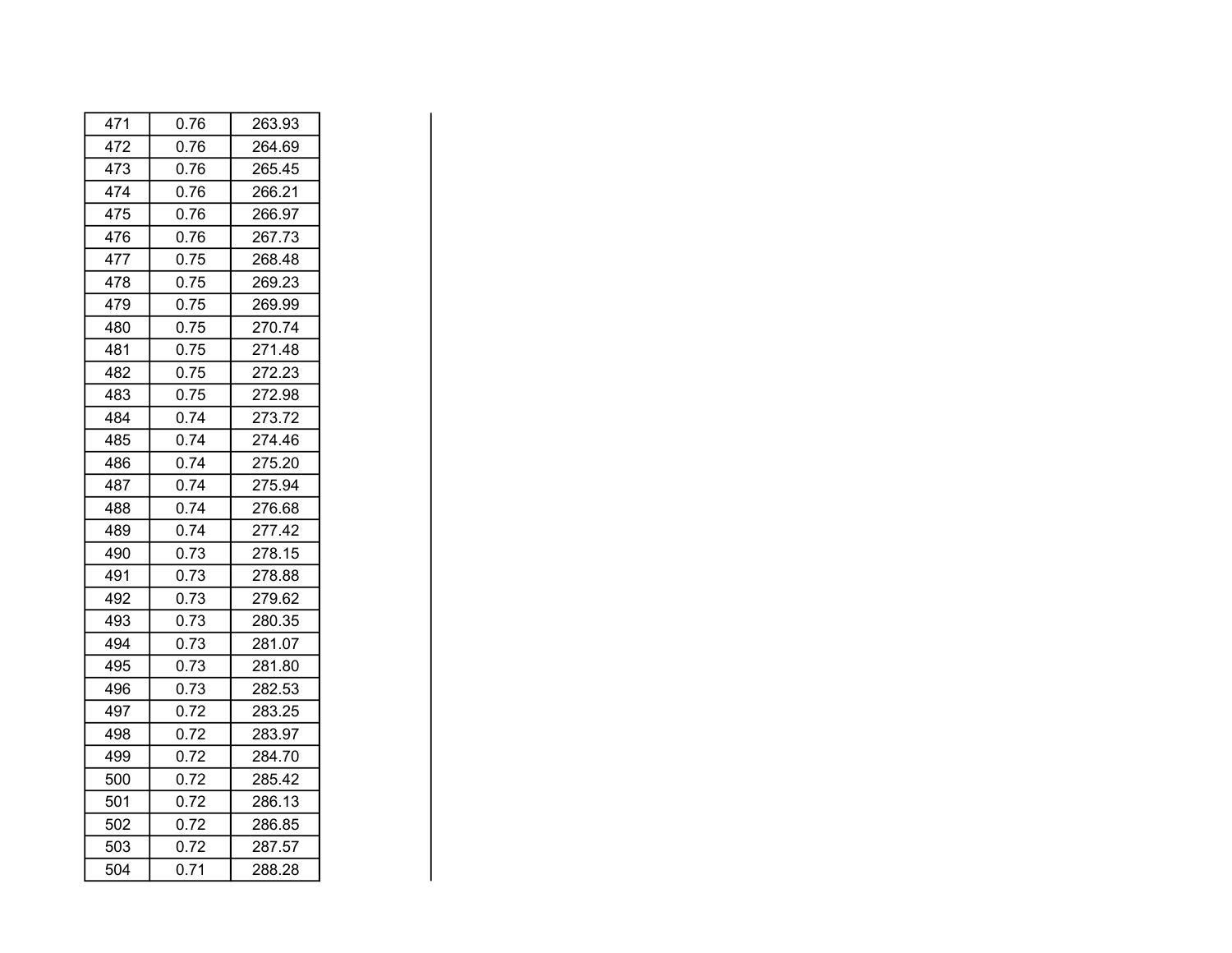| 505 | 0.71 | 288.99 |
|-----|------|--------|
| 506 | 0.71 | 289.71 |
| 507 | 0.71 | 290.42 |
| 508 | 0.71 | 291.13 |
| 509 | 0.71 | 291.83 |
| 510 | 0.71 | 292.54 |
| 511 | 0.70 | 293.24 |
| 512 | 0.70 | 293.95 |
| 513 | 0.70 | 294.65 |
| 514 | 0.70 | 295.35 |
| 515 | 0.70 | 296.05 |
| 516 | 0.70 | 296.74 |
| 517 | 0.70 | 297.44 |
| 518 | 0.69 | 298.14 |
| 519 | 0.69 | 298.83 |
| 520 | 0.69 | 299.52 |
| 521 | 0.69 | 300.21 |
| 522 | 0.69 | 300.90 |
| 523 | 0.69 | 301.59 |
| 524 | 0.69 | 302.28 |
| 525 | 0.69 | 302.96 |
| 526 | 0.68 | 303.65 |
| 527 | 0.68 | 304.33 |
| 528 | 0.68 | 305.01 |
| 529 | 0.68 | 305.69 |
| 530 | 0.68 | 306.37 |
| 531 | 0.68 | 307.05 |
| 532 | 0.68 | 307.73 |
| 533 | 0.68 | 308.40 |
| 534 | 0.67 | 309.08 |
| 535 | 0.67 | 309.75 |
| 536 | 0.67 | 310.42 |
| 537 | 0.67 | 311.09 |
| 538 | 0.67 | 311.76 |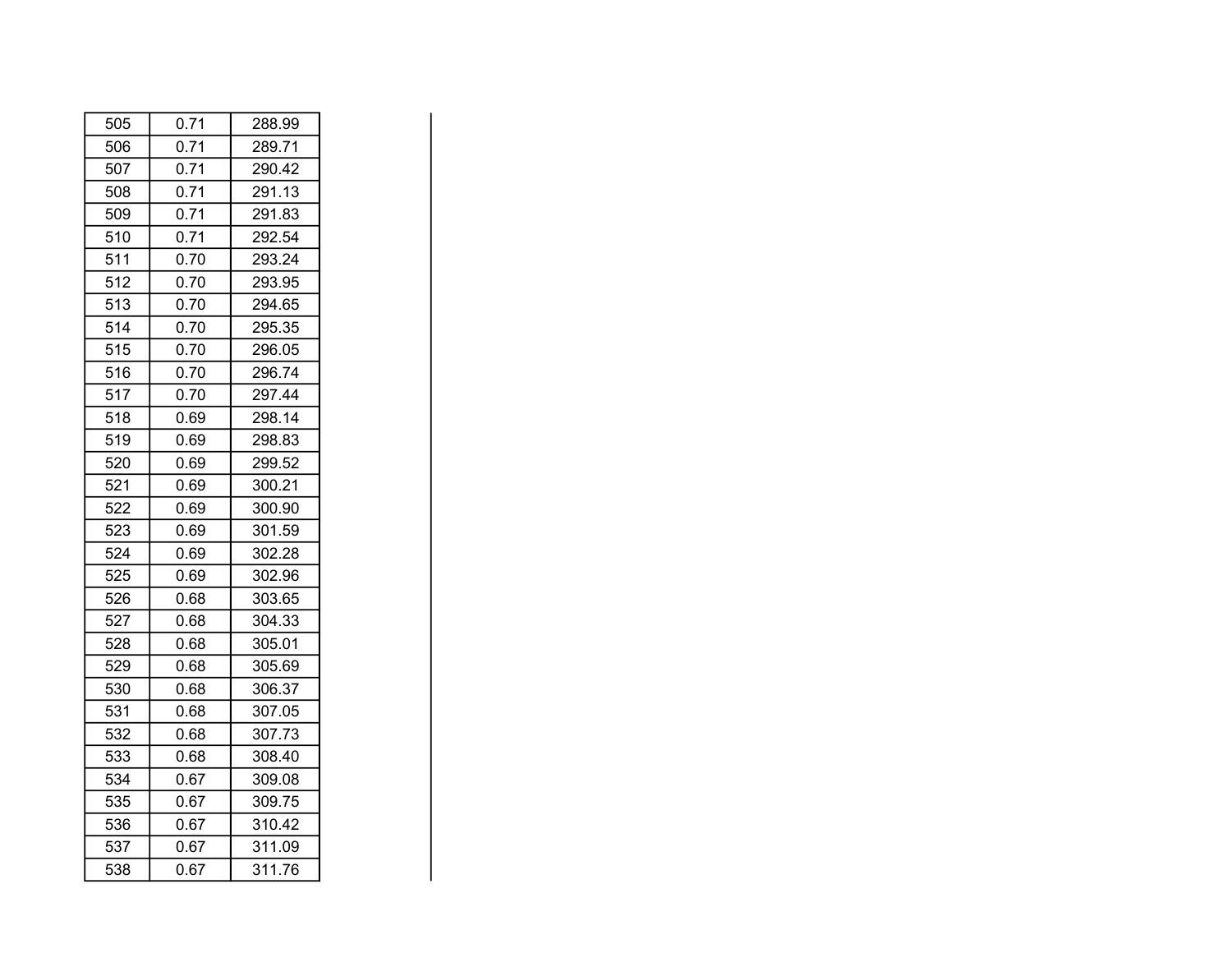| 539 | 0.67 | 312.43 |
|-----|------|--------|
| 540 | 0.67 | 313.10 |
| 541 | 0.67 | 313.76 |
| 542 | 0.66 | 314.43 |
| 543 | 0.66 | 315.09 |
| 544 | 0.66 | 315.75 |
| 545 | 0.66 | 316.41 |
| 546 | 0.66 | 317.07 |
| 547 | 0.66 | 317.73 |
| 548 | 0.66 | 318.39 |
| 549 | 0.66 | 319.04 |
| 550 | 0.65 | 319.70 |
| 551 | 0.65 | 320.35 |
| 552 | 0.65 | 321.00 |
| 553 | 0.65 | 321.65 |
| 554 | 0.65 | 322.30 |
| 555 | 0.65 | 322.95 |
| 556 | 0.65 | 323.60 |
| 557 | 0.65 | 324.24 |
| 558 | 0.65 | 324.89 |
| 559 | 0.64 | 325.53 |
| 560 | 0.64 | 326.18 |
| 561 | 0.64 | 326.82 |
| 562 | 0.64 | 327.46 |
| 563 | 0.64 | 328.10 |
| 564 | 0.64 | 328.74 |
| 565 | 0.64 | 329.37 |
| 566 | 0.64 | 330.01 |
| 567 | 0.63 | 330.64 |
| 568 | 0.63 | 331.28 |
| 569 | 0.63 | 331.91 |
| 570 | 0.63 | 332.54 |
| 571 | 0.63 | 333.17 |
| 572 | 0.63 | 333.80 |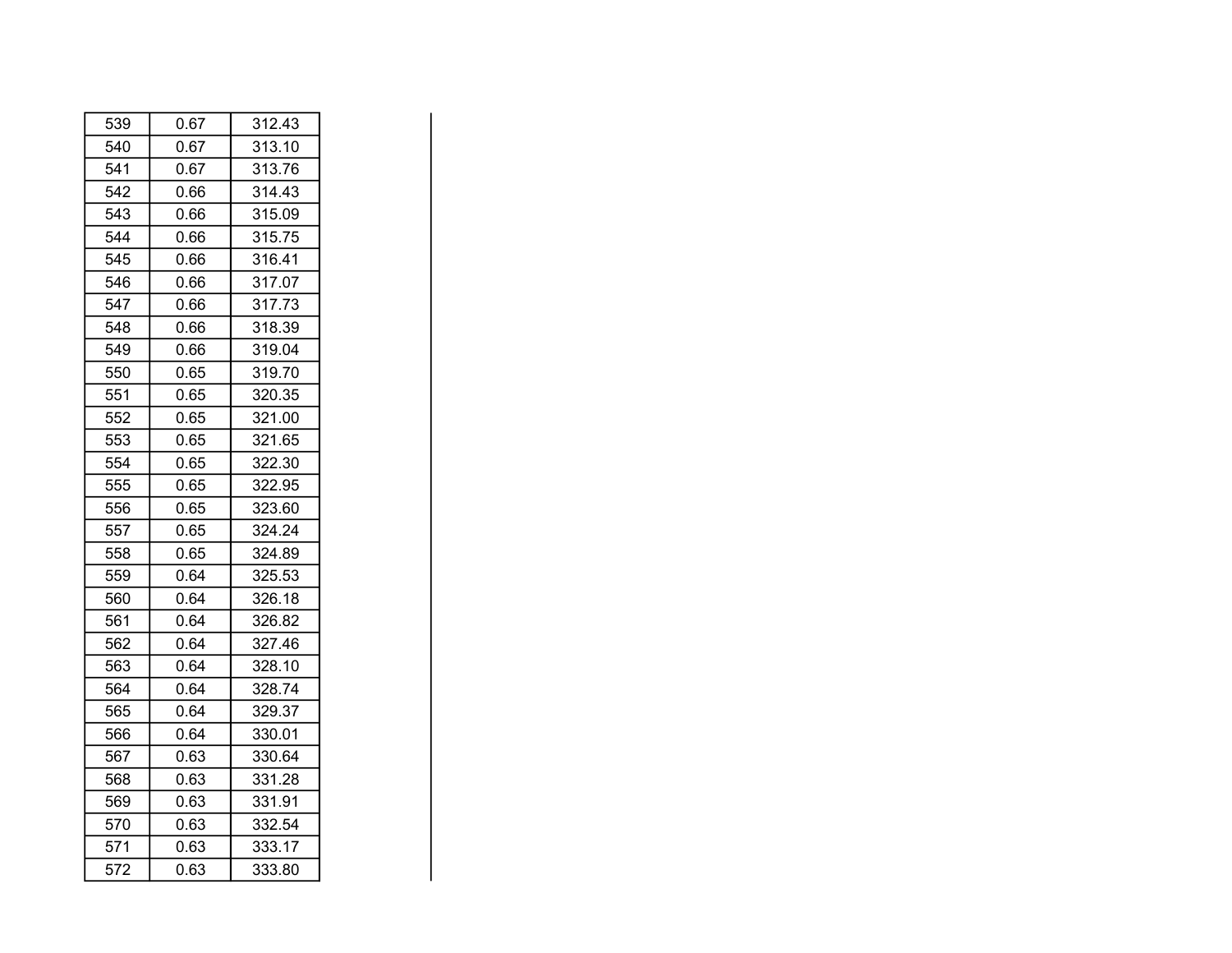| 573 | 0.63 | 334.43 |
|-----|------|--------|
| 574 | 0.63 | 335.06 |
| 575 | 0.63 | 335.68 |
| 576 | 0.63 | 336.31 |
| 577 | 0.62 | 336.93 |
| 578 | 0.62 | 337.56 |
| 579 | 0.62 | 338.18 |
| 580 | 0.62 | 338.80 |
| 581 | 0.62 | 339.42 |
| 582 | 0.62 | 340.04 |
| 583 | 0.62 | 340.65 |
| 584 | 0.62 | 341.27 |
| 585 | 0.62 | 341.89 |
| 586 | 0.61 | 342.50 |
| 587 | 0.61 | 343.11 |
| 588 | 0.61 | 343.73 |
| 589 | 0.61 | 344.34 |
| 590 | 0.61 | 344.95 |
| 591 | 0.61 | 345.56 |
| 592 | 0.61 | 346.16 |
| 593 | 0.61 | 346.77 |
| 594 | 0.61 | 347.38 |
| 595 | 0.61 | 347.98 |
| 596 | 0.60 | 348.59 |
| 597 | 0.60 | 349.19 |
| 598 | 0.60 | 349.79 |
| 599 | 0.60 | 350.39 |
| 600 | 0.60 | 350.99 |
| 601 | 0.60 | 351.59 |
| 602 | 0.60 | 352.19 |
| 603 | 0.60 | 352.79 |
| 604 | 0.60 | 353.38 |
| 605 | 0.60 | 353.98 |
| 606 | 0.59 | 354.57 |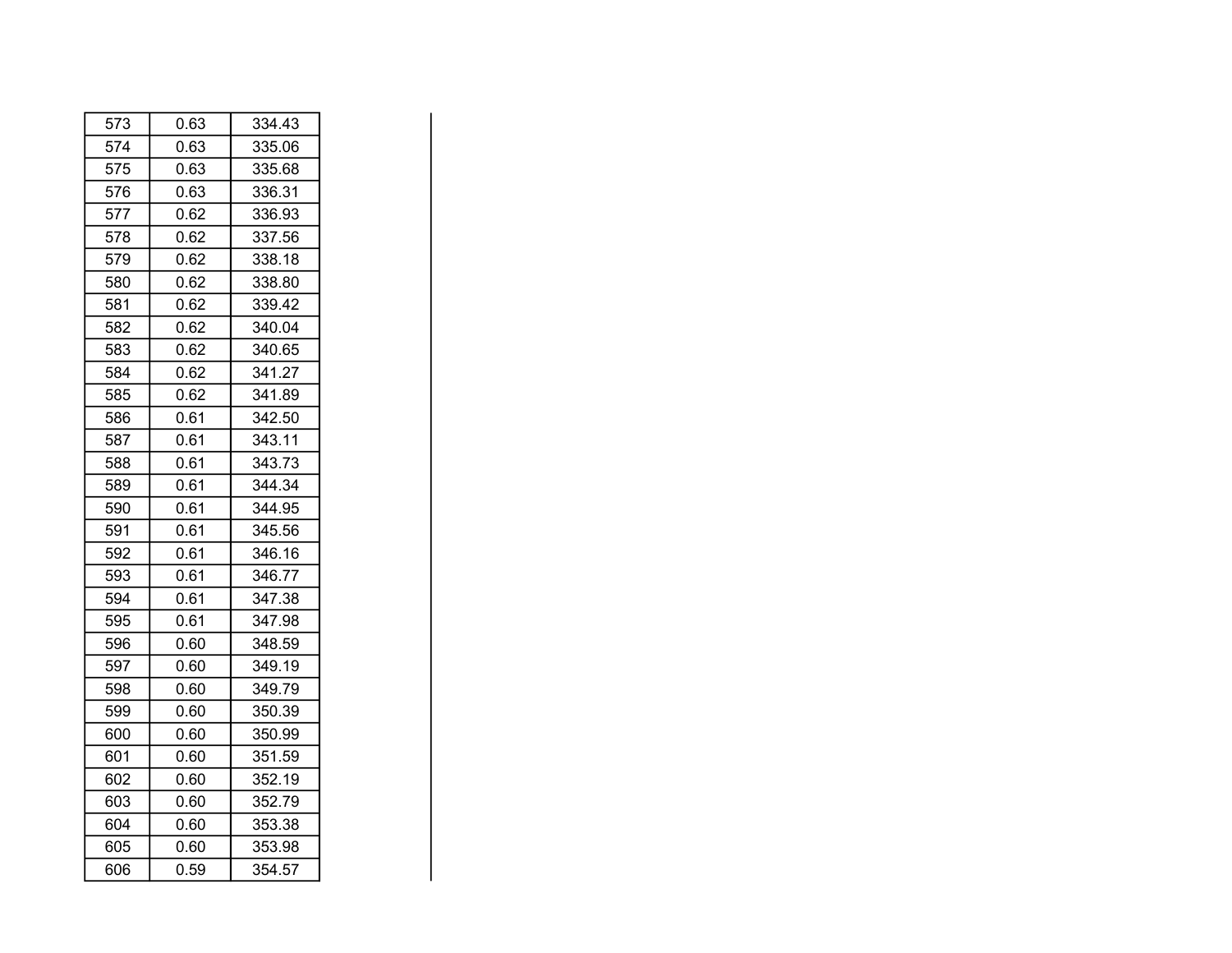| 607 | 0.59 | 355.16 |     |
|-----|------|--------|-----|
| 608 | 0.59 | 355.76 |     |
| 609 | 0.59 | 356.35 |     |
| 610 | 0.59 | 356.94 |     |
| 611 | 0.59 | 357.53 |     |
| 612 | 0.59 | 358.12 |     |
| 613 | 0.59 | 358.70 |     |
| 614 | 0.59 | 359.29 |     |
| 615 | 0.59 | 359.87 |     |
| 616 | 0.58 | 0.46   | 616 |
| 617 | 0.58 | 1.04   |     |
| 618 | 0.58 | 1.62   |     |
| 619 | 0.58 | 2.21   |     |
| 620 | 0.58 | 2.79   |     |
| 621 | 0.58 | 3.37   |     |
| 622 | 0.58 | 3.95   |     |
| 623 | 0.58 | 4.52   |     |
| 624 | 0.58 | 5.10   |     |
| 625 | 0.58 | 5.68   |     |
| 626 | 0.58 | 6.25   |     |
| 627 | 0.57 | 6.83   |     |
| 628 | 0.57 | 7.40   |     |
| 629 | 0.57 | 7.97   |     |
| 630 | 0.57 | 8.54   |     |
| 631 | 0.57 | 9.11   |     |
| 632 | 0.57 | 9.68   |     |
| 633 | 0.57 | 10.25  |     |
| 634 | 0.57 | 10.82  |     |
| 635 | 0.57 | 11.39  |     |
| 636 | 0.57 | 11.95  |     |
| 637 | 0.57 | 12.52  |     |
| 638 | 0.56 | 13.08  |     |
| 639 | 0.56 | 13.64  |     |
| 640 | 0.56 | 14.21  |     |

| I  |         |   |
|----|---------|---|
| ۰  | I<br>۰. |   |
| P. |         | v |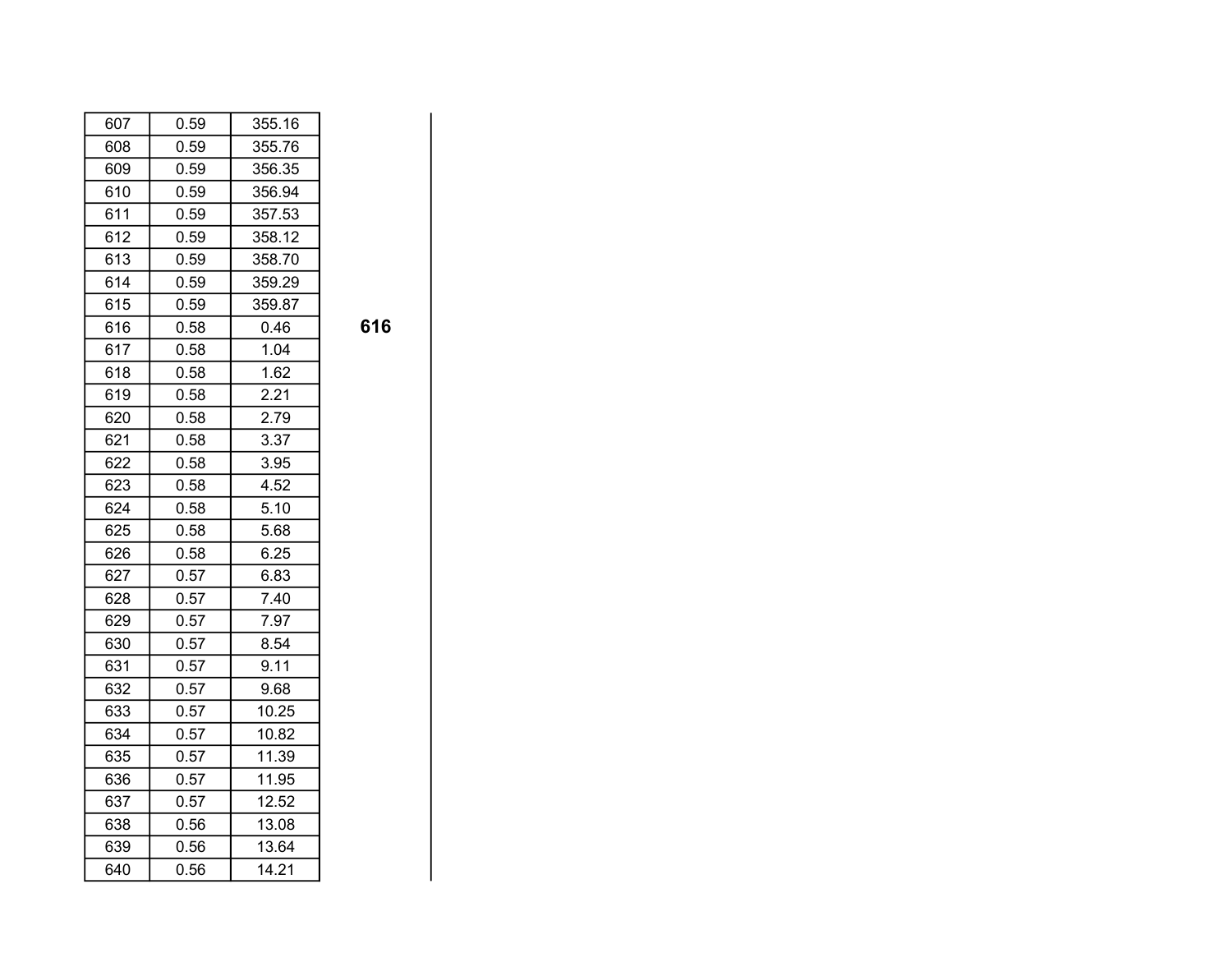| 641 | 0.56 | 14.77 |
|-----|------|-------|
| 642 | 0.56 | 15.33 |
| 643 | 0.56 | 15.89 |
| 644 | 0.56 | 16.45 |
| 645 | 0.56 | 17.01 |
| 646 | 0.56 | 17.56 |
| 647 | 0.56 | 18.12 |
| 648 | 0.56 | 18.68 |
| 649 | 0.55 | 19.23 |
| 650 | 0.55 | 19.78 |
| 651 | 0.55 | 20.34 |
| 652 | 0.55 | 20.89 |
| 653 | 0.55 | 21.44 |
| 654 | 0.55 | 21.99 |
| 655 | 0.55 | 22.54 |
| 656 | 0.55 | 23.09 |
| 657 | 0.55 | 23.64 |
| 658 | 0.55 | 24.18 |
| 659 | 0.55 | 24.73 |
| 660 | 0.55 | 25.28 |
| 661 | 0.54 | 25.82 |
| 662 | 0.54 | 26.37 |
| 663 | 0.54 | 26.91 |
| 664 | 0.54 | 27.45 |
| 665 | 0.54 | 27.99 |
| 666 | 0.54 | 28.53 |
| 667 | 0.54 | 29.07 |
| 668 | 0.54 | 29.61 |
| 669 | 0.54 | 30.15 |
| 670 | 0.54 | 30.69 |
| 671 | 0.54 | 31.22 |
| 672 | 0.54 | 31.76 |
| 673 | 0.53 | 32.29 |
| 674 | 0.53 | 32.83 |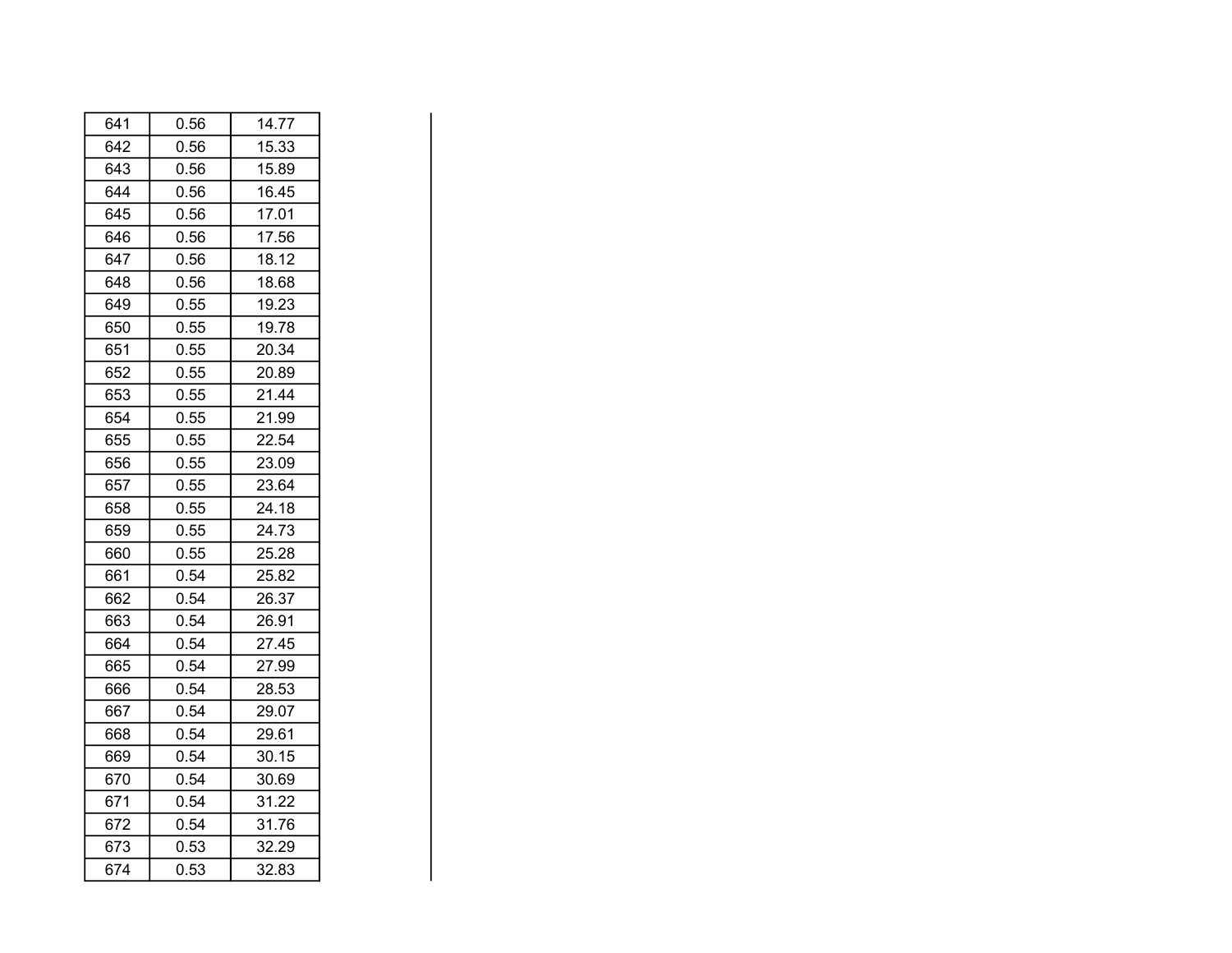| 675 | 0.53 | 33.36 |
|-----|------|-------|
| 676 | 0.53 | 33.89 |
| 677 | 0.53 | 34.43 |
| 678 | 0.53 | 34.96 |
| 679 | 0.53 | 35.49 |
| 680 | 0.53 | 36.02 |
| 681 | 0.53 | 36.54 |
| 682 | 0.53 | 37.07 |
| 683 | 0.53 | 37.60 |
| 684 | 0.53 | 38.13 |
| 685 | 0.53 | 38.65 |
| 686 | 0.52 | 39.18 |
| 687 | 0.52 | 39.70 |
| 688 | 0.52 | 40.22 |
| 689 | 0.52 | 40.75 |
| 690 | 0.52 | 41.27 |
| 691 | 0.52 | 41.79 |
| 692 | 0.52 | 42.31 |
| 693 | 0.52 | 42.83 |
| 694 | 0.52 | 43.35 |
| 695 | 0.52 | 43.86 |
| 696 | 0.52 | 44.38 |
| 697 | 0.52 | 44.90 |
| 698 | 0.52 | 45.41 |
| 699 | 0.52 | 45.93 |
| 700 | 0.51 | 46.44 |
| 701 | 0.51 | 46.96 |
| 702 | 0.51 | 47.47 |
| 703 | 0.51 | 47.98 |
| 704 | 0.51 | 48.49 |
| 705 | 0.51 | 49.00 |
| 706 | 0.51 | 49.51 |
| 707 | 0.51 | 50.02 |
| 708 | 0.51 | 50.53 |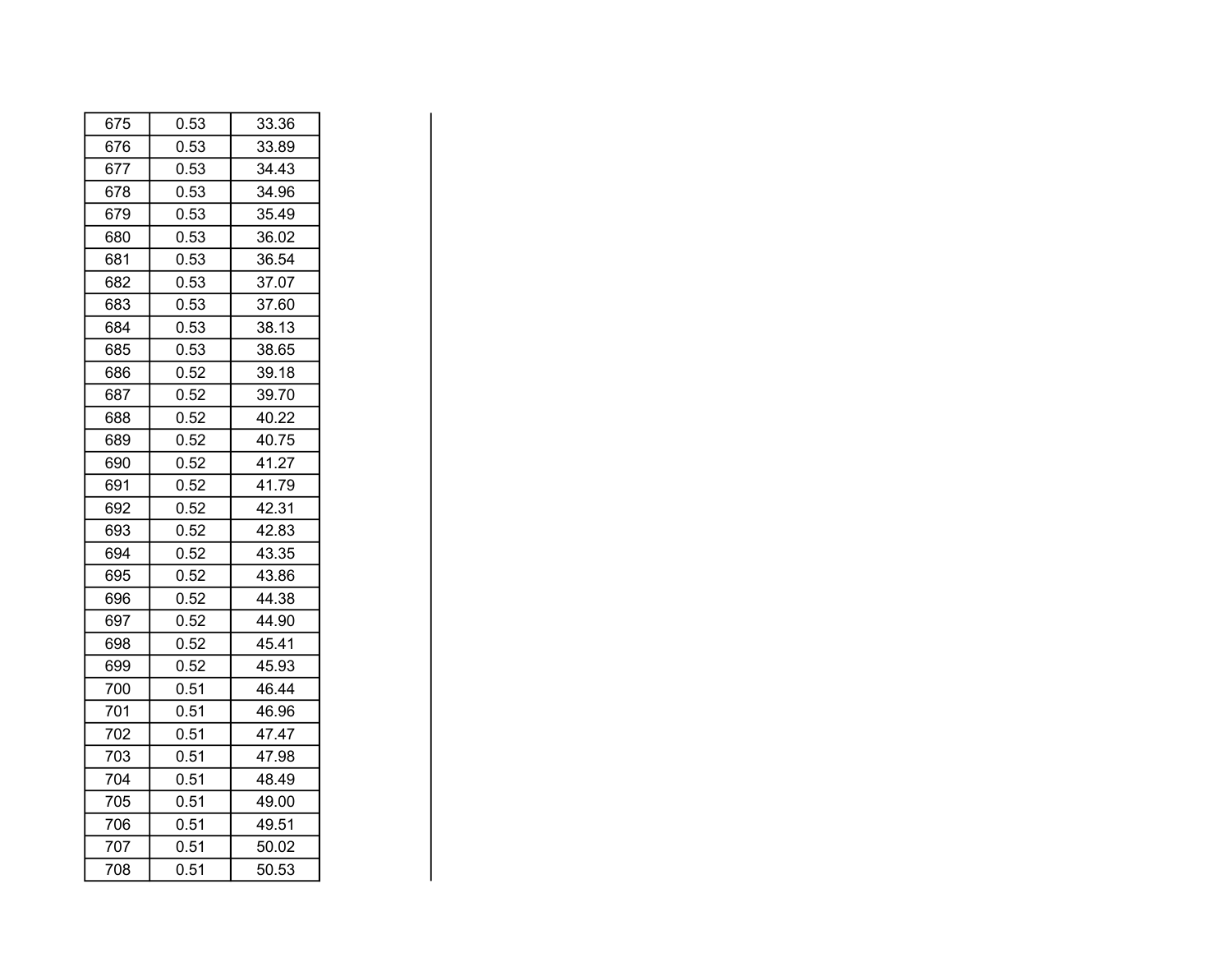| 709 | 0.51 | 51.04 |
|-----|------|-------|
| 710 | 0.51 | 51.55 |
| 711 | 0.51 | 52.05 |
| 712 | 0.51 | 52.56 |
| 713 | 0.50 | 53.06 |
| 714 | 0.50 | 53.57 |
| 715 | 0.50 | 54.07 |
| 716 | 0.50 | 54.57 |
| 717 | 0.50 | 55.08 |
| 718 | 0.50 | 55.58 |
| 719 | 0.50 | 56.08 |
| 720 | 0.50 | 56.58 |
| 721 | 0.50 | 57.08 |
| 722 | 0.50 | 57.58 |
| 723 | 0.50 | 58.07 |
| 724 | 0.50 | 58.57 |
| 725 | 0.50 | 59.07 |
| 726 | 0.50 | 59.56 |
| 727 | 0.50 | 60.06 |
| 728 | 0.49 | 60.55 |
| 729 | 0.49 | 61.05 |
| 730 | 0.49 | 61.54 |
| 731 | 0.49 | 62.03 |
| 732 | 0.49 | 62.52 |
| 733 | 0.49 | 63.02 |
| 734 | 0.49 | 63.51 |
| 735 | 0.49 | 64.00 |
| 736 | 0.49 | 64.48 |
| 737 | 0.49 | 64.97 |
| 738 | 0.49 | 65.46 |
| 739 | 0.49 | 65.95 |
| 740 | 0.49 | 66.43 |
| 741 | 0.49 | 66.92 |
| 742 | 0.49 | 67.41 |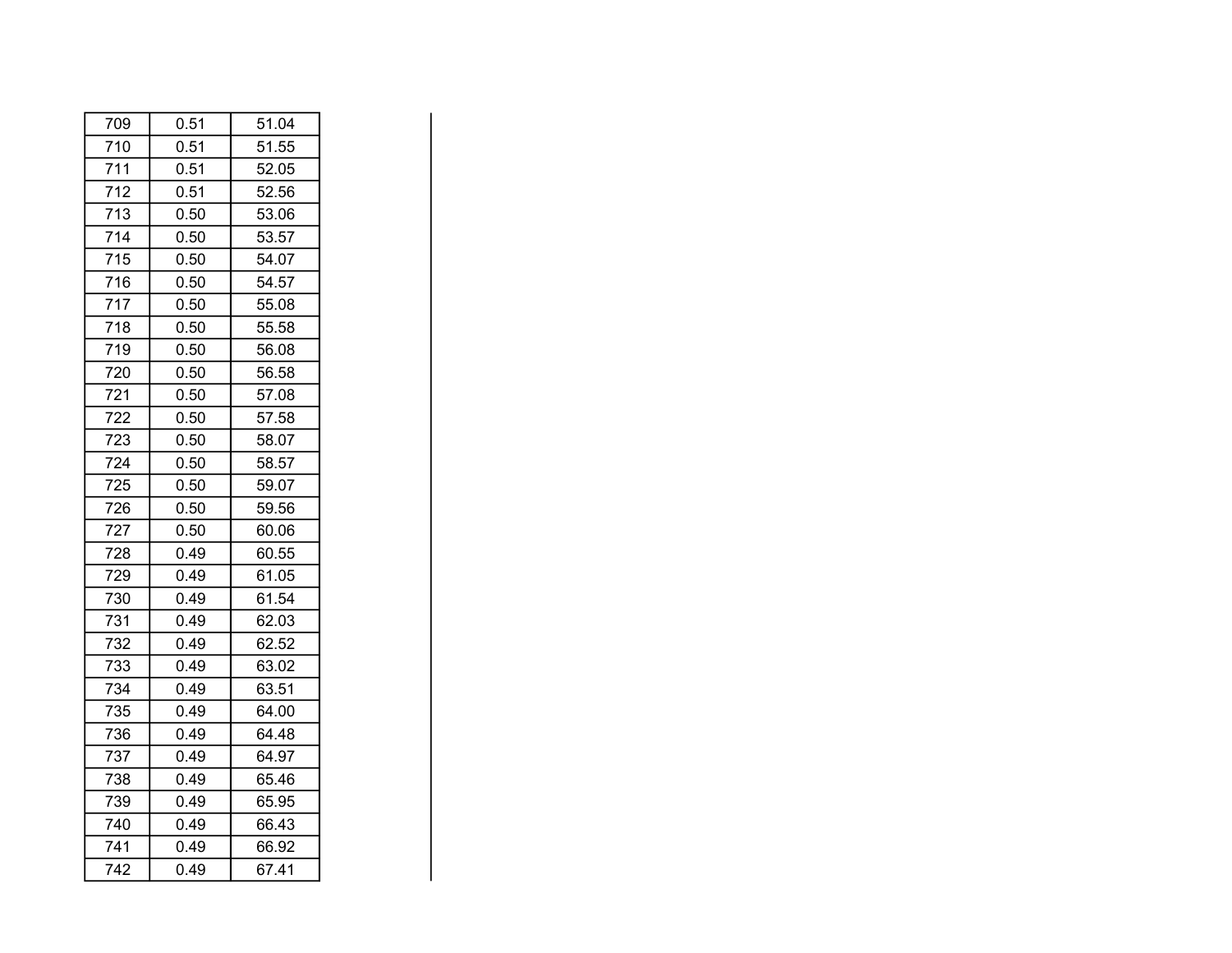| 743 | 0.48 | 67.89 |
|-----|------|-------|
| 744 | 0.48 | 68.37 |
| 745 | 0.48 | 68.86 |
| 746 | 0.48 | 69.34 |
| 747 | 0.48 | 69.82 |
| 748 | 0.48 | 70.30 |
| 749 | 0.48 | 70.78 |
| 750 | 0.48 | 71.26 |
| 751 | 0.48 | 71.74 |
| 752 | 0.48 | 72.22 |
| 753 | 0.48 | 72.70 |
| 754 | 0.48 | 73.18 |
| 755 | 0.48 | 73.65 |
| 756 | 0.48 | 74.13 |
| 757 | 0.48 | 74.61 |
| 758 | 0.47 | 75.08 |
| 759 | 0.47 | 75.56 |
| 760 | 0.47 | 76.03 |
| 761 | 0.47 | 76.50 |
| 762 | 0.47 | 76.97 |
| 763 | 0.47 | 77.45 |
| 764 | 0.47 | 77.92 |
| 765 | 0.47 | 78.39 |
| 766 | 0.47 | 78.86 |
| 767 | 0.47 | 79.33 |
| 768 | 0.47 | 79.80 |
| 769 | 0.47 | 80.26 |
| 770 | 0.47 | 80.73 |
| 771 | 0.47 | 81.20 |
| 772 | 0.47 | 81.67 |
| 773 | 0.47 | 82.13 |
| 774 | 0.47 | 82.60 |
| 775 | 0.46 | 83.06 |
| 776 | 0.46 | 83.52 |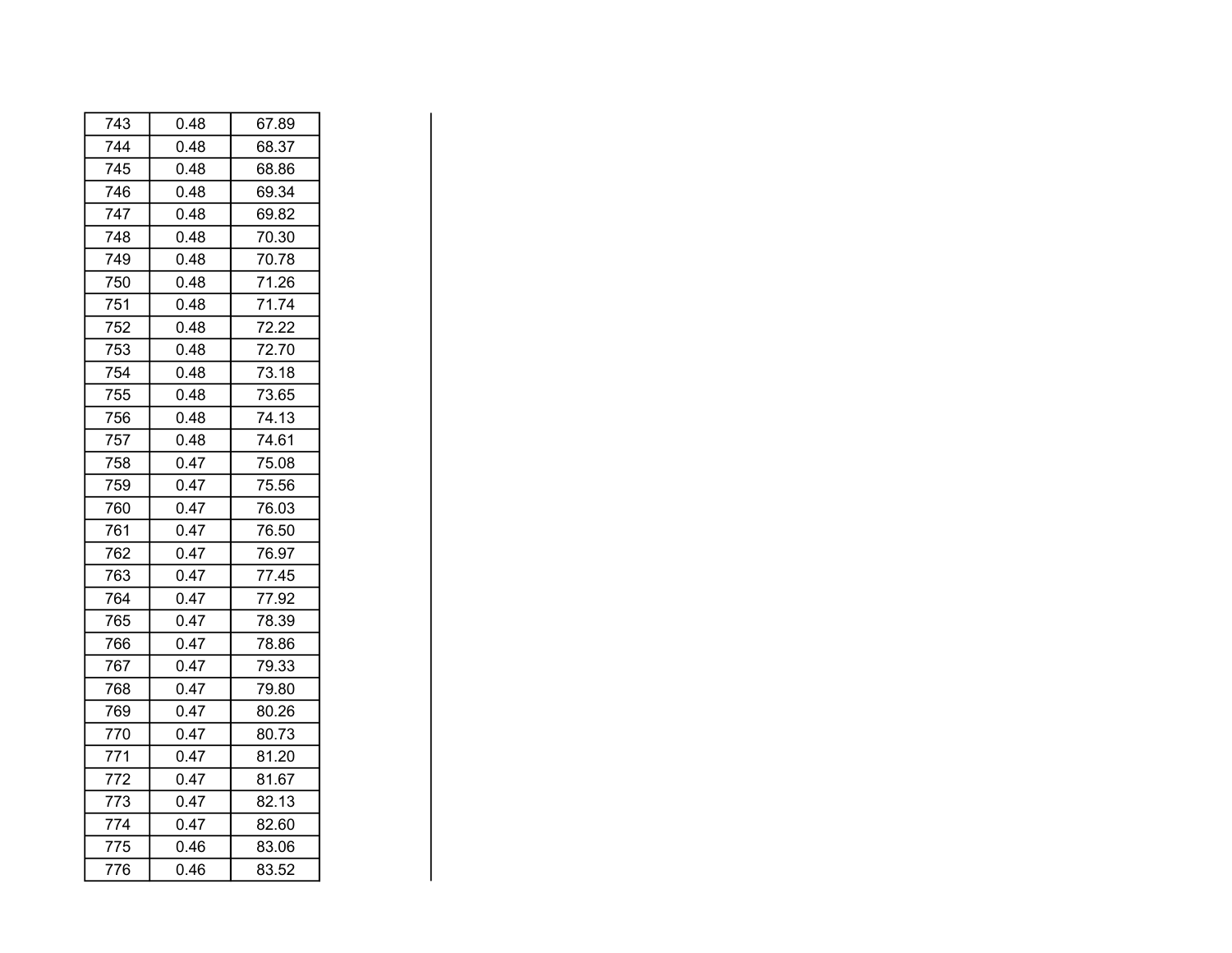| 777 | 0.46 | 83.99 |
|-----|------|-------|
| 778 | 0.46 | 84.45 |
| 779 | 0.46 | 84.91 |
| 780 | 0.46 | 85.37 |
| 781 | 0.46 | 85.84 |
| 782 | 0.46 | 86.30 |
| 783 | 0.46 | 86.76 |
| 784 | 0.46 | 87.21 |
| 785 | 0.46 | 87.67 |
| 786 | 0.46 | 88.13 |
| 787 | 0.46 | 88.59 |
| 788 | 0.46 | 89.05 |
| 789 | 0.46 | 89.50 |
| 790 | 0.46 | 89.96 |
| 791 | 0.46 | 90.41 |
| 792 | 0.45 | 90.87 |
| 793 | 0.45 | 91.32 |
| 794 | 0.45 | 91.77 |
| 795 | 0.45 | 92.23 |
| 796 | 0.45 | 92.68 |
| 797 | 0.45 | 93.13 |
| 798 | 0.45 | 93.58 |
| 799 | 0.45 | 94.03 |
| 800 | 0.45 | 94.48 |
| 801 | 0.45 | 94.93 |
| 802 | 0.45 | 95.38 |
| 803 | 0.45 | 95.83 |
| 804 | 0.45 | 96.28 |
| 805 | 0.45 | 96.72 |
| 806 | 0.45 | 97.17 |
| 807 | 0.45 | 97.62 |
| 808 | 0.45 | 98.06 |
| 809 | 0.44 | 98.51 |
| 810 | 0.44 | 98.95 |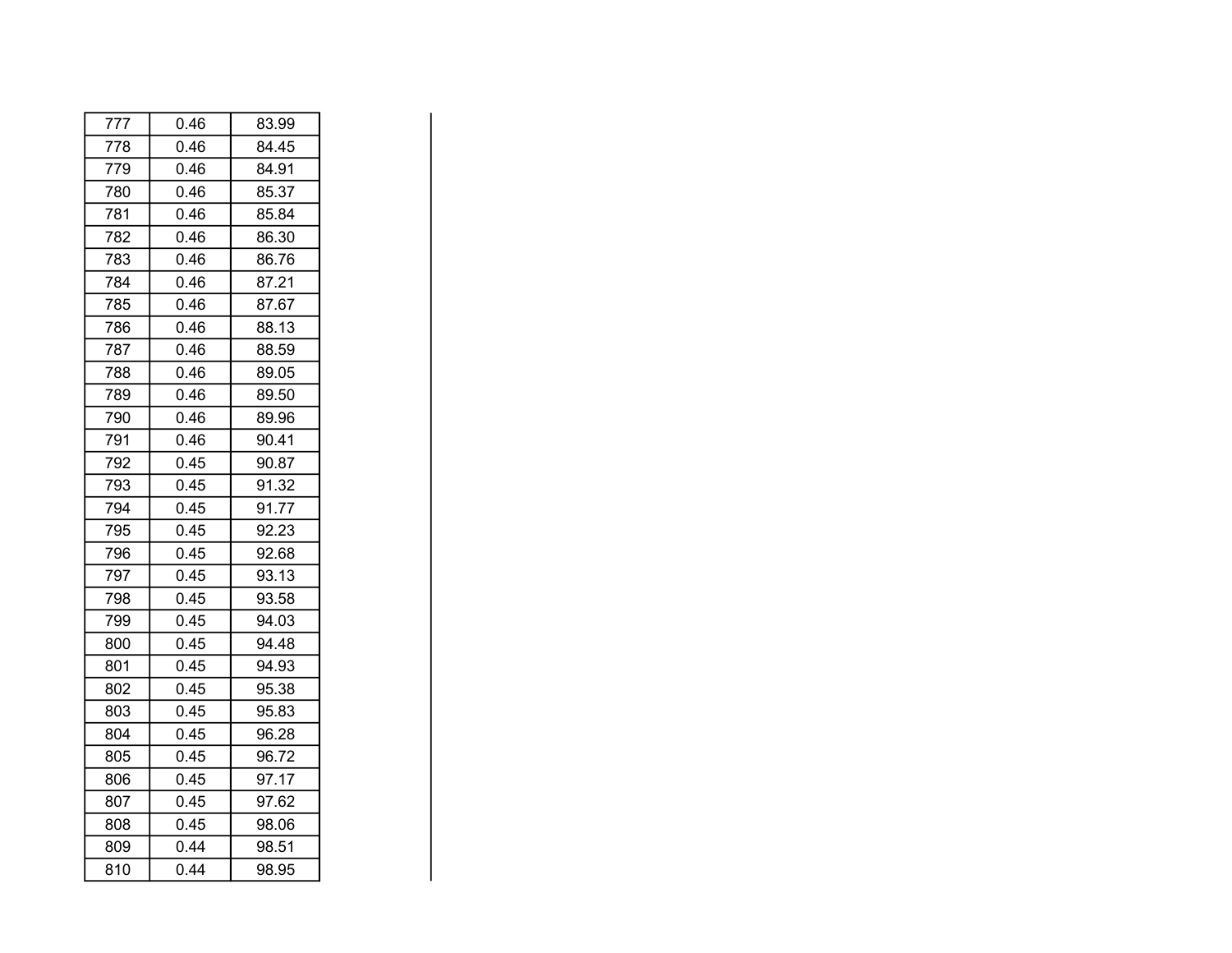| 811 | 0.44 | 99.40  |
|-----|------|--------|
| 812 | 0.44 | 99.84  |
| 813 | 0.44 | 100.28 |
| 814 | 0.44 | 100.72 |
| 815 | 0.44 | 101.17 |
| 816 | 0.44 | 101.61 |
| 817 | 0.44 | 102.05 |
| 818 | 0.44 | 102.49 |
| 819 | 0.44 | 102.93 |
| 820 | 0.44 | 103.37 |
| 821 | 0.44 | 103.81 |
| 822 | 0.44 | 104.24 |
| 823 | 0.44 | 104.68 |
| 824 | 0.44 | 105.12 |
| 825 | 0.44 | 105.55 |
| 826 | 0.44 | 105.99 |
| 827 | 0.44 | 106.42 |
| 828 | 0.43 | 106.86 |
| 829 | 0.43 | 107.29 |
| 830 | 0.43 | 107.73 |
| 831 | 0.43 | 108.16 |
| 832 | 0.43 | 108.59 |
| 833 | 0.43 | 109.03 |
| 834 | 0.43 | 109.46 |
| 835 | 0.43 | 109.89 |
| 836 | 0.43 | 110.32 |
| 837 | 0.43 | 110.75 |
| 838 | 0.43 | 111.18 |
| 839 | 0.43 | 111.61 |
| 840 | 0.43 | 112.04 |
| 841 | 0.43 | 112.46 |
| 842 | 0.43 | 112.89 |
| 843 | 0.43 | 113.32 |
| 844 | 0.43 | 113.75 |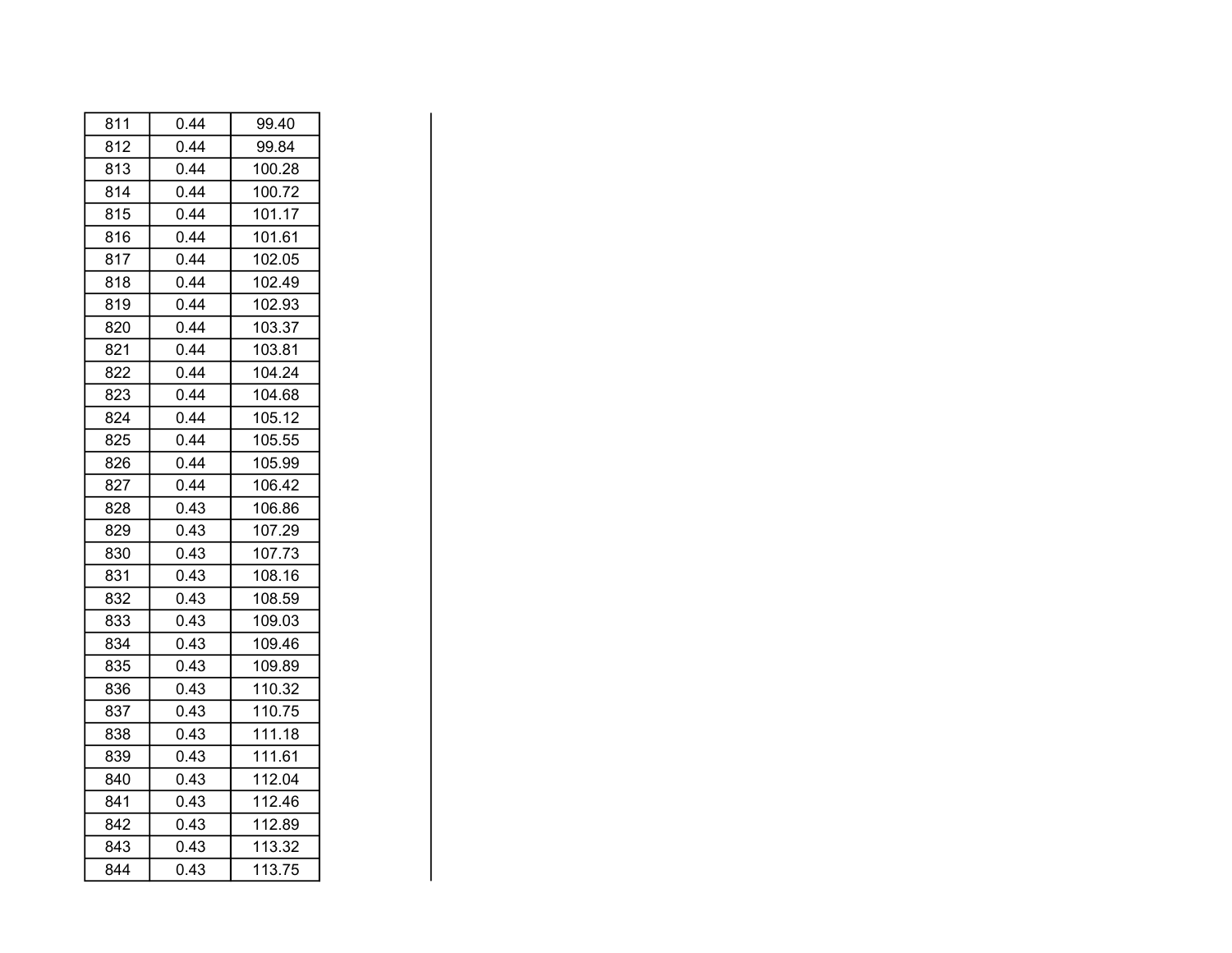| 845 | 0.43 | 114.17 |
|-----|------|--------|
| 846 | 0.43 | 114.60 |
| 847 | 0.43 | 115.02 |
| 848 | 0.42 | 115.45 |
| 849 | 0.42 | 115.87 |
| 850 | 0.42 | 116.29 |
| 851 | 0.42 | 116.72 |
| 852 | 0.42 | 117.14 |
| 853 | 0.42 | 117.56 |
| 854 | 0.42 | 117.98 |
| 855 | 0.42 | 118.40 |
| 856 | 0.42 | 118.83 |
| 857 | 0.42 | 119.25 |
| 858 | 0.42 | 119.66 |
| 859 | 0.42 | 120.08 |
| 860 | 0.42 | 120.50 |
| 861 | 0.42 | 120.92 |
| 862 | 0.42 | 121.34 |
| 863 | 0.42 | 121.76 |
| 864 | 0.42 | 122.17 |
| 865 | 0.42 | 122.59 |
| 866 | 0.42 | 123.00 |
| 867 | 0.42 | 123.42 |
| 868 | 0.41 | 123.83 |
| 869 | 0.41 | 124.25 |
| 870 | 0.41 | 124.66 |
| 871 | 0.41 | 125.08 |
| 872 | 0.41 | 125.49 |
| 873 | 0.41 | 125.90 |
| 874 | 0.41 | 126.31 |
| 875 | 0.41 | 126.72 |
| 876 | 0.41 | 127.13 |
| 877 | 0.41 | 127.55 |
| 878 | 0.41 | 127.96 |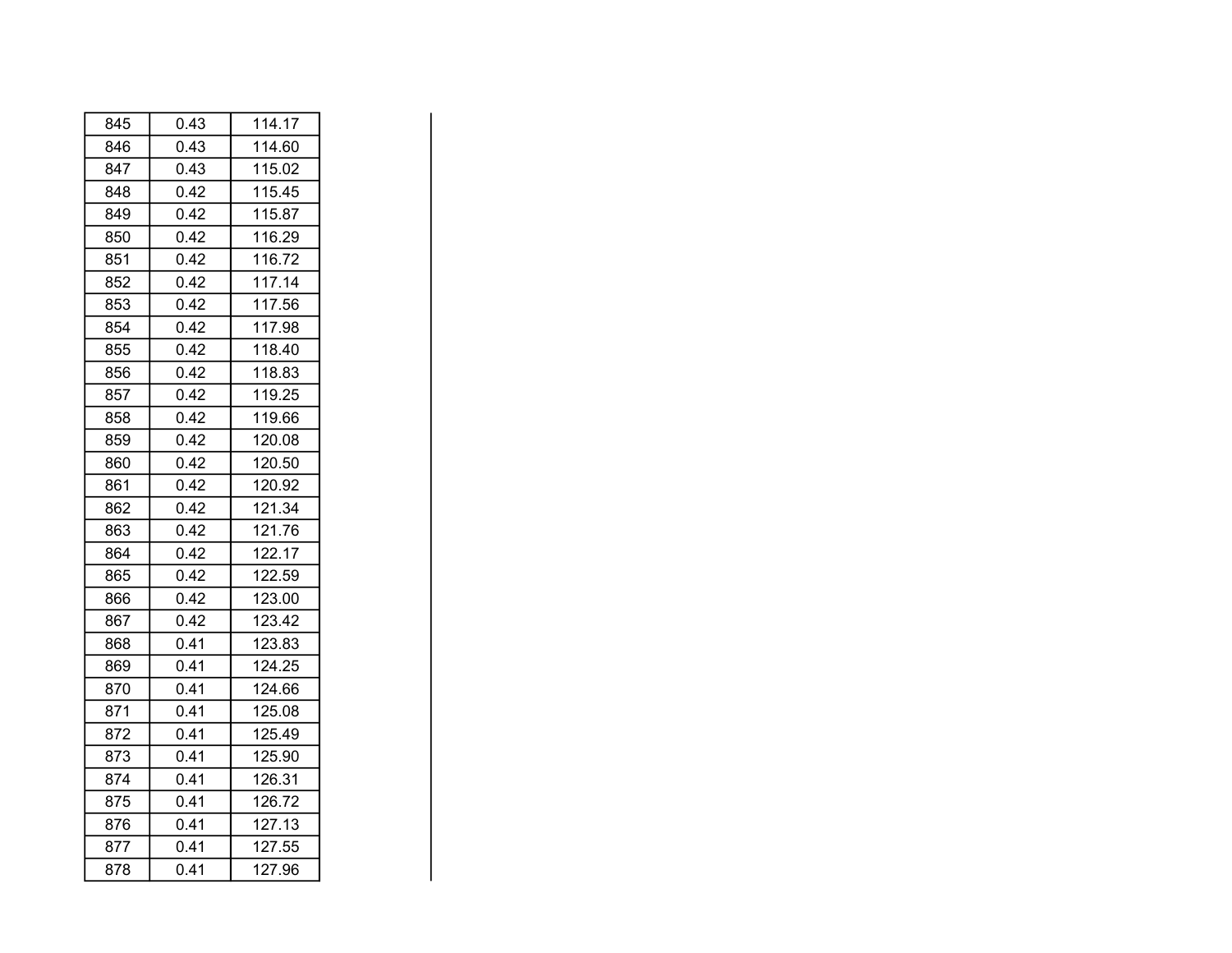| 879 | 0.41 | 128.36 |
|-----|------|--------|
| 880 | 0.41 | 128.77 |
| 881 | 0.41 | 129.18 |
| 882 | 0.41 | 129.59 |
| 883 | 0.41 | 130.00 |
| 884 | 0.41 | 130.41 |
| 885 | 0.41 | 130.81 |
| 886 | 0.41 | 131.22 |
| 887 | 0.41 | 131.62 |
| 888 | 0.41 | 132.03 |
| 889 | 0.40 | 132.44 |
| 890 | 0.40 | 132.84 |
| 891 | 0.40 | 133.24 |
| 892 | 0.40 | 133.65 |
| 893 | 0.40 | 134.05 |
| 894 | 0.40 | 134.45 |
| 895 | 0.40 | 134.86 |
| 896 | 0.40 | 135.26 |
| 897 | 0.40 | 135.66 |
| 898 | 0.40 | 136.06 |
| 899 | 0.40 | 136.46 |
| 900 | 0.40 | 136.86 |
| 901 | 0.40 | 137.26 |
| 902 | 0.40 | 137.66 |
| 903 | 0.40 | 138.06 |
| 904 | 0.40 | 138.46 |
| 905 | 0.40 | 138.85 |
| 906 | 0.40 | 139.25 |
| 907 | 0.40 | 139.65 |
| 908 | 0.40 | 140.04 |
| 909 | 0.40 | 140.44 |
| 910 | 0.40 | 140.84 |
| 911 | 0.40 | 141.23 |
| 912 | 0.39 | 141.63 |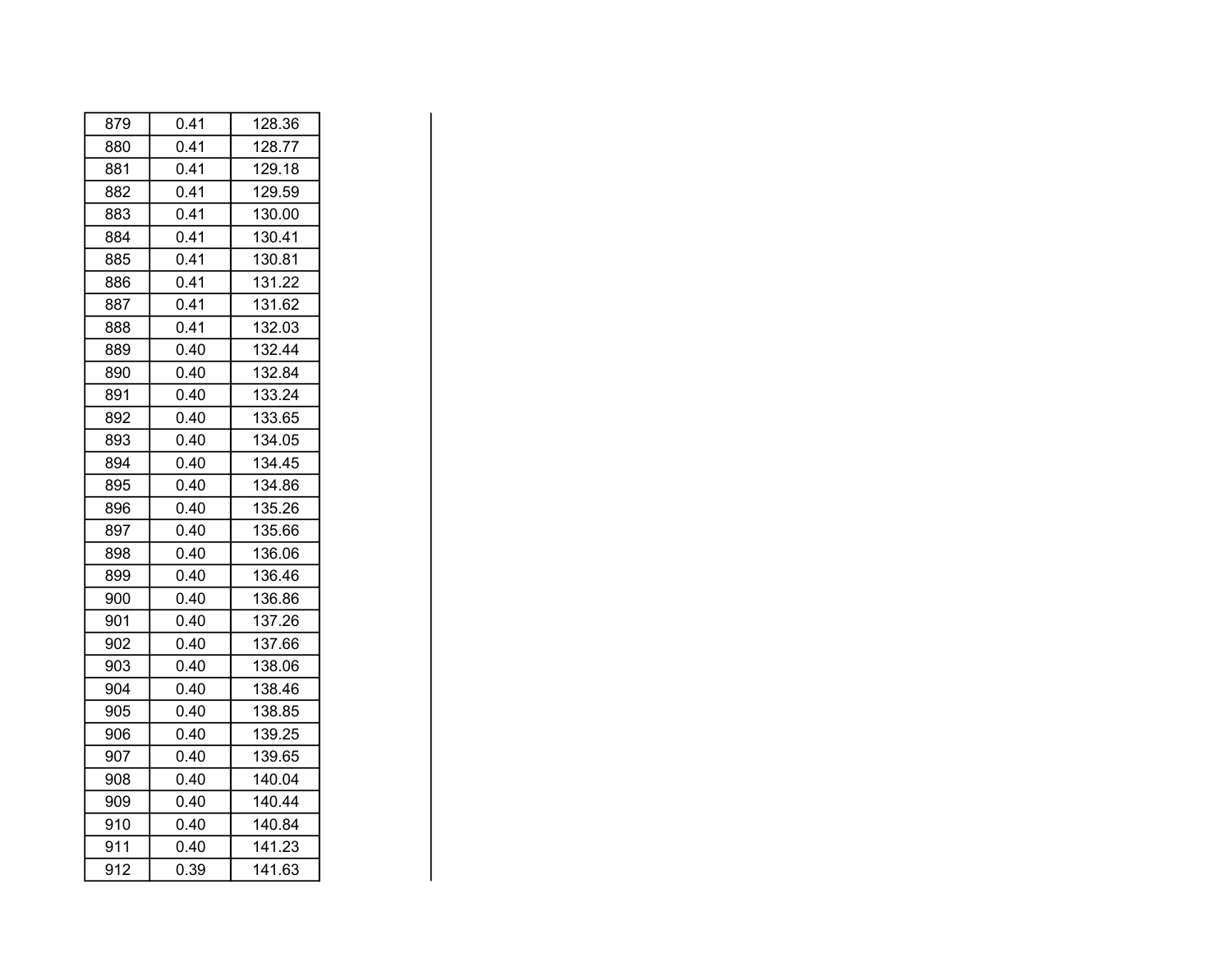| 913 | 0.39 | 142.02 |
|-----|------|--------|
| 914 | 0.39 | 142.41 |
| 915 | 0.39 | 142.81 |
| 916 | 0.39 | 143.20 |
| 917 | 0.39 | 143.59 |
| 918 | 0.39 | 143.98 |
| 919 | 0.39 | 144.38 |
| 920 | 0.39 | 144.77 |
| 921 | 0.39 | 145.16 |
| 922 | 0.39 | 145.55 |
| 923 | 0.39 | 145.94 |
| 924 | 0.39 | 146.33 |
| 925 | 0.39 | 146.72 |
| 926 | 0.39 | 147.11 |
| 927 | 0.39 | 147.50 |
| 928 | 0.39 | 147.88 |
| 929 | 0.39 | 148.27 |
| 930 | 0.39 | 148.66 |
| 931 | 0.39 | 149.04 |
| 932 | 0.39 | 149.43 |
| 933 | 0.39 | 149.82 |
| 934 | 0.39 | 150.20 |
| 935 | 0.39 | 150.59 |
| 936 | 0.38 | 150.97 |
| 937 | 0.38 | 151.36 |
| 938 | 0.38 | 151.74 |
| 939 | 0.38 | 152.12 |
| 940 | 0.38 | 152.51 |
| 941 | 0.38 | 152.89 |
| 942 | 0.38 | 153.27 |
| 943 | 0.38 | 153.65 |
| 944 | 0.38 | 154.03 |
| 945 | 0.38 | 154.41 |
| 946 | 0.38 | 154.80 |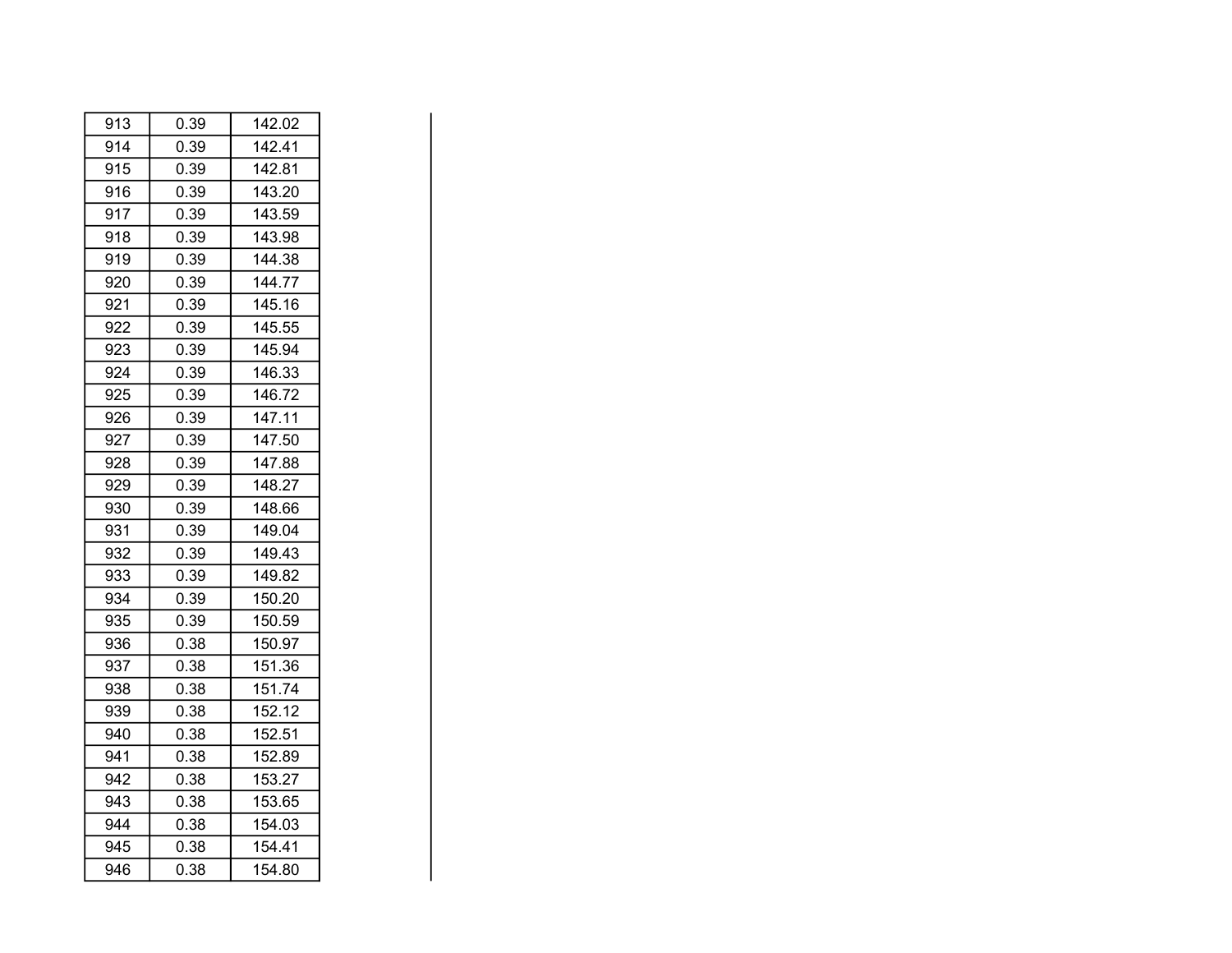| 947 | 0.38 | 155.18 |
|-----|------|--------|
| 948 | 0.38 | 155.56 |
| 949 | 0.38 | 155.93 |
| 950 | 0.38 | 156.31 |
| 951 | 0.38 | 156.69 |
| 952 | 0.38 | 157.07 |
| 953 | 0.38 | 157.45 |
| 954 | 0.38 | 157.83 |
| 955 | 0.38 | 158.20 |
| 956 | 0.38 | 158.58 |
| 957 | 0.38 | 158.95 |
| 958 | 0.38 | 159.33 |
| 959 | 0.38 | 159.71 |
| 960 | 0.38 | 160.08 |
| 961 | 0.37 | 160.46 |
| 962 | 0.37 | 160.83 |
| 963 | 0.37 | 161.20 |
| 964 | 0.37 | 161.58 |
| 965 | 0.37 | 161.95 |
| 966 | 0.37 | 162.32 |
| 967 | 0.37 | 162.70 |
| 968 | 0.37 | 163.07 |
| 969 | 0.37 | 163.44 |
| 970 | 0.37 | 163.81 |
| 971 | 0.37 | 164.18 |
| 972 | 0.37 | 164.55 |
| 973 | 0.37 | 164.92 |
| 974 | 0.37 | 165.29 |
| 975 | 0.37 | 165.66 |
| 976 | 0.37 | 166.03 |
| 977 | 0.37 | 166.40 |
| 978 | 0.37 | 166.77 |
| 979 | 0.37 | 167.13 |
| 980 | 0.37 | 167.50 |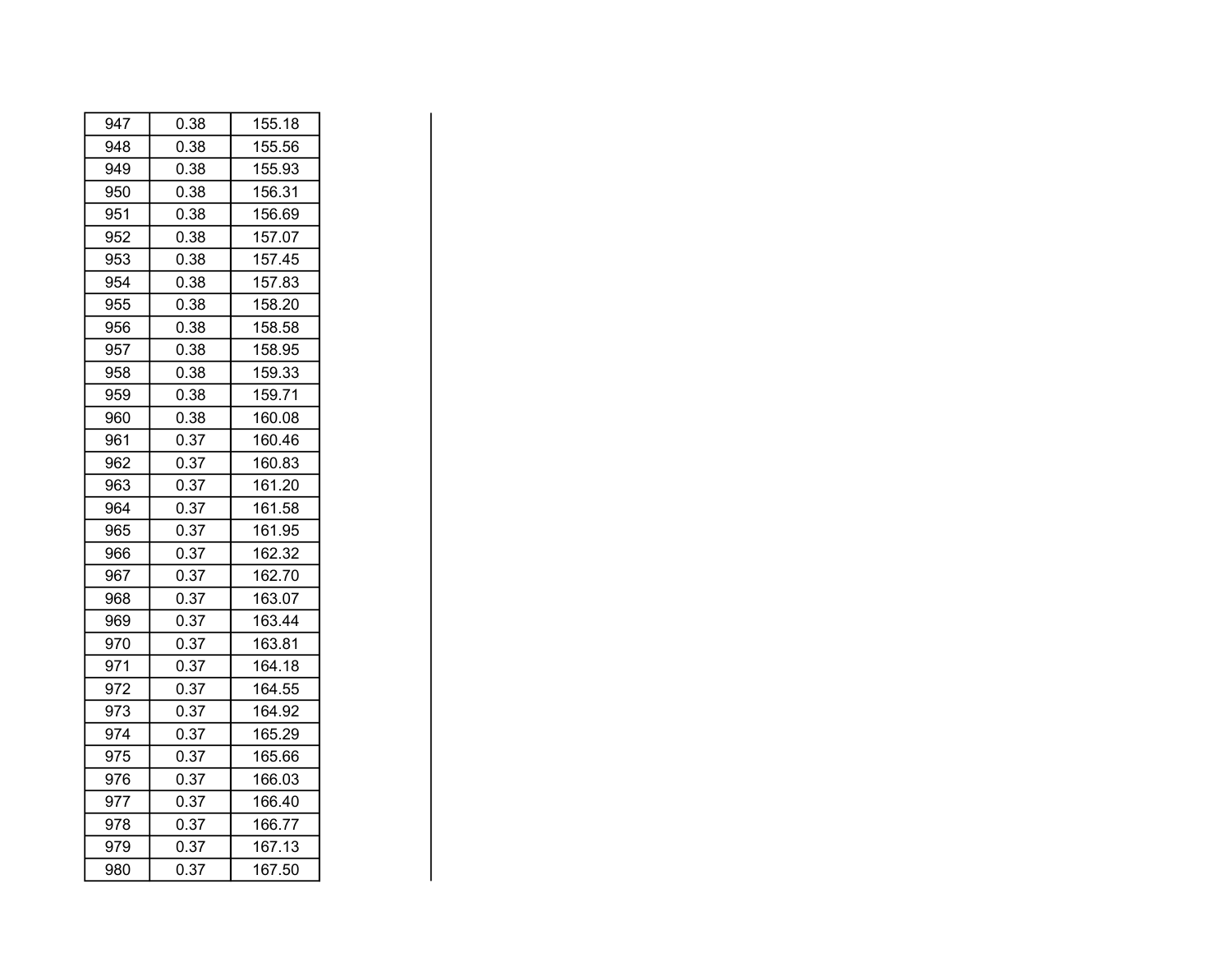| 981  | 0.37 | 167.87 |
|------|------|--------|
| 982  | 0.37 | 168.23 |
| 983  | 0.37 | 168.60 |
| 984  | 0.37 | 168.97 |
| 985  | 0.37 | 169.33 |
| 986  | 0.37 | 169.70 |
| 987  | 0.36 | 170.06 |
| 988  | 0.36 | 170.43 |
| 989  | 0.36 | 170.79 |
| 990  | 0.36 | 171.15 |
| 991  | 0.36 | 171.52 |
| 992  | 0.36 | 171.88 |
| 993  | 0.36 | 172.24 |
| 994  | 0.36 | 172.60 |
| 995  | 0.36 | 172.97 |
| 996  | 0.36 | 173.33 |
| 997  | 0.36 | 173.69 |
| 998  | 0.36 | 174.05 |
| 999  | 0.36 | 174.41 |
| 1000 | 0.36 | 174.77 |
| 1001 | 0.36 | 175.13 |
| 1002 | 0.36 | 175.49 |
| 1003 | 0.36 | 175.85 |
| 1004 | 0.36 | 176.21 |
| 1005 | 0.36 | 176.56 |
| 1006 | 0.36 | 176.92 |
| 1007 | 0.36 | 177.28 |
| 1008 | 0.36 | 177.64 |
| 1009 | 0.36 | 177.99 |
| 1010 | 0.36 | 178.35 |
| 1011 | 0.36 | 178.71 |
| 1012 | 0.36 | 179.06 |
| 1013 | 0.36 | 179.42 |
| 1014 | 0.36 | 179.77 |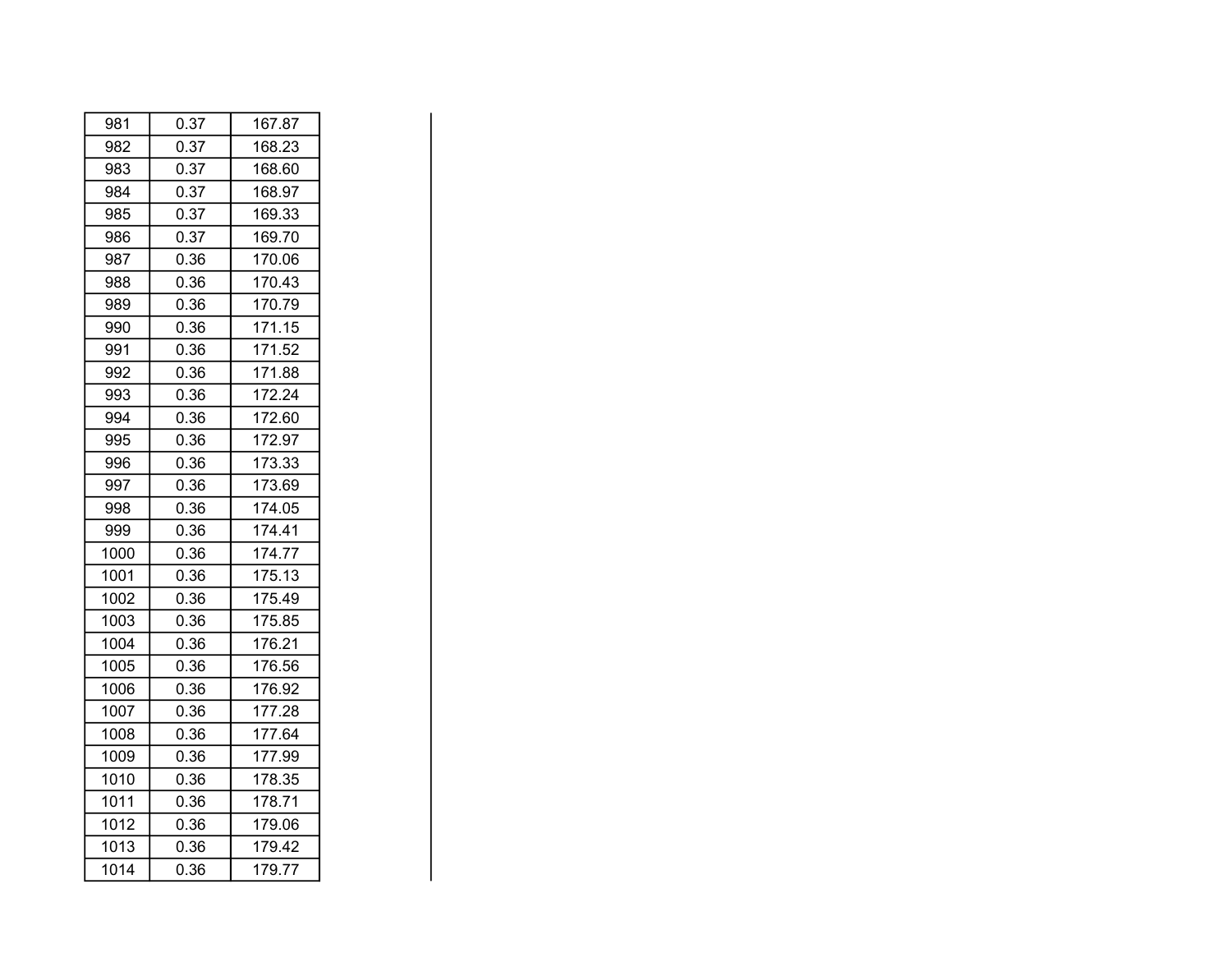| 1015 | 0.35 | 180.13 | 1015 |
|------|------|--------|------|
| 1016 | 0.35 | 180.48 |      |
| 1017 | 0.35 | 180.84 |      |
| 1018 | 0.35 | 181.19 |      |
| 1019 | 0.35 | 181.54 |      |
| 1020 | 0.35 | 181.89 |      |
| 1021 | 0.35 | 182.25 |      |
| 1022 | 0.35 | 182.60 |      |
| 1023 | 0.35 | 182.95 |      |
| 1024 | 0.35 | 183.30 |      |
| 1025 | 0.35 | 183.65 |      |
| 1026 | 0.35 | 184.01 |      |
| 1027 | 0.35 | 184.36 |      |
| 1028 | 0.35 | 184.71 |      |
| 1029 | 0.35 | 185.06 |      |
| 1030 | 0.35 | 185.41 |      |
| 1031 | 0.35 | 185.75 |      |
| 1032 | 0.35 | 186.10 |      |
| 1033 | 0.35 | 186.45 |      |
| 1034 | 0.35 | 186.80 |      |
| 1035 | 0.35 | 187.15 |      |
| 1036 | 0.35 | 187.50 |      |
| 1037 | 0.35 | 187.84 |      |
| 1038 | 0.35 | 188.19 |      |
| 1039 | 0.35 | 188.54 |      |
| 1040 | 0.35 | 188.88 |      |
| 1041 | 0.35 | 189.23 |      |
| 1042 | 0.35 | 189.57 |      |
| 1043 | 0.35 | 189.92 |      |
| 1044 | 0.34 | 190.26 |      |
| 1045 | 0.34 | 190.61 |      |
| 1046 | 0.34 | 190.95 |      |
| 1047 | 0.34 | 191.30 |      |
| 1048 | 0.34 | 191.64 |      |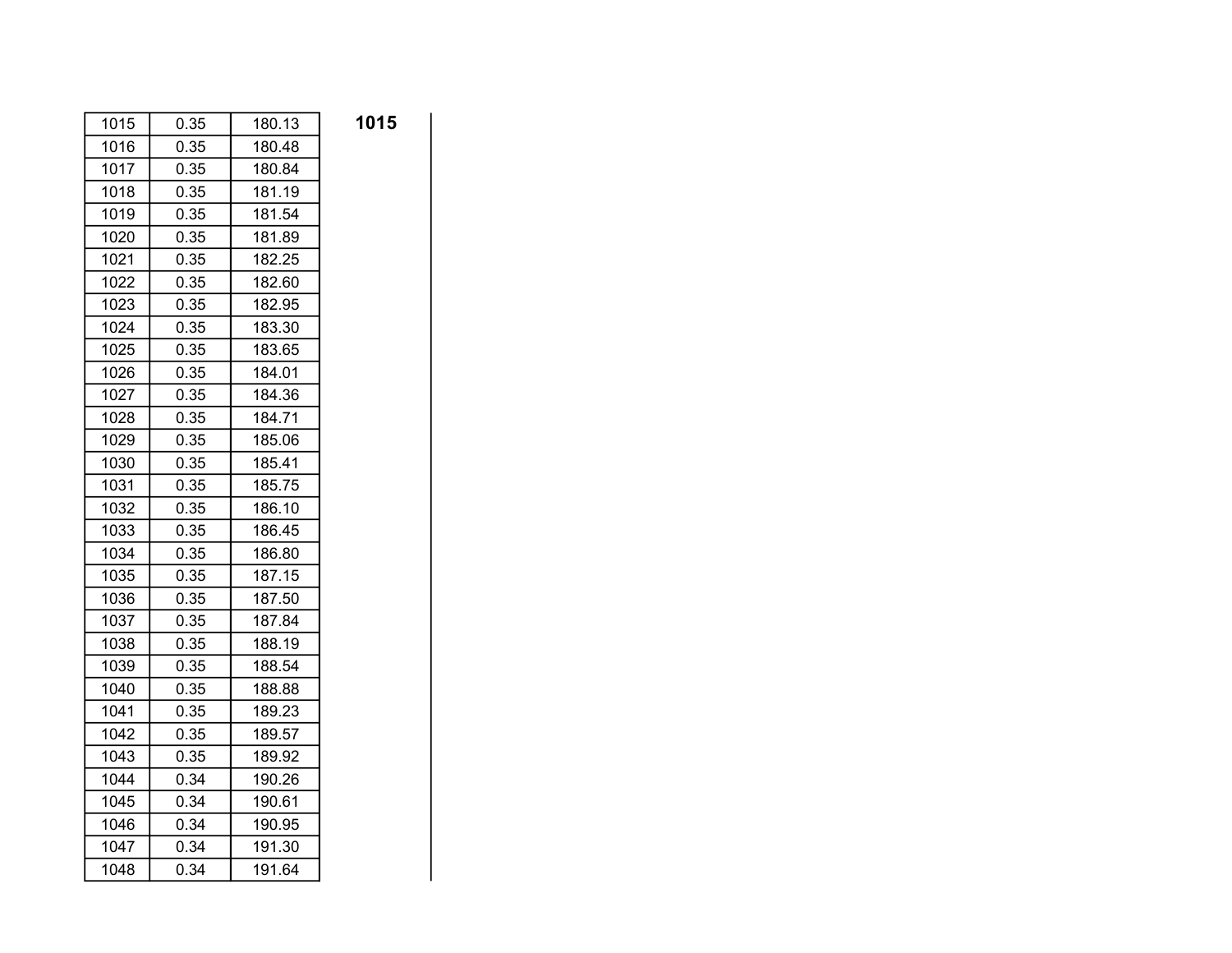| 1049 | 0.34 | 191.98 |
|------|------|--------|
| 1050 | 0.34 | 192.33 |
| 1051 | 0.34 | 192.67 |
| 1052 | 0.34 | 193.01 |
| 1053 | 0.34 | 193.35 |
| 1054 | 0.34 | 193.69 |
| 1055 | 0.34 | 194.03 |
| 1056 | 0.34 | 194.38 |
| 1057 | 0.34 | 194.72 |
| 1058 | 0.34 | 195.06 |
| 1059 | 0.34 | 195.40 |
| 1060 | 0.34 | 195.74 |
| 1061 | 0.34 | 196.08 |
| 1062 | 0.34 | 196.41 |
| 1063 | 0.34 | 196.75 |
| 1064 | 0.34 | 197.09 |
| 1065 | 0.34 | 197.43 |
| 1066 | 0.34 | 197.77 |
| 1067 | 0.34 | 198.10 |
| 1068 | 0.34 | 198.44 |
| 1069 | 0.34 | 198.78 |
| 1070 | 0.34 | 199.11 |
| 1071 | 0.34 | 199.45 |
| 1072 | 0.34 | 199.79 |
| 1073 | 0.34 | 200.12 |
| 1074 | 0.34 | 200.46 |
| 1075 | 0.33 | 200.79 |
| 1076 | 0.33 | 201.13 |
| 1077 | 0.33 | 201.46 |
| 1078 | 0.33 | 201.80 |
| 1079 | 0.33 | 202.13 |
| 1080 | 0.33 | 202.46 |
| 1081 | 0.33 | 202.80 |
| 1082 | 0.33 | 203.13 |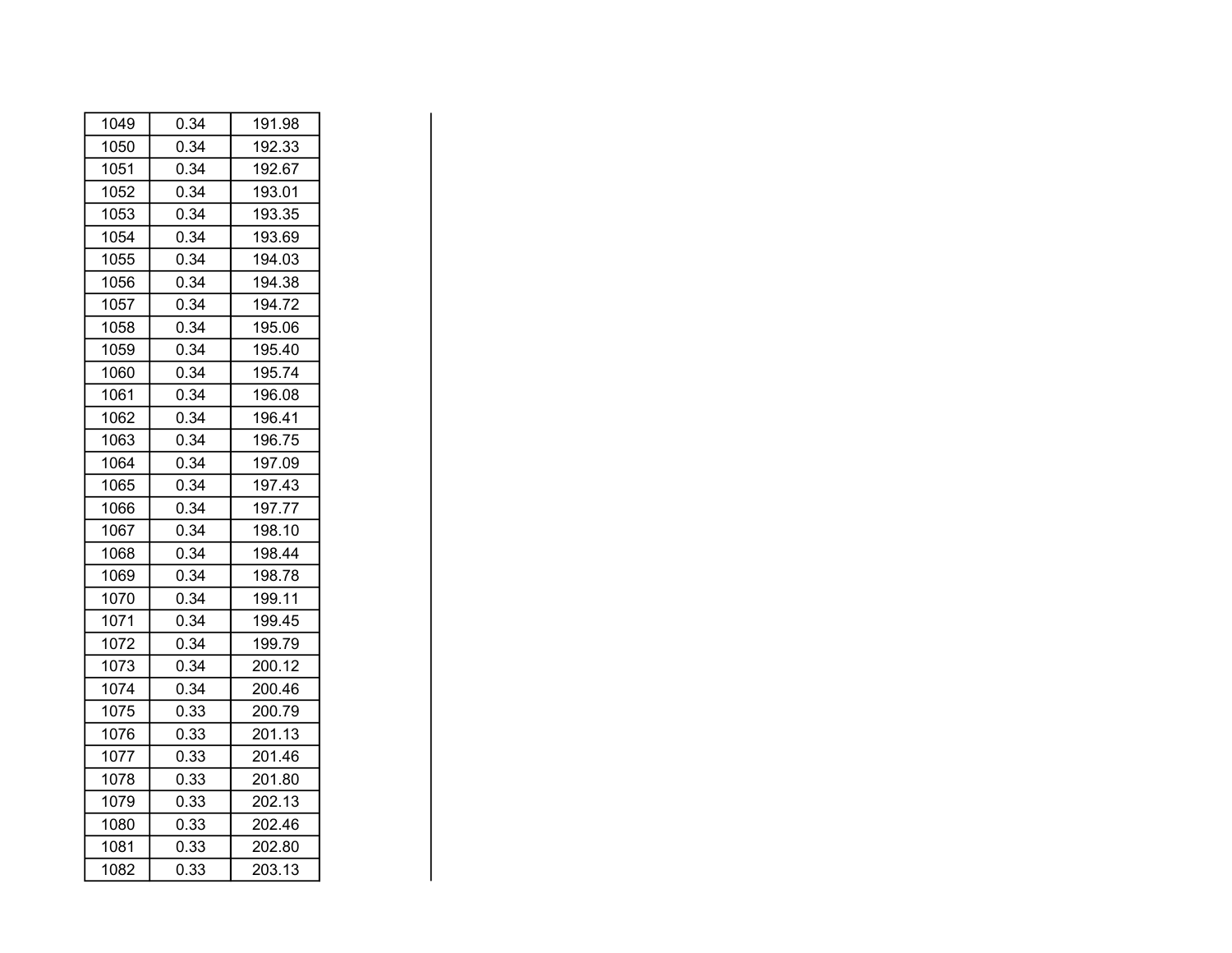| 1083 | 0.33 | 203.46 |
|------|------|--------|
| 1084 | 0.33 | 203.79 |
| 1085 | 0.33 | 204.12 |
| 1086 | 0.33 | 204.46 |
| 1087 | 0.33 | 204.79 |
| 1088 | 0.33 | 205.12 |
| 1089 | 0.33 | 205.45 |
| 1090 | 0.33 | 205.78 |
| 1091 | 0.33 | 206.11 |
| 1092 | 0.33 | 206.44 |
| 1093 | 0.33 | 206.77 |
| 1094 | 0.33 | 207.10 |
| 1095 | 0.33 | 207.43 |
| 1096 | 0.33 | 207.75 |
| 1097 | 0.33 | 208.08 |
| 1098 | 0.33 | 208.41 |
| 1099 | 0.33 | 208.74 |
| 1100 | 0.33 | 209.06 |
| 1101 | 0.33 | 209.39 |
| 1102 | 0.33 | 209.72 |
| 1103 | 0.33 | 210.04 |
| 1104 | 0.33 | 210.37 |
| 1105 | 0.33 | 210.70 |
| 1106 | 0.33 | 211.02 |
| 1107 | 0.33 | 211.35 |
| 1108 | 0.32 | 211.67 |
| 1109 | 0.32 | 212.00 |
| 1110 | 0.32 | 212.32 |
| 1111 | 0.32 | 212.65 |
| 1112 | 0.32 | 212.97 |
| 1113 | 0.32 | 213.29 |
| 1114 | 0.32 | 213.62 |
| 1115 | 0.32 | 213.94 |
| 1116 | 0.32 | 214.26 |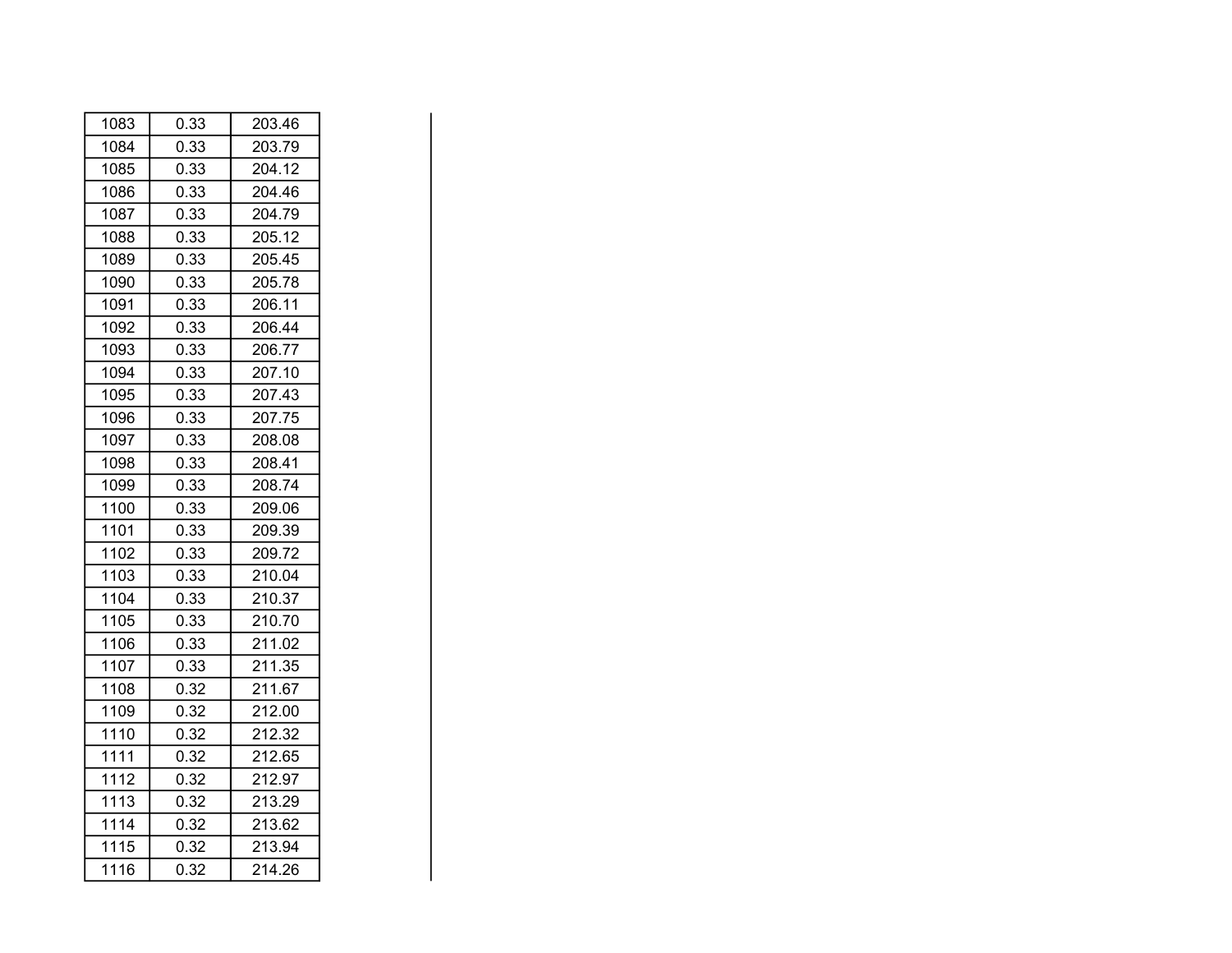| 1117 | 0.32 | 214.58 |
|------|------|--------|
| 1118 | 0.32 | 214.91 |
| 1119 | 0.32 | 215.23 |
| 1120 | 0.32 | 215.55 |
| 1121 | 0.32 | 215.87 |
| 1122 | 0.32 | 216.19 |
| 1123 | 0.32 | 216.51 |
| 1124 | 0.32 | 216.83 |
| 1125 | 0.32 | 217.15 |
| 1126 | 0.32 | 217.47 |
| 1127 | 0.32 | 217.79 |
| 1128 | 0.32 | 218.11 |
| 1129 | 0.32 | 218.43 |
| 1130 | 0.32 | 218.75 |
| 1131 | 0.32 | 219.07 |
| 1132 | 0.32 | 219.38 |
| 1133 | 0.32 | 219.70 |
| 1134 | 0.32 | 220.02 |
| 1135 | 0.32 | 220.34 |
| 1136 | 0.32 | 220.65 |
| 1137 | 0.32 | 220.97 |
| 1138 | 0.32 | 221.29 |
| 1139 | 0.32 | 221.60 |
| 1140 | 0.32 | 221.92 |
| 1141 | 0.32 | 222.23 |
| 1142 | 0.32 | 222.55 |
| 1143 | 0.31 | 222.86 |
| 1144 | 0.31 | 223.18 |
| 1145 | 0.31 | 223.49 |
| 1146 | 0.31 | 223.81 |
| 1147 | 0.31 | 224.12 |
| 1148 | 0.31 | 224.43 |
| 1149 | 0.31 | 224.75 |
| 1150 | 0.31 | 225.06 |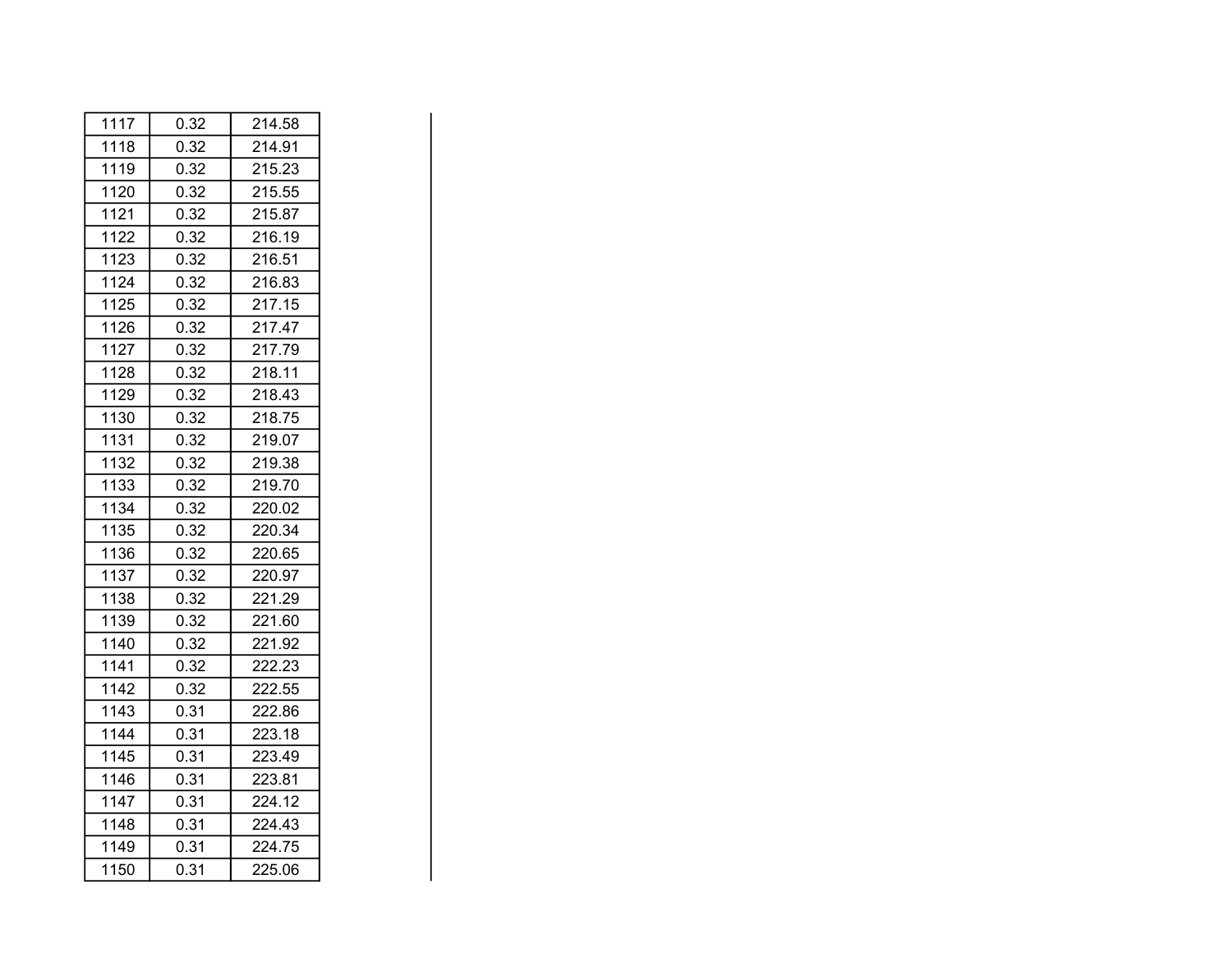| 1151 | 0.31 | 225.37 |
|------|------|--------|
| 1152 | 0.31 | 225.69 |
| 1153 | 0.31 | 226.00 |
| 1154 | 0.31 | 226.31 |
| 1155 | 0.31 | 226.62 |
| 1156 | 0.31 | 226.93 |
| 1157 | 0.31 | 227.24 |
| 1158 | 0.31 | 227.55 |
| 1159 | 0.31 | 227.87 |
| 1160 | 0.31 | 228.18 |
| 1161 | 0.31 | 228.49 |
| 1162 | 0.31 | 228.80 |
| 1163 | 0.31 | 229.11 |
| 1164 | 0.31 | 229.41 |
| 1165 | 0.31 | 229.72 |
| 1166 | 0.31 | 230.03 |
| 1167 | 0.31 | 230.34 |
| 1168 | 0.31 | 230.65 |
| 1169 | 0.31 | 230.96 |
| 1170 | 0.31 | 231.26 |
| 1171 | 0.31 | 231.57 |
| 1172 | 0.31 | 231.88 |
| 1173 | 0.31 | 232.19 |
| 1174 | 0.31 | 232.49 |
| 1175 | 0.31 | 232.80 |
| 1176 | 0.31 | 233.11 |
| 1177 | 0.31 | 233.41 |
| 1178 | 0.31 | 233.72 |
| 1179 | 0.31 | 234.02 |
| 1180 | 0.31 | 234.33 |
| 1181 | 0.30 | 234.63 |
| 1182 | 0.30 | 234.94 |
| 1183 | 0.30 | 235.24 |
| 1184 | 0.30 | 235.55 |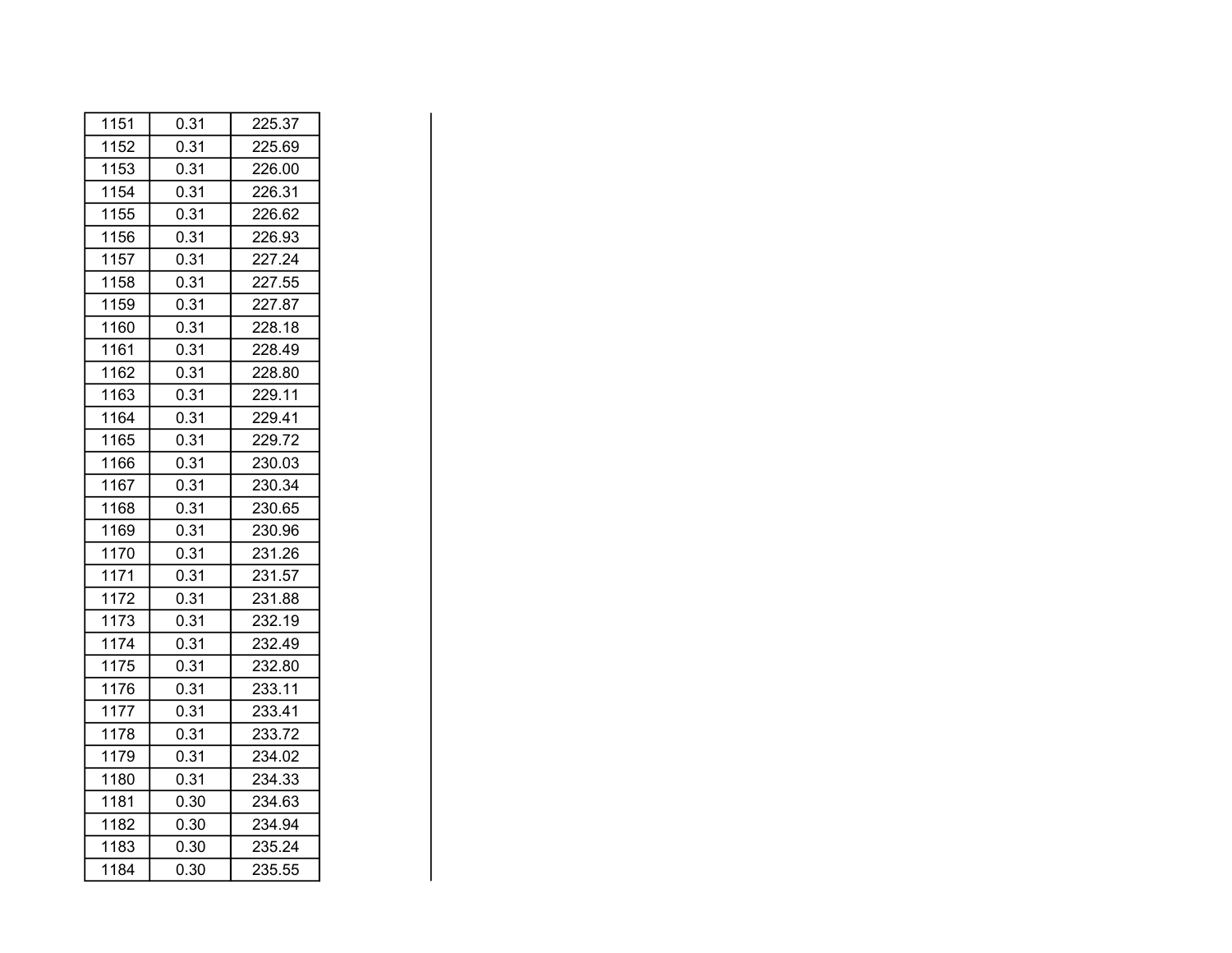| 1185 | 0.30 | 235.85 |
|------|------|--------|
| 1186 | 0.30 | 236.15 |
| 1187 | 0.30 | 236.46 |
| 1188 | 0.30 | 236.76 |
| 1189 | 0.30 | 237.06 |
| 1190 | 0.30 | 237.36 |
| 1191 | 0.30 | 237.67 |
| 1192 | 0.30 | 237.97 |
| 1193 | 0.30 | 238.27 |
| 1194 | 0.30 | 238.57 |
| 1195 | 0.30 | 238.87 |
| 1196 | 0.30 | 239.17 |
| 1197 | 0.30 | 239.47 |
| 1198 | 0.30 | 239.78 |
| 1199 | 0.30 | 240.08 |
| 1200 | 0.30 | 240.38 |
| 1201 | 0.30 | 240.68 |
| 1202 | 0.30 | 240.97 |
| 1203 | 0.30 | 241.27 |
| 1204 | 0.30 | 241.57 |
| 1205 | 0.30 | 241.87 |
| 1206 | 0.30 | 242.17 |
| 1207 | 0.30 | 242.47 |
| 1208 | 0.30 | 242.77 |
| 1209 | 0.30 | 243.06 |
| 1210 | 0.30 | 243.36 |
| 1211 | 0.30 | 243.66 |
| 1212 | 0.30 | 243.96 |
| 1213 | 0.30 | 244.25 |
| 1214 | 0.30 | 244.55 |
| 1215 | 0.30 | 244.85 |
| 1216 | 0.30 | 245.14 |
| 1217 | 0.30 | 245.44 |
| 1218 | 0.30 | 245.73 |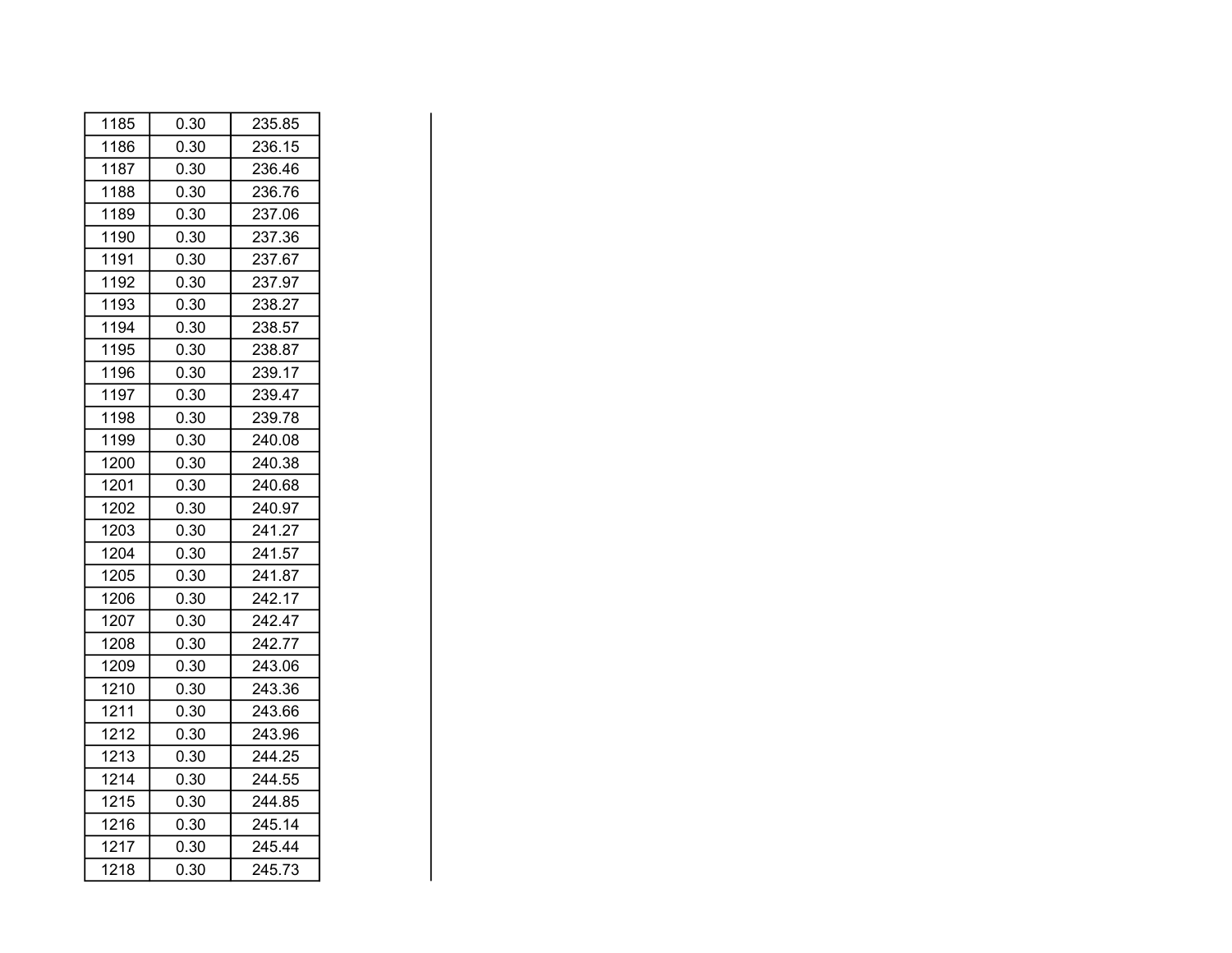| 1219 | 0.30 | 246.03 |
|------|------|--------|
| 1220 | 0.30 | 246.32 |
| 1221 | 0.29 | 246.62 |
| 1222 | 0.29 | 246.91 |
| 1223 | 0.29 | 247.21 |
| 1224 | 0.29 | 247.50 |
| 1225 | 0.29 | 247.80 |
| 1226 | 0.29 | 248.09 |
| 1227 | 0.29 | 248.38 |
| 1228 | 0.29 | 248.68 |
| 1229 | 0.29 | 248.97 |
| 1230 | 0.29 | 249.26 |
| 1231 | 0.29 | 249.55 |
| 1232 | 0.29 | 249.85 |
| 1233 | 0.29 | 250.14 |
| 1234 | 0.29 | 250.43 |
| 1235 | 0.29 | 250.72 |
| 1236 | 0.29 | 251.01 |
| 1237 | 0.29 | 251.30 |
| 1238 | 0.29 | 251.59 |
| 1239 | 0.29 | 251.88 |
| 1240 | 0.29 | 252.17 |
| 1241 | 0.29 | 252.46 |
| 1242 | 0.29 | 252.75 |
| 1243 | 0.29 | 253.04 |
| 1244 | 0.29 | 253.33 |
| 1245 | 0.29 | 253.62 |
| 1246 | 0.29 | 253.91 |
| 1247 | 0.29 | 254.20 |
| 1248 | 0.29 | 254.49 |
| 1249 | 0.29 | 254.78 |
| 1250 | 0.29 | 255.07 |
| 1251 | 0.29 | 255.35 |
| 1252 | 0.29 | 255.64 |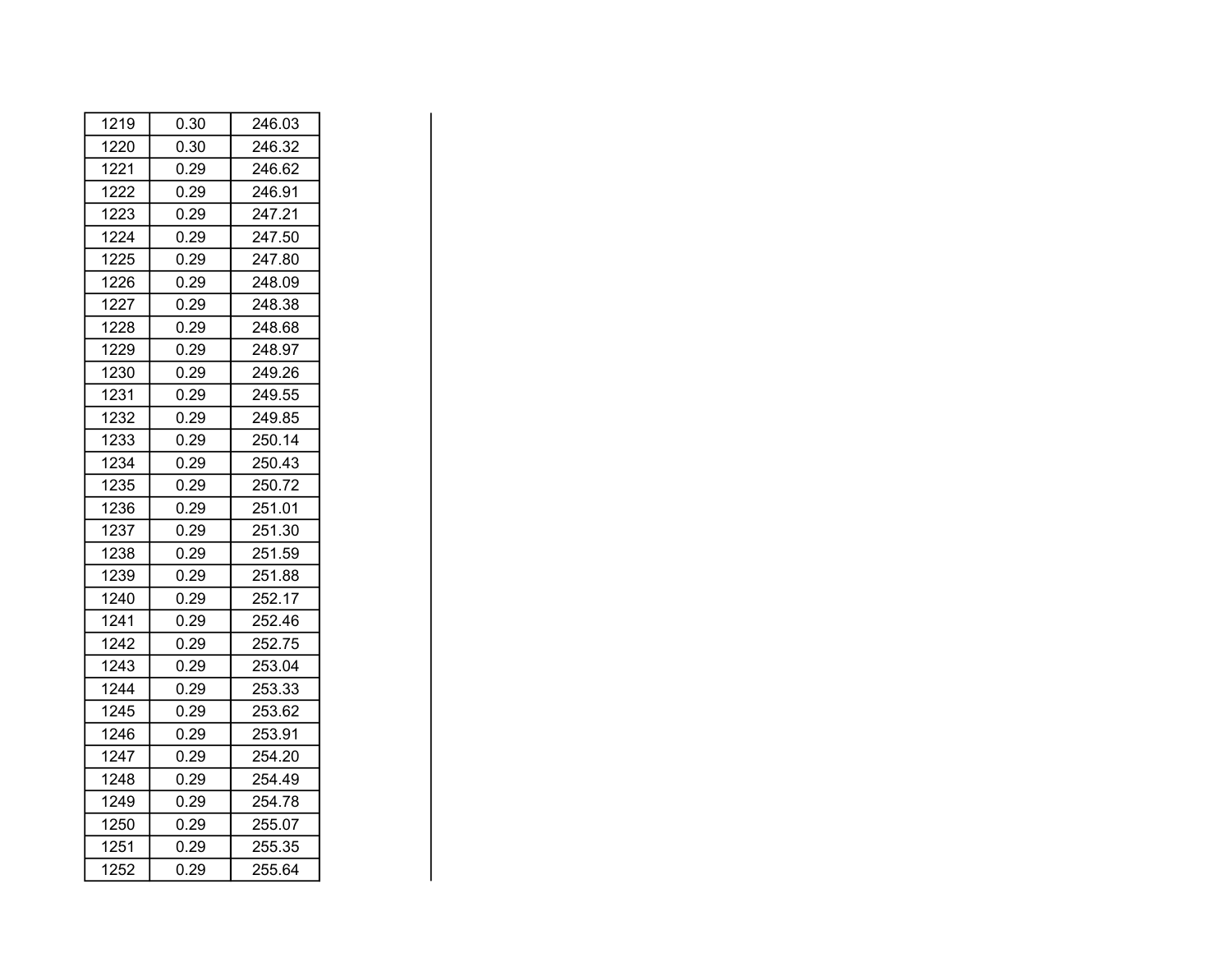| 1253 | 0.29 | 255.93 |
|------|------|--------|
| 1254 | 0.29 | 256.21 |
| 1255 | 0.29 | 256.50 |
| 1256 | 0.29 | 256.79 |
| 1257 | 0.29 | 257.07 |
| 1258 | 0.29 | 257.36 |
| 1259 | 0.29 | 257.65 |
| 1260 | 0.29 | 257.93 |
| 1261 | 0.29 | 258.22 |
| 1262 | 0.29 | 258.50 |
| 1263 | 0.29 | 258.79 |
| 1264 | 0.28 | 259.07 |
| 1265 | 0.28 | 259.36 |
| 1266 | 0.28 | 259.64 |
| 1267 | 0.28 | 259.93 |
| 1268 | 0.28 | 260.21 |
| 1269 | 0.28 | 260.49 |
| 1270 | 0.28 | 260.78 |
| 1271 | 0.28 | 261.06 |
| 1272 | 0.28 | 261.34 |
| 1273 | 0.28 | 261.63 |
| 1274 | 0.28 | 261.91 |
| 1275 | 0.28 | 262.19 |
| 1276 | 0.28 | 262.47 |
| 1277 | 0.28 | 262.76 |
| 1278 | 0.28 | 263.04 |
| 1279 | 0.28 | 263.32 |
| 1280 | 0.28 | 263.60 |
| 1281 | 0.28 | 263.88 |
| 1282 | 0.28 | 264.16 |
| 1283 | 0.28 | 264.44 |
| 1284 | 0.28 | 264.72 |
| 1285 | 0.28 | 265.00 |
| 1286 | 0.28 | 265.28 |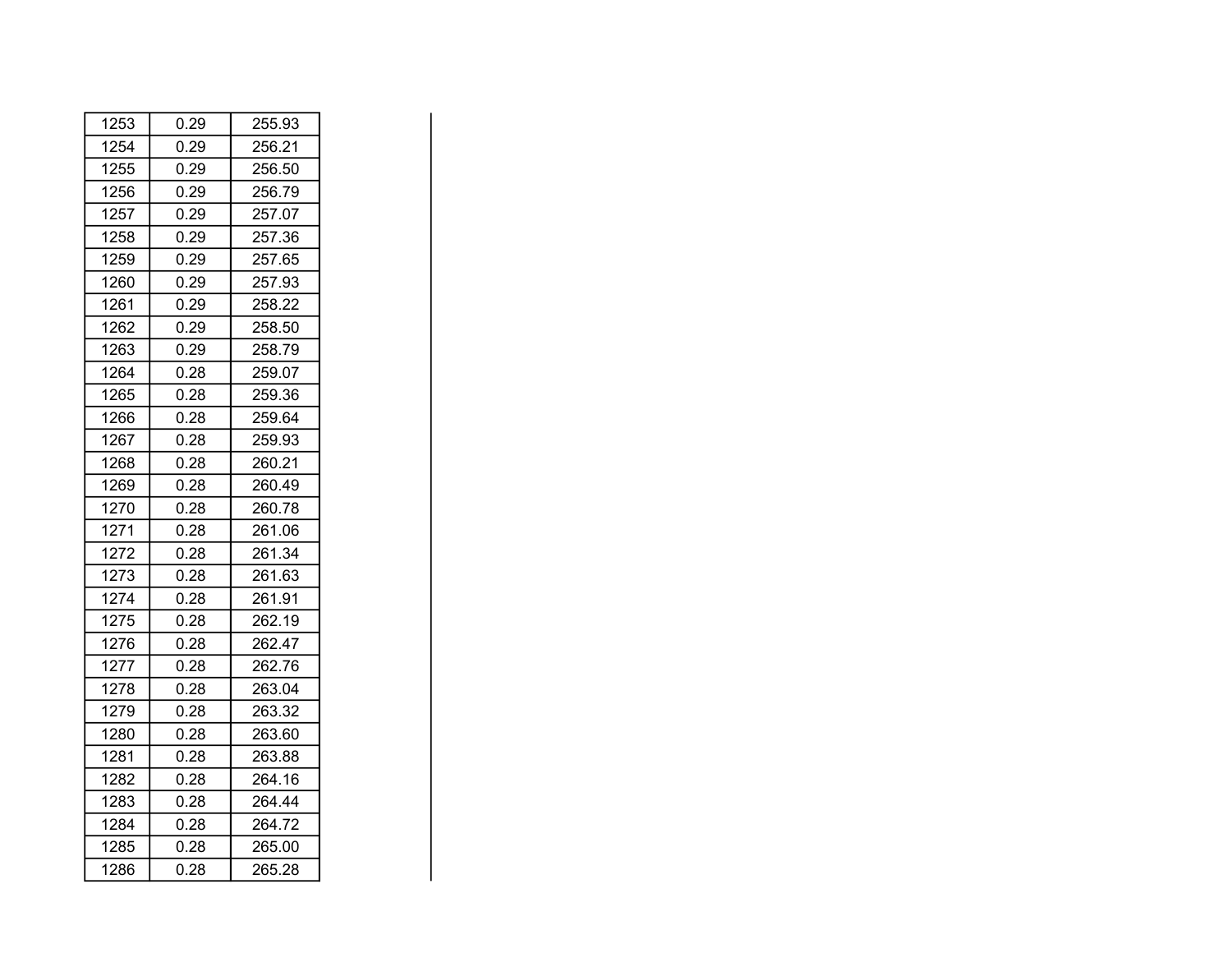| 1287 | 0.28 | 265.56 |
|------|------|--------|
| 1288 | 0.28 | 265.84 |
| 1289 | 0.28 | 266.12 |
| 1290 | 0.28 | 266.40 |
| 1291 | 0.28 | 266.68 |
| 1292 | 0.28 | 266.96 |
| 1293 | 0.28 | 267.24 |
| 1294 | 0.28 | 267.51 |
| 1295 | 0.28 | 267.79 |
| 1296 | 0.28 | 268.07 |
| 1297 | 0.28 | 268.35 |
| 1298 | 0.28 | 268.63 |
| 1299 | 0.28 | 268.90 |
| 1300 | 0.28 | 269.18 |
| 1301 | 0.28 | 269.46 |
| 1302 | 0.28 | 269.73 |
| 1303 | 0.28 | 270.01 |
| 1304 | 0.28 | 270.28 |
| 1305 | 0.28 | 270.56 |
| 1306 | 0.28 | 270.84 |
| 1307 | 0.28 | 271.11 |
| 1308 | 0.28 | 271.39 |
| 1309 | 0.28 | 271.66 |
| 1310 | 0.27 | 271.94 |
| 1311 | 0.27 | 272.21 |
| 1312 | 0.27 | 272.49 |
| 1313 | 0.27 | 272.76 |
| 1314 | 0.27 | 273.03 |
| 1315 | 0.27 | 273.31 |
| 1316 | 0.27 | 273.58 |
| 1317 | 0.27 | 273.85 |
| 1318 | 0.27 | 274.13 |
| 1319 | 0.27 | 274.40 |
| 1320 | 0.27 | 274.67 |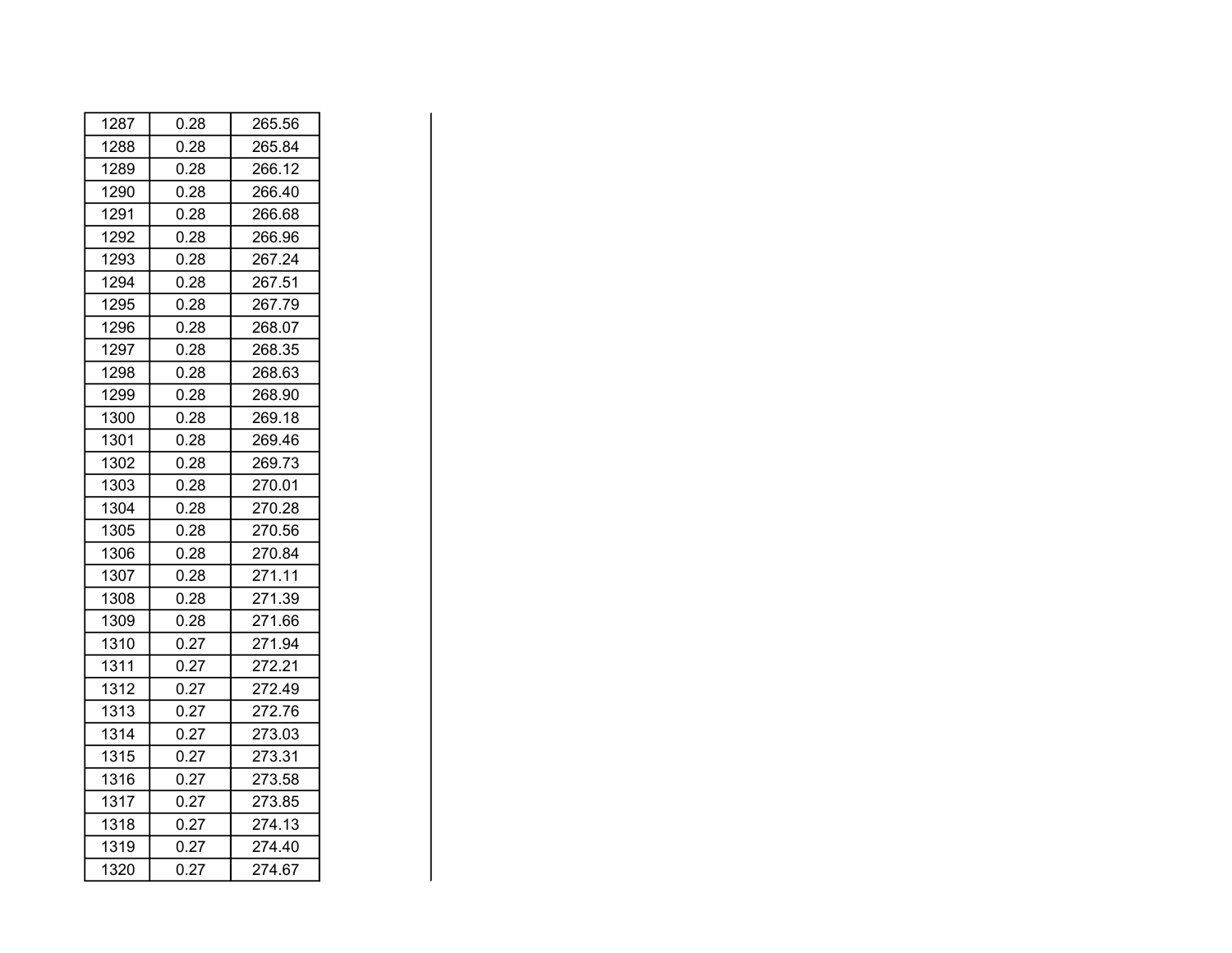| 1321 | 0.27 | 274.95 |
|------|------|--------|
| 1322 | 0.27 | 275.22 |
| 1323 | 0.27 | 275.49 |
| 1324 | 0.27 | 275.76 |
| 1325 | 0.27 | 276.03 |
| 1326 | 0.27 | 276.31 |
| 1327 | 0.27 | 276.58 |
| 1328 | 0.27 | 276.85 |
| 1329 | 0.27 | 277.12 |
| 1330 | 0.27 | 277.39 |
| 1331 | 0.27 | 277.66 |
| 1332 | 0.27 | 277.93 |
| 1333 | 0.27 | 278.20 |
| 1334 | 0.27 | 278.47 |
| 1335 | 0.27 | 278.74 |
| 1336 | 0.27 | 279.01 |
| 1337 | 0.27 | 279.28 |
| 1338 | 0.27 | 279.55 |
| 1339 | 0.27 | 279.82 |
| 1340 | 0.27 | 280.08 |
| 1341 | 0.27 | 280.35 |
| 1342 | 0.27 | 280.62 |
| 1343 | 0.27 | 280.89 |
| 1344 | 0.27 | 281.16 |
| 1345 | 0.27 | 281.43 |
| 1346 | 0.27 | 281.69 |
| 1347 | 0.27 | 281.96 |
| 1348 | 0.27 | 282.23 |
| 1349 | 0.27 | 282.49 |
| 1350 | 0.27 | 282.76 |
| 1351 | 0.27 | 283.03 |
| 1352 | 0.27 | 283.29 |
| 1353 | 0.27 | 283.56 |
| 1354 | 0.27 | 283.83 |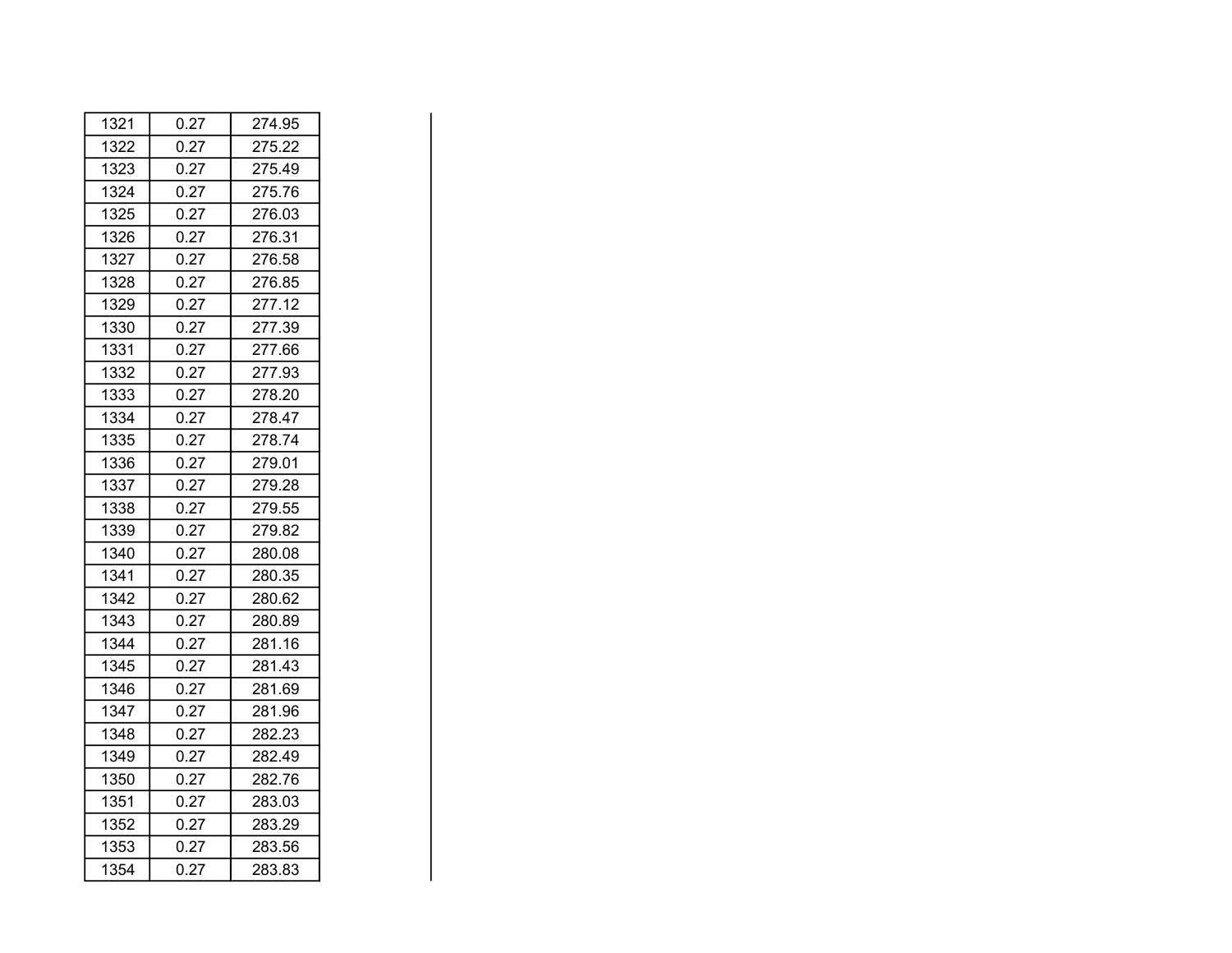| 1355 | 0.27 | 284.09 |
|------|------|--------|
| 1356 | 0.27 | 284.36 |
| 1357 | 0.27 | 284.62 |
| 1358 | 0.27 | 284.89 |
| 1359 | 0.26 | 285.15 |
| 1360 | 0.26 | 285.42 |
| 1361 | 0.26 | 285.68 |
| 1362 | 0.26 | 285.95 |
| 1363 | 0.26 | 286.21 |
| 1364 | 0.26 | 286.47 |
| 1365 | 0.26 | 286.74 |
| 1366 | 0.26 | 287.00 |
| 1367 | 0.26 | 287.26 |
| 1368 | 0.26 | 287.53 |
| 1369 | 0.26 | 287.79 |
| 1370 | 0.26 | 288.05 |
| 1371 | 0.26 | 288.32 |
| 1372 | 0.26 | 288.58 |
| 1373 | 0.26 | 288.84 |
| 1374 | 0.26 | 289.10 |
| 1375 | 0.26 | 289.36 |
| 1376 | 0.26 | 289.63 |
| 1377 | 0.26 | 289.89 |
| 1378 | 0.26 | 290.15 |
| 1379 | 0.26 | 290.41 |
| 1380 | 0.26 | 290.67 |
| 1381 | 0.26 | 290.93 |
| 1382 | 0.26 | 291.19 |
| 1383 | 0.26 | 291.45 |
| 1384 | 0.26 | 291.71 |
| 1385 | 0.26 | 291.97 |
| 1386 | 0.26 | 292.23 |
| 1387 | 0.26 | 292.49 |
| 1388 | 0.26 | 292.75 |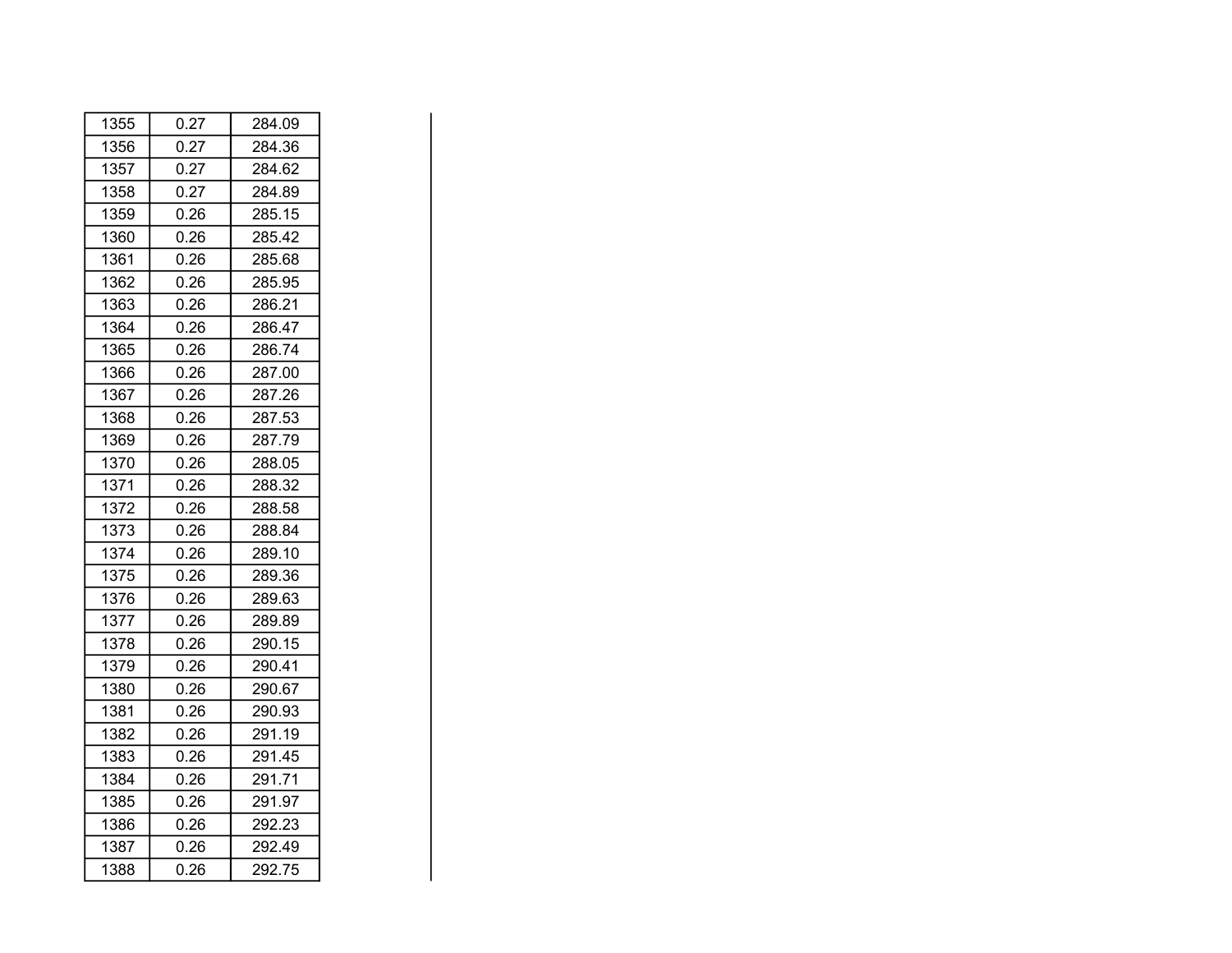| 1389 | 0.26 | 293.01 |
|------|------|--------|
| 1390 | 0.26 | 293.27 |
| 1391 | 0.26 | 293.53 |
| 1392 | 0.26 | 293.79 |
| 1393 | 0.26 | 294.04 |
| 1394 | 0.26 | 294.30 |
| 1395 | 0.26 | 294.56 |
| 1396 | 0.26 | 294.82 |
| 1397 | 0.26 | 295.08 |
| 1398 | 0.26 | 295.33 |
| 1399 | 0.26 | 295.59 |
| 1400 | 0.26 | 295.85 |
| 1401 | 0.26 | 296.11 |
| 1402 | 0.26 | 296.36 |
| 1403 | 0.26 | 296.62 |
| 1404 | 0.26 | 296.87 |
| 1405 | 0.26 | 297.13 |
| 1406 | 0.26 | 297.39 |
| 1407 | 0.26 | 297.64 |
| 1408 | 0.26 | 297.90 |
| 1409 | 0.26 | 298.15 |
| 1410 | 0.26 | 298.41 |
| 1411 | 0.26 | 298.66 |
| 1412 | 0.25 | 298.92 |
| 1413 | 0.25 | 299.17 |
| 1414 | 0.25 | 299.43 |
| 1415 | 0.25 | 299.68 |
| 1416 | 0.25 | 299.94 |
| 1417 | 0.25 | 300.19 |
| 1418 | 0.25 | 300.45 |
| 1419 | 0.25 | 300.70 |
| 1420 | 0.25 | 300.95 |
| 1421 | 0.25 | 301.21 |
| 1422 | 0.25 | 301.46 |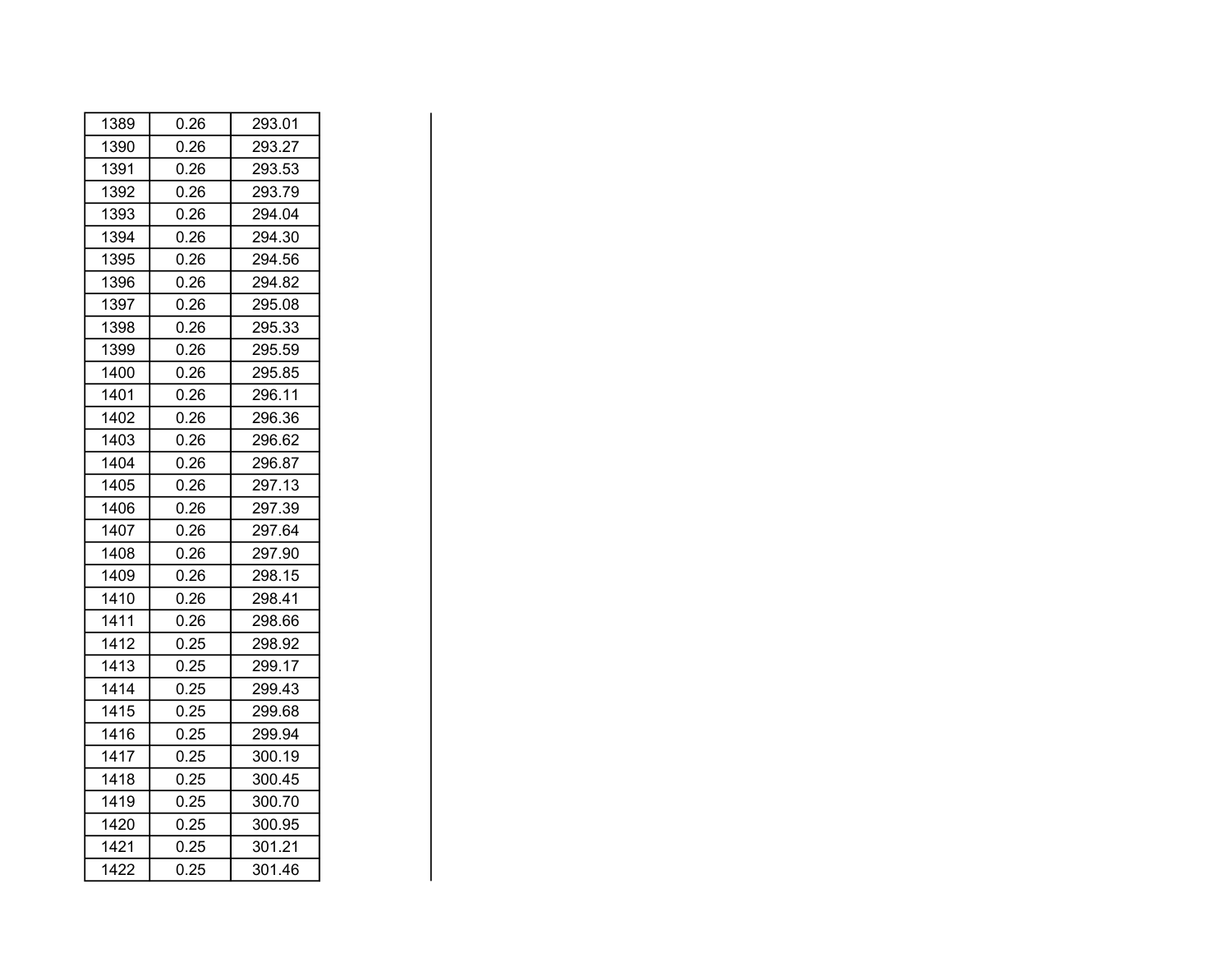| 1423 | 0.25 | 301.71 |
|------|------|--------|
| 1424 | 0.25 | 301.97 |
| 1425 | 0.25 | 302.22 |
| 1426 | 0.25 | 302.47 |
| 1427 | 0.25 | 302.72 |
| 1428 | 0.25 | 302.97 |
| 1429 | 0.25 | 303.23 |
| 1430 | 0.25 | 303.48 |
| 1431 | 0.25 | 303.73 |
| 1432 | 0.25 | 303.98 |
| 1433 | 0.25 | 304.23 |
| 1434 | 0.25 | 304.48 |
| 1435 | 0.25 | 304.73 |
| 1436 | 0.25 | 304.99 |
| 1437 | 0.25 | 305.24 |
| 1438 | 0.25 | 305.49 |
| 1439 | 0.25 | 305.74 |
| 1440 | 0.25 | 305.99 |
| 1441 | 0.25 | 306.24 |
| 1442 | 0.25 | 306.49 |
| 1443 | 0.25 | 306.74 |
| 1444 | 0.25 | 306.98 |
| 1445 | 0.25 | 307.23 |
| 1446 | 0.25 | 307.48 |
| 1447 | 0.25 | 307.73 |
| 1448 | 0.25 | 307.98 |
| 1449 | 0.25 | 308.23 |
| 1450 | 0.25 | 308.48 |
| 1451 | 0.25 | 308.72 |
| 1452 | 0.25 | 308.97 |
| 1453 | 0.25 | 309.22 |
| 1454 | 0.25 | 309.47 |
| 1455 | 0.25 | 309.72 |
| 1456 | 0.25 | 309.96 |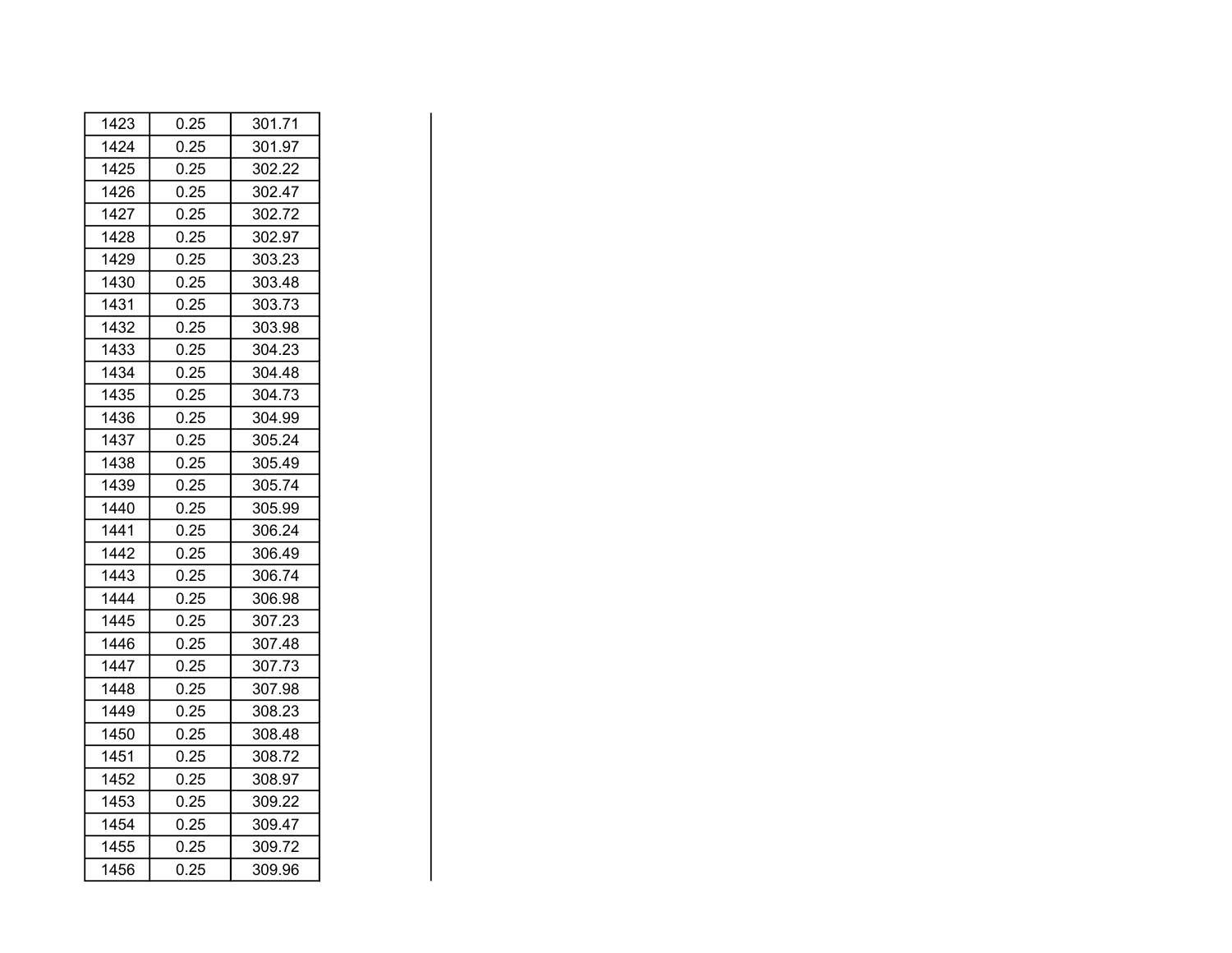| 1457 | 0.25 | 310.21 |
|------|------|--------|
| 1458 | 0.25 | 310.46 |
| 1459 | 0.25 | 310.70 |
| 1460 | 0.25 | 310.95 |
| 1461 | 0.25 | 311.20 |
| 1462 | 0.25 | 311.44 |
| 1463 | 0.25 | 311.69 |
| 1464 | 0.25 | 311.93 |
| 1465 | 0.25 | 312.18 |
| 1466 | 0.25 | 312.43 |
| 1467 | 0.25 | 312.67 |
| 1468 | 0.25 | 312.92 |
| 1469 | 0.25 | 313.16 |
| 1470 | 0.24 | 313.41 |
| 1471 | 0.24 | 313.65 |
| 1472 | 0.24 | 313.90 |
| 1473 | 0.24 | 314.14 |
| 1474 | 0.24 | 314.38 |
| 1475 | 0.24 | 314.63 |
| 1476 | 0.24 | 314.87 |
| 1477 | 0.24 | 315.12 |
| 1478 | 0.24 | 315.36 |
| 1479 | 0.24 | 315.60 |
| 1480 | 0.24 | 315.85 |
| 1481 | 0.24 | 316.09 |
| 1482 | 0.24 | 316.33 |
| 1483 | 0.24 | 316.58 |
| 1484 | 0.24 | 316.82 |
| 1485 | 0.24 | 317.06 |
| 1486 | 0.24 | 317.30 |
| 1487 | 0.24 | 317.54 |
| 1488 | 0.24 | 317.79 |
| 1489 | 0.24 | 318.03 |
| 1490 | 0.24 | 318.27 |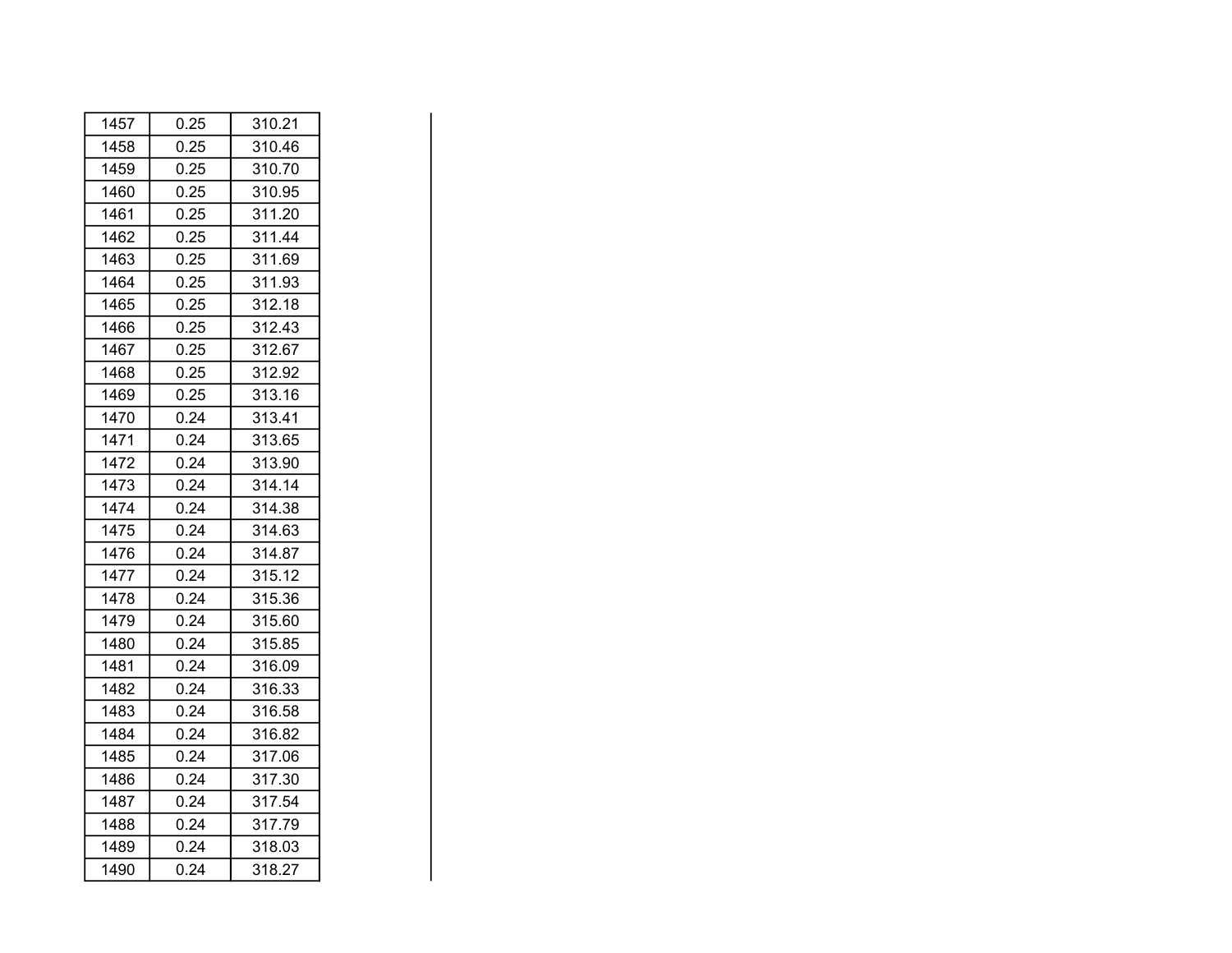| 1491 | 0.24 | 318.51 |
|------|------|--------|
| 1492 | 0.24 | 318.75 |
| 1493 | 0.24 | 318.99 |
| 1494 | 0.24 | 319.23 |
| 1495 | 0.24 | 319.48 |
| 1496 | 0.24 | 319.72 |
| 1497 | 0.24 | 319.96 |
| 1498 | 0.24 | 320.20 |
| 1499 | 0.24 | 320.44 |
| 1500 | 0.24 | 320.68 |
| 1501 | 0.24 | 320.92 |
| 1502 | 0.24 | 321.16 |
| 1503 | 0.24 | 321.40 |
| 1504 | 0.24 | 321.64 |
| 1505 | 0.24 | 321.87 |
| 1506 | 0.24 | 322.11 |
| 1507 | 0.24 | 322.35 |
| 1508 | 0.24 | 322.59 |
| 1509 | 0.24 | 322.83 |
| 1510 | 0.24 | 323.07 |
| 1511 | 0.24 | 323.31 |
| 1512 | 0.24 | 323.54 |
| 1513 | 0.24 | 323.78 |
| 1514 | 0.24 | 324.02 |
| 1515 | 0.24 | 324.26 |
| 1516 | 0.24 | 324.50 |
| 1517 | 0.24 | 324.73 |
| 1518 | 0.24 | 324.97 |
| 1519 | 0.24 | 325.21 |
| 1520 | 0.24 | 325.44 |
| 1521 | 0.24 | 325.68 |
| 1522 | 0.24 | 325.92 |
| 1523 | 0.24 | 326.15 |
| 1524 | 0.24 | 326.39 |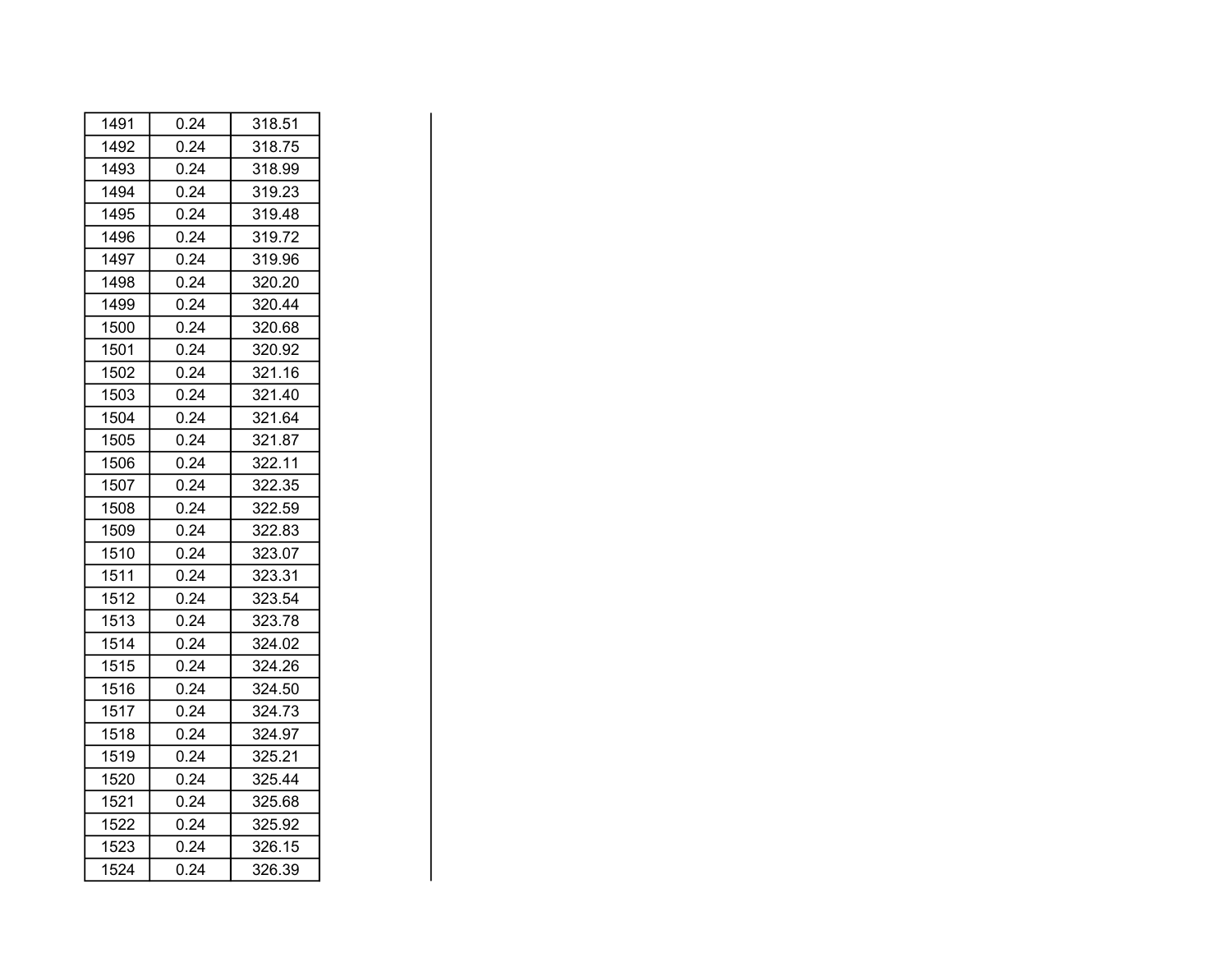| 1525 | 0.24 | 326.63 |
|------|------|--------|
| 1526 | 0.24 | 326.86 |
| 1527 | 0.24 | 327.10 |
| 1528 | 0.24 | 327.33 |
| 1529 | 0.24 | 327.57 |
| 1530 | 0.24 | 327.80 |
| 1531 | 0.24 | 328.04 |
| 1532 | 0.23 | 328.27 |
| 1533 | 0.23 | 328.51 |
| 1534 | 0.23 | 328.74 |
| 1535 | 0.23 | 328.98 |
| 1536 | 0.23 | 329.21 |
| 1537 | 0.23 | 329.45 |
| 1538 | 0.23 | 329.68 |
| 1539 | 0.23 | 329.91 |
| 1540 | 0.23 | 330.15 |
| 1541 | 0.23 | 330.38 |
| 1542 | 0.23 | 330.62 |
| 1543 | 0.23 | 330.85 |
| 1544 | 0.23 | 331.08 |
| 1545 | 0.23 | 331.31 |
| 1546 | 0.23 | 331.55 |
| 1547 | 0.23 | 331.78 |
| 1548 | 0.23 | 332.01 |
| 1549 | 0.23 | 332.25 |
| 1550 | 0.23 | 332.48 |
| 1551 | 0.23 | 332.71 |
| 1552 | 0.23 | 332.94 |
| 1553 | 0.23 | 333.17 |
| 1554 | 0.23 | 333.40 |
| 1555 | 0.23 | 333.64 |
| 1556 | 0.23 | 333.87 |
| 1557 | 0.23 | 334.10 |
| 1558 | 0.23 | 334.33 |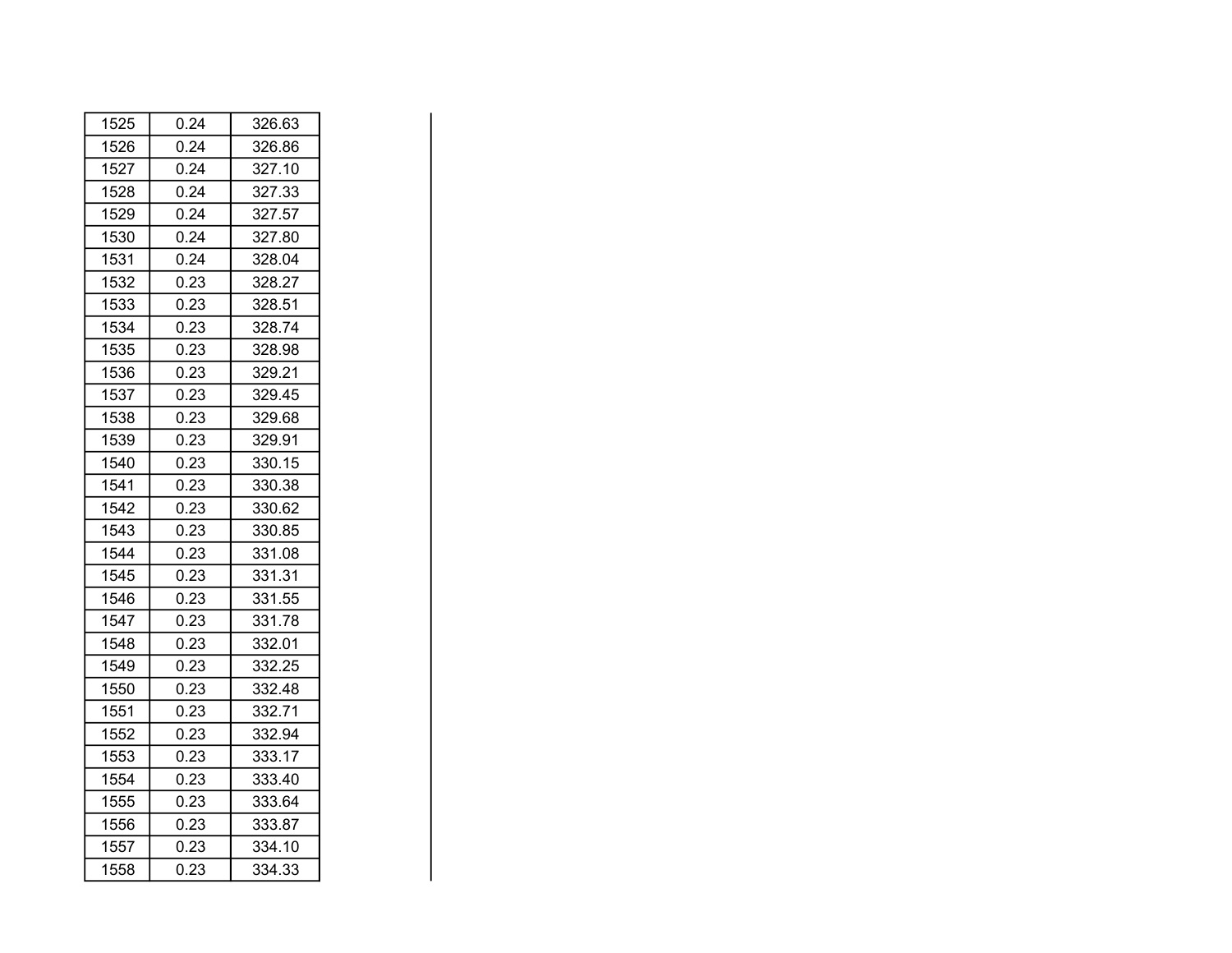| 1559 | 0.23 | 334.56 |
|------|------|--------|
| 1560 | 0.23 | 334.79 |
| 1561 | 0.23 | 335.02 |
| 1562 | 0.23 | 335.25 |
| 1563 | 0.23 | 335.48 |
| 1564 | 0.23 | 335.71 |
| 1565 | 0.23 | 335.94 |
| 1566 | 0.23 | 336.17 |
| 1567 | 0.23 | 336.40 |
| 1568 | 0.23 | 336.63 |
| 1569 | 0.23 | 336.86 |
| 1570 | 0.23 | 337.09 |
| 1571 | 0.23 | 337.32 |
| 1572 | 0.23 | 337.55 |
| 1573 | 0.23 | 337.78 |
| 1574 | 0.23 | 338.01 |
| 1575 | 0.23 | 338.24 |
| 1576 | 0.23 | 338.46 |
| 1577 | 0.23 | 338.69 |
| 1578 | 0.23 | 338.92 |
| 1579 | 0.23 | 339.15 |
| 1580 | 0.23 | 339.38 |
| 1581 | 0.23 | 339.60 |
| 1582 | 0.23 | 339.83 |
| 1583 | 0.23 | 340.06 |
| 1584 | 0.23 | 340.29 |
| 1585 | 0.23 | 340.51 |
| 1586 | 0.23 | 340.74 |
| 1587 | 0.23 | 340.97 |
| 1588 | 0.23 | 341.19 |
| 1589 | 0.23 | 341.42 |
| 1590 | 0.23 | 341.65 |
| 1591 | 0.23 | 341.87 |
| 1592 | 0.23 | 342.10 |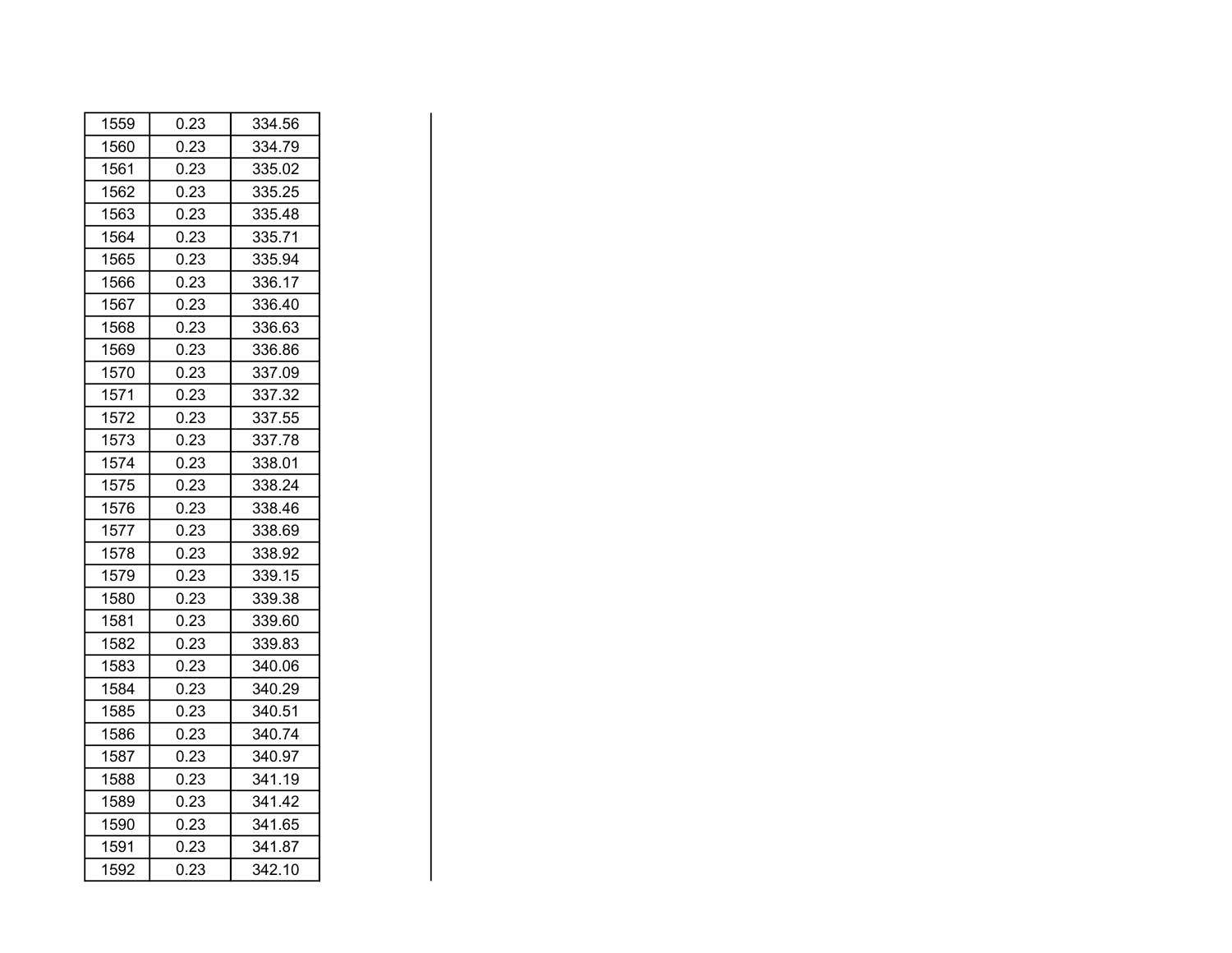| 1593 | 0.23 | 342.33 |
|------|------|--------|
| 1594 | 0.23 | 342.55 |
| 1595 | 0.23 | 342.78 |
| 1596 | 0.23 | 343.00 |
| 1597 | 0.23 | 343.23 |
| 1598 | 0.23 | 343.45 |
| 1599 | 0.23 | 343.68 |
| 1600 | 0.23 | 343.90 |
| 1601 | 0.22 | 344.13 |
| 1602 | 0.22 | 344.35 |
| 1603 | 0.22 | 344.58 |
| 1604 | 0.22 | 344.80 |
| 1605 | 0.22 | 345.03 |
| 1606 | 0.22 | 345.25 |
| 1607 | 0.22 | 345.47 |
| 1608 | 0.22 | 345.70 |
| 1609 | 0.22 | 345.92 |
| 1610 | 0.22 | 346.15 |
| 1611 | 0.22 | 346.37 |
| 1612 | 0.22 | 346.59 |
| 1613 | 0.22 | 346.82 |
| 1614 | 0.22 | 347.04 |
| 1615 | 0.22 | 347.26 |
| 1616 | 0.22 | 347.48 |
| 1617 | 0.22 | 347.71 |
| 1618 | 0.22 | 347.93 |
| 1619 | 0.22 | 348.15 |
| 1620 | 0.22 | 348.37 |
| 1621 | 0.22 | 348.60 |
| 1622 | 0.22 | 348.82 |
| 1623 | 0.22 | 349.04 |
| 1624 | 0.22 | 349.26 |
| 1625 | 0.22 | 349.48 |
| 1626 | 0.22 | 349.70 |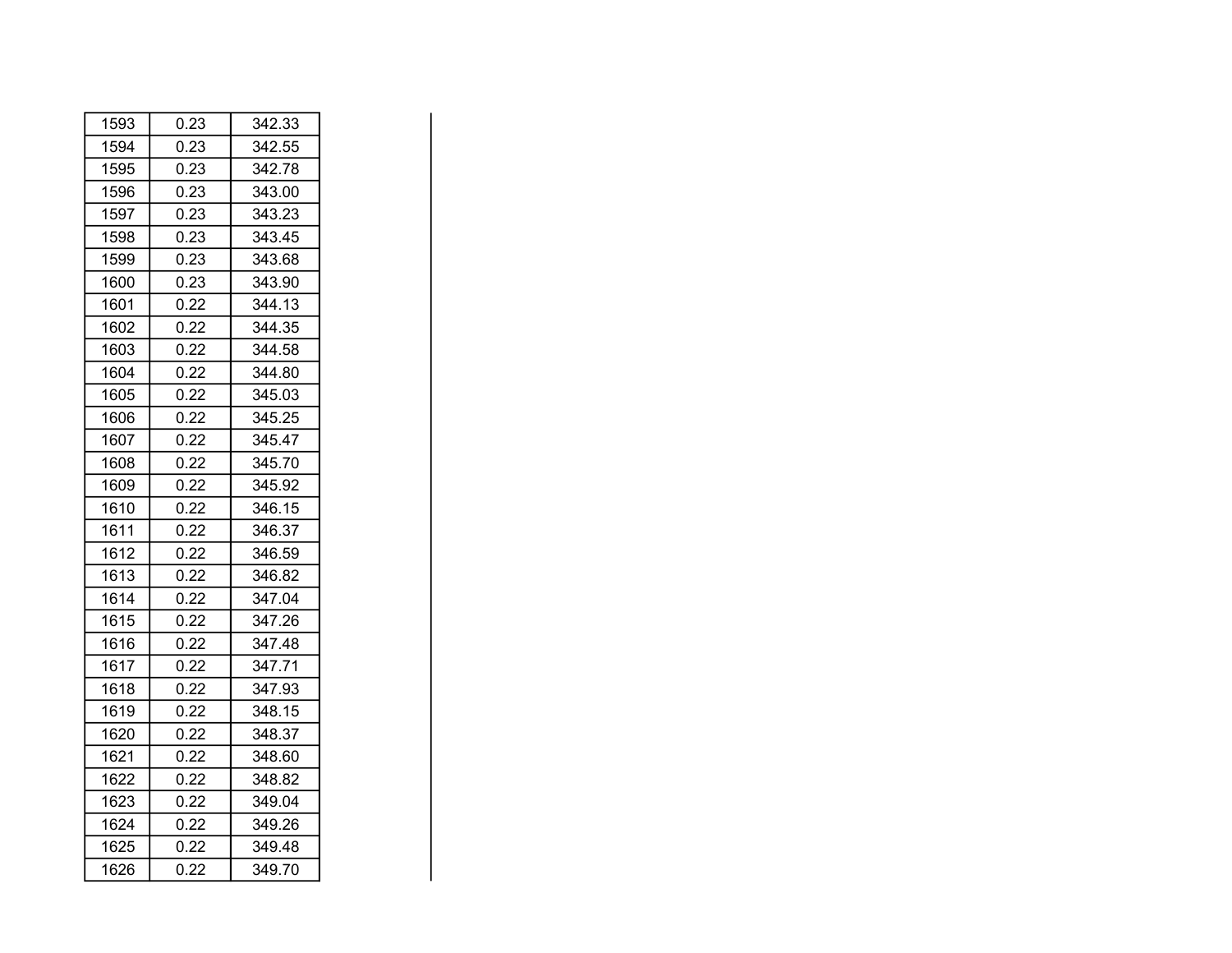| 1627 | 0.22 | 349.93 |
|------|------|--------|
| 1628 | 0.22 | 350.15 |
| 1629 | 0.22 | 350.37 |
| 1630 | 0.22 | 350.59 |
| 1631 | 0.22 | 350.81 |
| 1632 | 0.22 | 351.03 |
| 1633 | 0.22 | 351.25 |
| 1634 | 0.22 | 351.47 |
| 1635 | 0.22 | 351.69 |
| 1636 | 0.22 | 351.91 |
| 1637 | 0.22 | 352.13 |
| 1638 | 0.22 | 352.35 |
| 1639 | 0.22 | 352.57 |
| 1640 | 0.22 | 352.79 |
| 1641 | 0.22 | 353.01 |
| 1642 | 0.22 | 353.23 |
| 1643 | 0.22 | 353.45 |
| 1644 | 0.22 | 353.67 |
| 1645 | 0.22 | 353.89 |
| 1646 | 0.22 | 354.10 |
| 1647 | 0.22 | 354.32 |
| 1648 | 0.22 | 354.54 |
| 1649 | 0.22 | 354.76 |
| 1650 | 0.22 | 354.98 |
| 1651 | 0.22 | 355.20 |
| 1652 | 0.22 | 355.41 |
| 1653 | 0.22 | 355.63 |
| 1654 | 0.22 | 355.85 |
| 1655 | 0.22 | 356.07 |
| 1656 | 0.22 | 356.28 |
| 1657 | 0.22 | 356.50 |
| 1658 | 0.22 | 356.72 |
| 1659 | 0.22 | 356.94 |
| 1660 | 0.22 | 357.15 |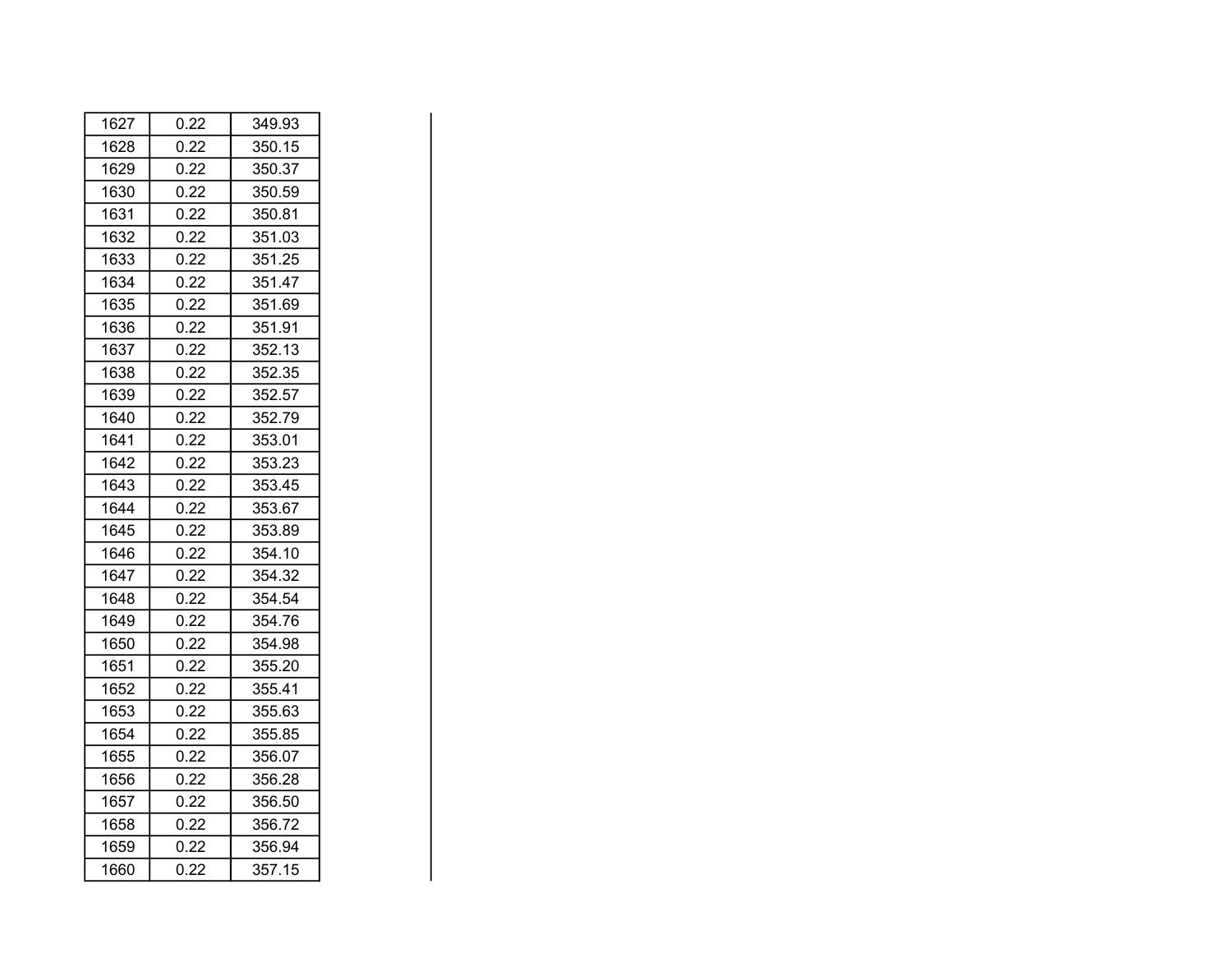| 1661 | 0.22 | 357.37 |                   |
|------|------|--------|-------------------|
| 1662 | 0.22 | 357.59 |                   |
| 1663 | 0.22 | 357.80 |                   |
| 1664 | 0.22 | 358.02 |                   |
| 1665 | 0.22 | 358.23 |                   |
| 1666 | 0.22 | 358.45 |                   |
| 1667 | 0.22 | 358.67 |                   |
| 1668 | 0.22 | 358.88 |                   |
| 1669 | 0.22 | 359.10 |                   |
| 1670 | 0.22 | 359.31 |                   |
| 1671 | 0.22 | 359.53 |                   |
| 1672 | 0.22 | 359.74 |                   |
| 1673 | 0.22 | 359.96 |                   |
| 1674 | 0.22 | 0.17   | 1674              |
| 1675 | 0.21 | 0.39   | <b>End 7-Days</b> |
| 1676 | 0.21 | 0.60   |                   |
| 1677 | 0.21 | 0.82   |                   |
| 1678 | 0.21 | 1.03   |                   |
| 1679 | 0.21 | 1.25   |                   |
| 1680 | 0.21 | 1.46   |                   |
| 1681 | 0.21 | 1.68   |                   |
| 1682 | 0.21 | 1.89   |                   |
| 1683 | 0.21 | 2.10   |                   |
| 1684 | 0.21 | 2.32   |                   |
| 1685 | 0.21 | 2.53   |                   |
| 1686 | 0.21 | 2.75   |                   |
| 1687 | 0.21 | 2.96   |                   |
| 1688 | 0.21 | 3.17   |                   |
| 1689 | 0.21 | 3.39   |                   |
| 1690 | 0.21 | 3.60   |                   |
| 1691 | 0.21 | 3.81   |                   |
| 1692 | 0.21 | 4.02   |                   |
| 1693 | 0.21 | 4.24   |                   |
| 1694 | 0.21 | 4.45   |                   |